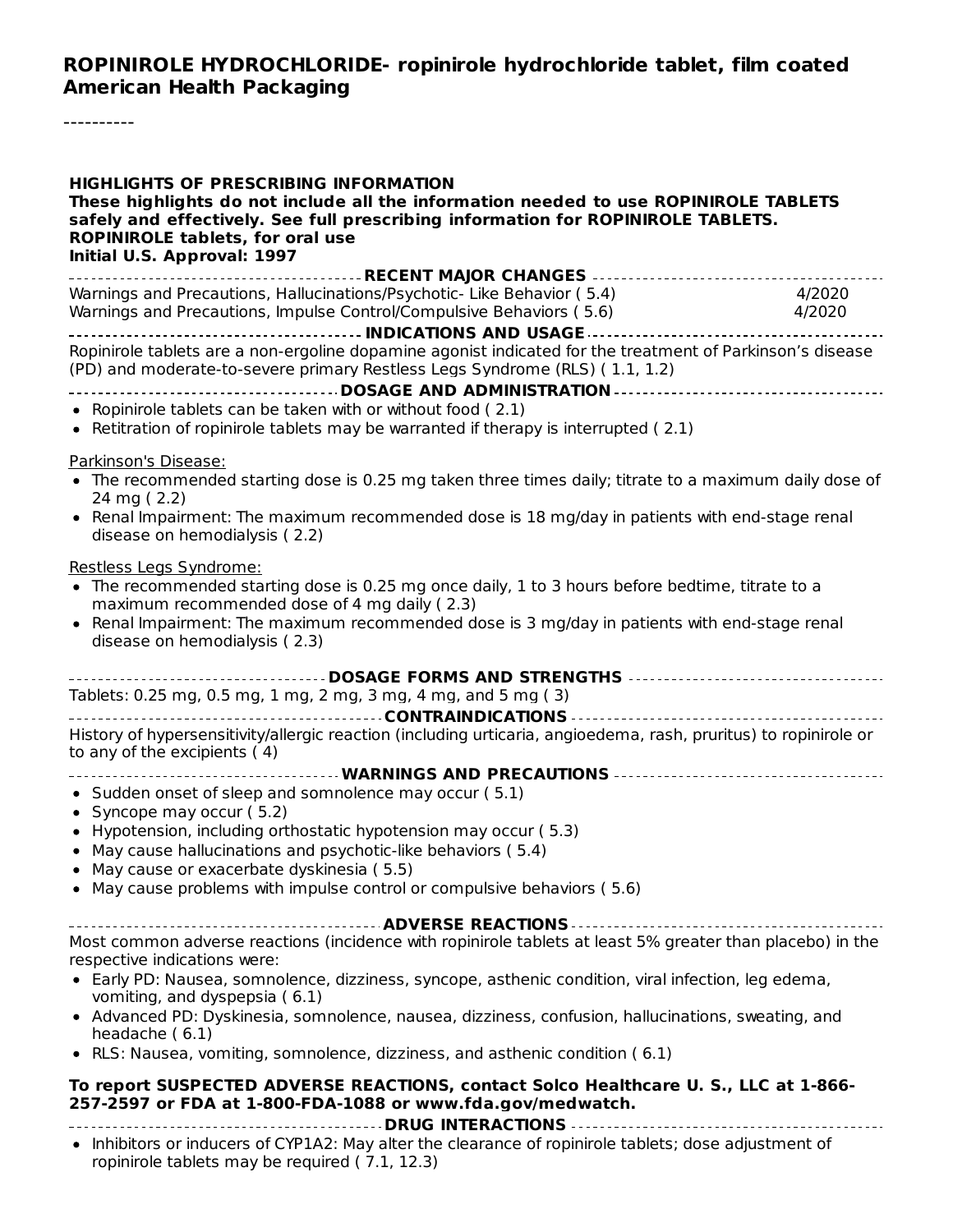- Hormone replacement therapy (HRT): Starting or stopping HRT may require dose adjustment of ropinirole tablets ( 7.2, 12.3)
- Dopamine antagonists (e.g., neuroleptics, metoclopramide): May reduce efficacy of ropinirole tablets ( 7.3)

**USE IN SPECIFIC POPULATIONS** Pregnancy: Based on animal data, may cause fetal harm. ( 8.1) **See 17 for PATIENT COUNSELING INFORMATION, FDA-approved patient labeling and FDAapproved patient labeling. Revised: 7/2020**

# **FULL PRESCRIBING INFORMATION: CONTENTS\***

# **1 INDICATIONS AND USAGE**

- 1.1 Parkinson's Disease
- 1.2 Restless Legs Syndrome

### **2 DOSAGE AND ADMINISTRATION**

- 2.1 General Dosing Recommendations
- 2.2 Dosing for Parkinson's Disease
- 2.3 Dosing for Restless Legs Syndrome

### **3 DOSAGE FORMS AND STRENGTHS**

### **4 CONTRAINDICATIONS**

### **5 WARNINGS AND PRECAUTIONS**

- 5.1 Falling Asleep during Activities of Daily Living and Somnolence
- 5.2 Syncope
- 5.3 Hypotension/Orthostatic Hypotension
- 5.4 Hallucinations/Psychotic-Like Behavior
- 5.5 Dyskinesia
- 5.6 Impulse Control/Compulsive Behaviors
- 5.7 Withdrawal-Emergent Hyperpyrexia and Confusion
- 5.8 Melanoma
- 5.9 Augmentation and Early-Morning Rebound in Restless Legs Syndrome
- 5.10 Fibrotic Complications
- 5.11 Retinal Pathology
- 5.12 Binding to Melanin

# **6 ADVERSE REACTIONS**

6.1 Clinical Trials Experience

#### **7 DRUG INTERACTIONS**

- 7.1 Cytochrome P450 1A2 Inhibitors and Inducers
- 7.2 Estrogens
- 7.3 Dopamine Antagonists

# **8 USE IN SPECIFIC POPULATIONS**

- 8.1 Pregnancy
- 8.2 Lactation
- 8.4 Pediatric Use
- 8.5 Geriatric Use
- 8.6 Renal Impairment
- 8.7 Hepatic Impairment

## **10 OVERDOSAGE**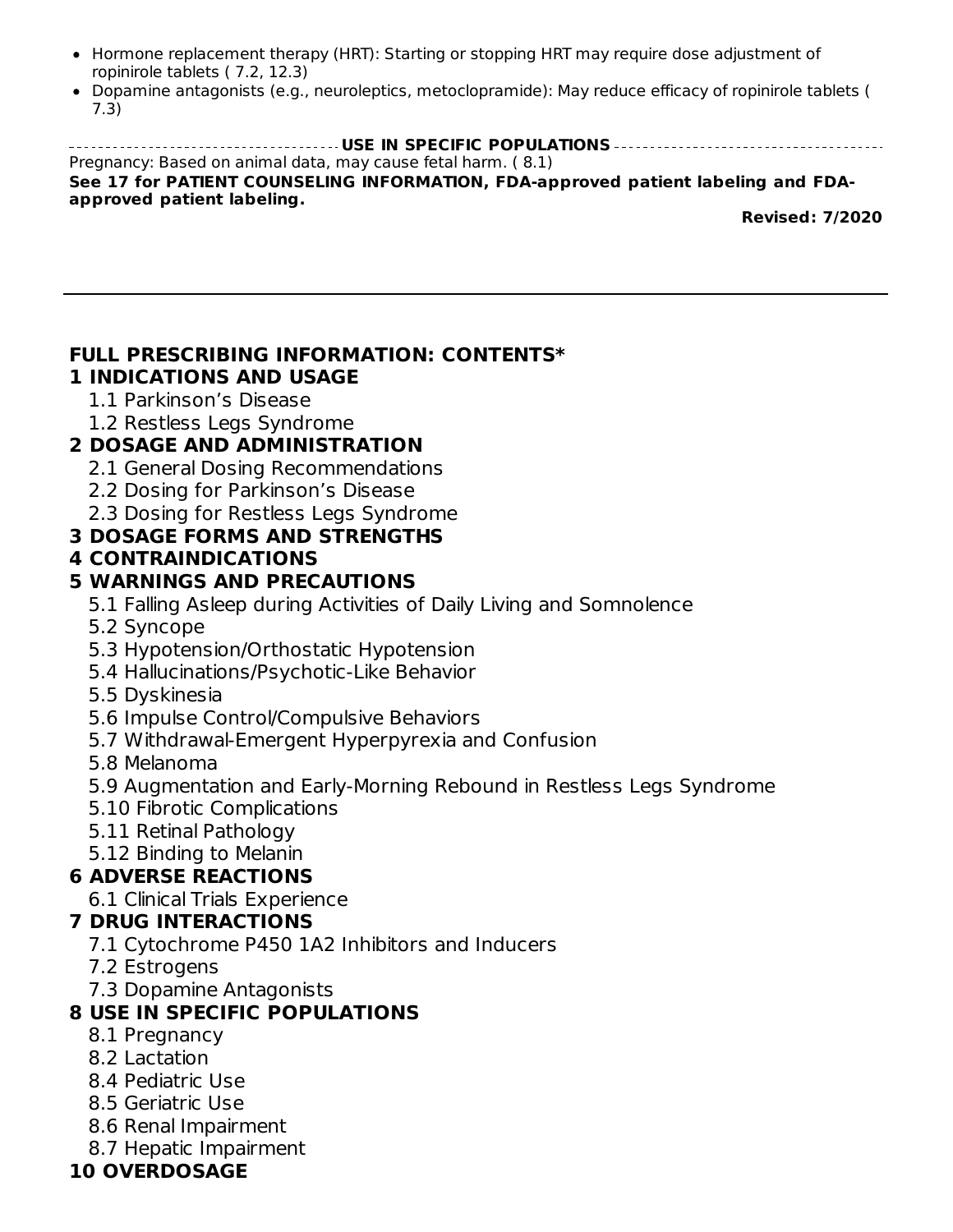# **11 DESCRIPTION**

#### **12 CLINICAL PHARMACOLOGY**

12.1 Mechanism of Action

12.2 Pharmacodynamics

12.3 Pharmacokinetics

### **13 NONCLINICAL TOXICOLOGY**

13.1 Carcinogenesis, Mutagenesis, Impairment of Fertility

## **14 CLINICAL STUDIES**

14.1 Parkinson's Disease

14.2 Restless Legs Syndrome

### **16 HOW SUPPLIED/STORAGE AND HANDLING**

#### **17 PATIENT COUNSELING INFORMATION**

\* Sections or subsections omitted from the full prescribing information are not listed.

## **FULL PRESCRIBING INFORMATION**

# **1 INDICATIONS AND USAGE**

### **1.1 Parkinson's Disease**

Ropinirole tablets are indicated for the treatment of Parkinson's disease.

## **1.2 Restless Legs Syndrome**

Ropinirole tablets are indicated for the treatment of moderate-to-severe primary Restless Legs Syndrome (RLS).

# **2 DOSAGE AND ADMINISTRATION**

## **2.1 General Dosing Recommendations**

Ropinirole tablets can be taken with or without food [see Clinical Pharmacology (12.3)]. If a significant interruption in therapy with ropinirole tablets has occurred, retitration of therapy may be warranted.

# **2.2 Dosing for Parkinson's Disease**

The recommended starting dose of ropinirole tablets for Parkinson's disease is 0.25 mg 3 times daily. Based on individual patient therapeutic response and tolerability, if necessary, the dose should then be titrated with weekly increments as described in Table 1. After Week 4, if necessary, the daily dose may be increased by 1.5 mg/day on a weekly basis up to a dose of 9 mg/day, and then by up to 3 mg/day weekly up to a maximum recommended total daily dose of 24 mg/day (8 mg 3 times daily). Doses greater than 24 mg/day have not been tested in clinical trials.

# **Table 1. Ascending-dose Schedule of Ropinirole tablets for Parkinson's**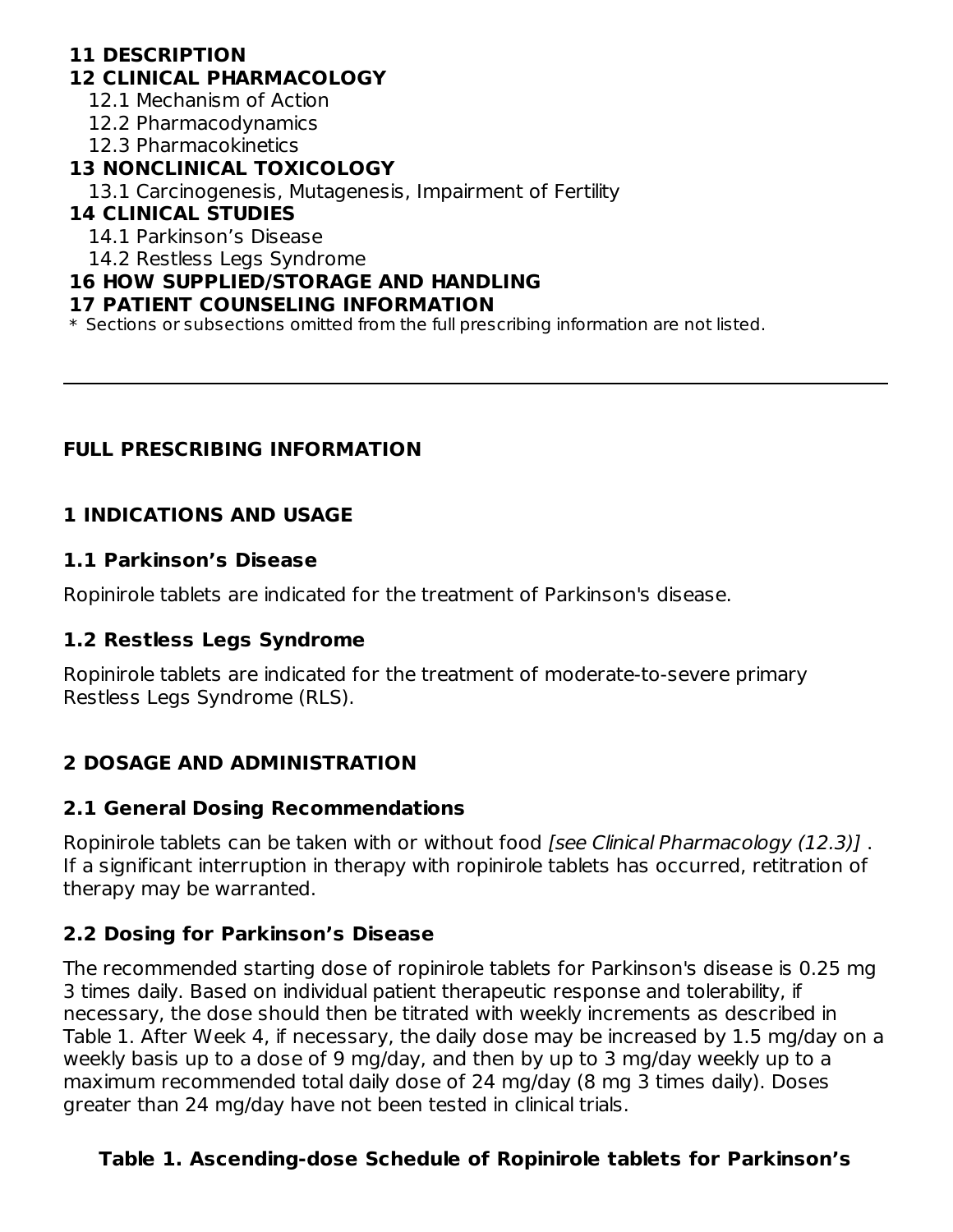#### **Disease**

| Week | <b>Dosage</b>         | <b>Total Daily Dose</b> |
|------|-----------------------|-------------------------|
|      | 0.25 mg 3 times daily | $0.75 \, \text{mg}$     |
|      | 0.5 mg 3 times daily  | $1.5 \text{ mg}$        |
|      | 0.75 mg 3 times daily | $2.25$ mg               |
|      | 1 mg 3 times daily    | 3 <sub>mg</sub>         |

Ropinirole tablets should be discontinued gradually over a 7-day period in patients with Parkinson's disease. The frequency of administration should be reduced from 3 times daily to twice daily for 4 days. For the remaining 3 days, the frequency should be reduced to once daily prior to complete withdrawal of ropinirole tablets.

#### Renal Impairment

No dose adjustment is necessary in patients with moderate renal impairment (creatinine clearance of 30 to 50 mL/min). The recommended initial dose of ropinirole for patients with end-stage renal disease on hemodialysis is 0.25 mg 3 times a day. Further dose escalations should be based on tolerability and need for efficacy. The recommended maximum total daily dose is 18 mg/day in patients receiving regular dialysis. Supplemental doses after dialysis are not required. The use of ropinirole tablets in patients with severe renal impairment without regular dialysis has not been studied.

## **2.3 Dosing for Restless Legs Syndrome**

The recommended adult starting dose for RLS is 0.25 mg once daily 1 to 3 hours before bedtime. After 2 days, if necessary, the dose can be increased to 0.5 mg once daily, and to 1 mg once daily at the end of the first week of dosing, then as shown in Table 2 as needed to achieve efficacy. Titration should be based on individual patient therapeutic response and tolerability, up to a maximum recommended dose of 4 mg daily. For RLS, the safety and effectiveness of doses greater than 4 mg once daily have not been established.

| Day/Week         | Dose to be taken once daily, 1 to 3 hours before<br>bedtime |
|------------------|-------------------------------------------------------------|
| Days $1$ and $2$ | $0.25$ mg                                                   |
| Days 3 to 7      | 0.5 <sub>mg</sub>                                           |
| Week 2           | 1 <sub>mg</sub>                                             |
| Week 3           | 1.5 <sub>mg</sub>                                           |
| Week 4           | $2 \, mg$                                                   |
| Week 5           | 2.5 <sub>mg</sub>                                           |
| Week 6           | 3 mg                                                        |
| Week 7           | 4 mg                                                        |

#### **Table 2. Dose Titration Schedule of Ropinirole tablets for Restless Legs Syndrome**

When discontinuing ropinirole tablets in patients with RLS, gradual reduction of the daily dose is recommended [see Warnings and Precautions (5.9)].

#### Renal Impairment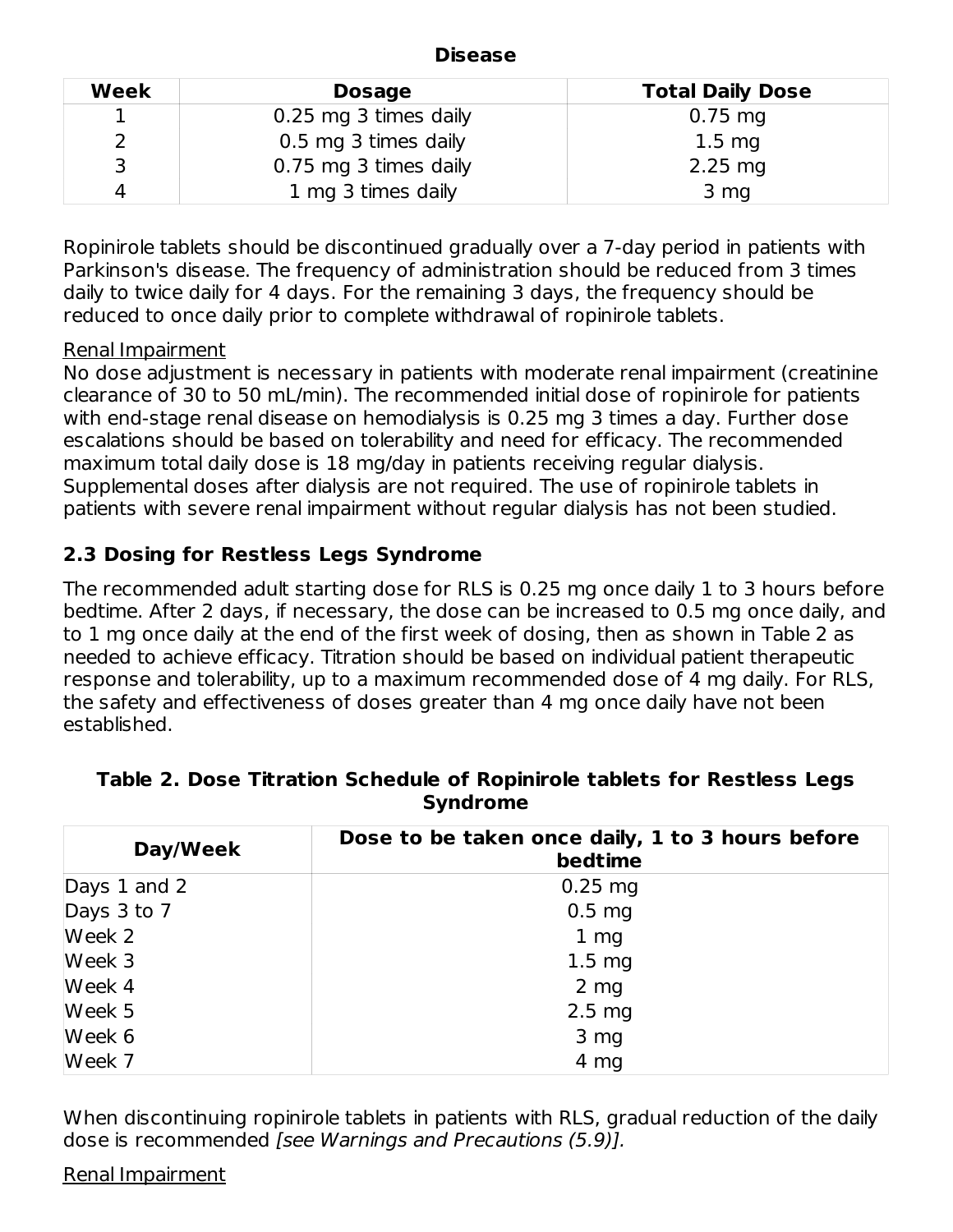No dose adjustment is necessary in patients with moderate renal impairment (creatinine clearance of 30 to 50 mL/min). The recommended initial dose of ropinirole for patients with end-stage renal disease on hemodialysis is 0.25 mg once daily. Further dose escalations should be based on tolerability and need for efficacy. The recommended maximum total daily dose is 3 mg/day in patients receiving regular dialysis. Supplemental doses after dialysis are not required. The use of ropinirole tablets in patients with severe renal impairment without regular dialysis has not been studied.

# **3 DOSAGE FORMS AND STRENGTHS**

- 0.25-mg, white, film-coated tablet, debossed "972" on one side and "HH" on the other side
- 0.5-mg, yellow, film-coated tablet, debossed "973" on one side and "HH" on the other side
- 1-mg, green, film-coated tablet, debossed "974" on one side and "HH" on the other side
- 2-mg, pink, film-coated tablet, debossed "975" on one side and "HH" on the other side
- 3-mg, purple, film-coated tablet, debossed "976" on one side and "HH" on the other side
- 4-mg, beige, film-coated tablet, debossed "977" on one side and "HH" on the other side
- 5-mg, blue, film-coated tablet, debossed "978" on one side and "HH" on the other side

# **4 CONTRAINDICATIONS**

Ropinirole tablets are contraindicated in patients known to have a hypersensitivity/allergic reaction (including urticaria, angioedema, rash, pruritus) to ropinirole or to any of the excipients.

## **5 WARNINGS AND PRECAUTIONS**

## **5.1 Falling Asleep during Activities of Daily Living and Somnolence**

Patients treated with ropinirole tablets have reported falling asleep while engaged in activities of daily living, including driving or operating machinery, which sometimes resulted in accidents. Although many of these patients reported somnolence while on ropinirole tablets, some perceived that they had no warning signs, such as excessive drowsiness, and believed that they were alert immediately prior to the event. Some have reported these events more than 1 year after initiation of treatment.

In controlled clinical trials, somnolence was commonly reported in patients receiving ropinirole tablets and was more frequent in Parkinson's disease (up to 40% ropinirole tablets, 6% placebo) than in RLS (12% ropinirole tablets, 6% placebo) [see Adverse Reactions (6.1)] .

It has been reported that falling asleep while engaged in activities of daily living usually occurs in a setting of pre-existing somnolence, although patients may not give such a history. For this reason, prescribers should reassess patients for drowsiness or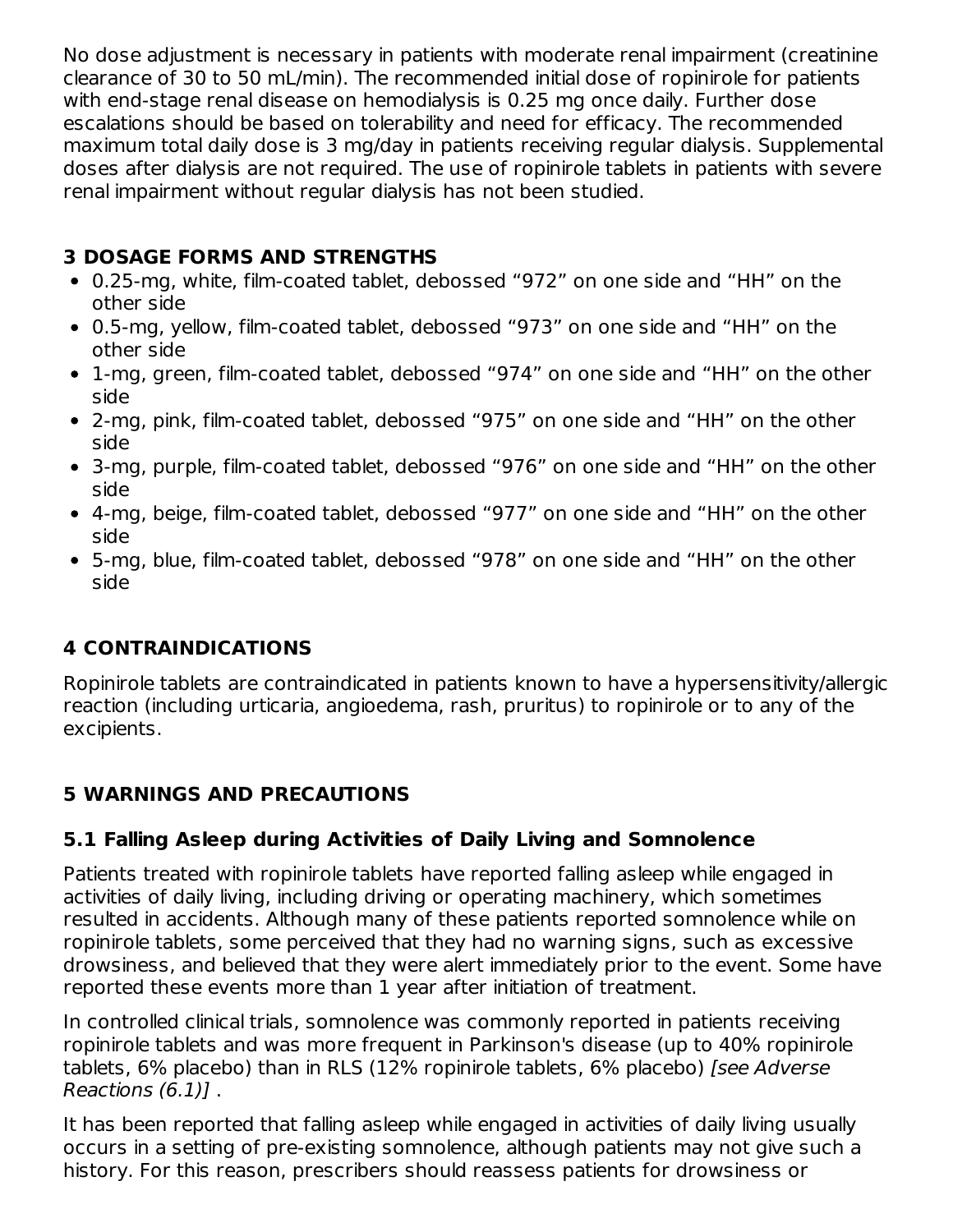sleepiness, especially since some of the events occur well after the start of treatment. Prescribers should also be aware that patients may not acknowledge drowsiness or sleepiness until directly questioned about drowsiness or sleepiness during specific activities.

Before initiating treatment with ropinirole tablets, patients should be advised of the potential to develop drowsiness and specifically asked about factors that may increase the risk with ropinirole tablets such as concomitant sedating medications or alcohol, the presence of sleep disorders (other than RLS), and concomitant medications that increase ropinirole plasma levels (e.g., ciprofloxacin) [see Drug Interactions (7.1)] . If a patient develops significant daytime sleepiness or episodes of falling asleep during activities that require active participation (e.g., driving a motor vehicle, conversations, eating), ropinirole tablets should ordinarily be discontinued (see Dosage and Administration (2.2, 2.3)]. If a decision is made to continue ropinirole tablets, patients should be advised to not drive and to avoid other potentially dangerous activities. There is insufficient information to establish that dose reduction will eliminate episodes of falling asleep while engaged in activities of daily living.

# **5.2 Syncope**

Syncope, sometimes associated with bradycardia, was observed in association with treatment with ropinirole tablets in both patients with Parkinson's disease and patients with RLS. In controlled clinical trials in patients with Parkinson's disease, syncope was observed more frequently in patients receiving ropinirole tablets than in patients receiving placebo (early Parkinson's disease without levodopa [L-dopa]: ropinirole tablets 12%, placebo 1%; advanced Parkinson's disease: ropinirole tablets 3%, placebo 2%). Syncope was reported in 1% of patients treated with ropinirole tablets for RLS in 12 week, placebo-controlled clinical trials compared with 0.2% of patients treated with placebo [see Adverse Reactions (6.1)] . Most cases occurred more than 4 weeks after initiation of therapy with ropinirole tablets and were usually associated with a recent increase in dose.

Because the trials conducted with ropinirole tablets excluded patients with significant cardiovascular disease, patients with significant cardiovascular disease should be treated with caution.

Approximately 4% of patients with Parkinson's disease enrolled in Phase 1 trials had syncope following a 1-mg dose of ropinirole tablets. In 2 trials in patients with RLS that used a forced-titration regimen and orthostatic challenge with intensive blood pressure monitoring, 2% of RLS patients treated with ropinirole tablets compared with 0% of patients receiving placebo reported syncope.

In Phase 1 trials including healthy volunteers, the incidence of syncope was 2%. Of note, 1 subject with syncope developed hypotension, bradycardia, and sinus arrest; the subject recovered spontaneously without intervention.

# **5.3 Hypotension/Orthostatic Hypotension**

Patients with Parkinson's disease may have an impaired ability to respond normally to a fall in blood pressure after standing from lying down or seated position. Patients on ropinirole tablets should be monitored for signs and symptoms of orthostatic hypotension, especially during dose escalation, and should be informed of the risk for syncope and hypotension [see Patient Counseling Information (17)] .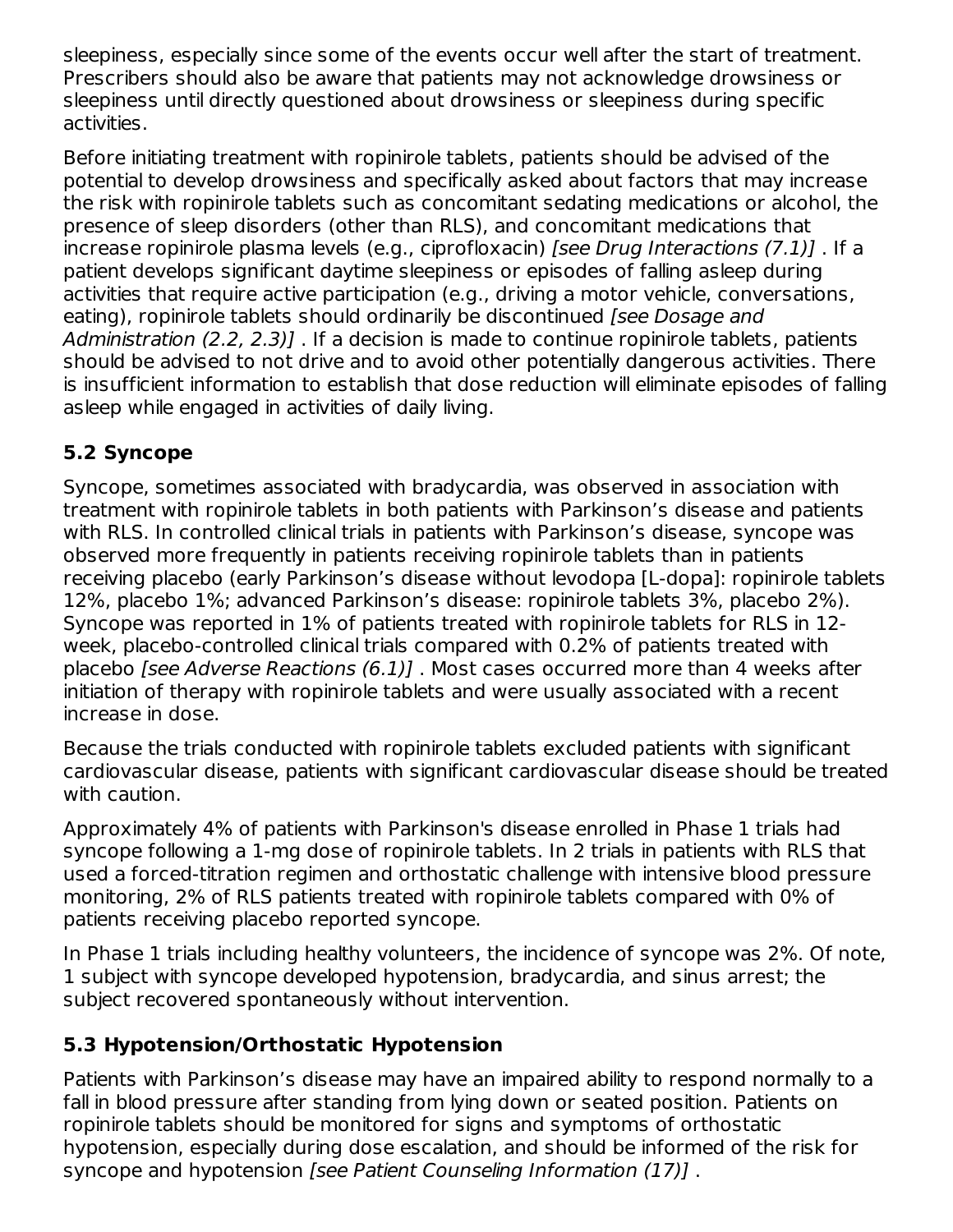Although the clinical trials were not designed to systematically monitor blood pressure, there were individual reported cases of orthostatic hypotension in early Parkinson's disease (without L-dopa) in patients treated with ropinirole tablets. Most of these cases occurred more than 4 weeks after initiation of therapy with ropinirole tablets and were usually associated with a recent increase in dose.

In 12-week, placebo-controlled trials of patients with RLS, the adverse event orthostatic hypotension was reported by 4 of 496 patients (0.8%) treated with ropinirole tablets compared with 2 of 500 patients (0.4%) receiving placebo.

In 2 Phase 2 trials in patients with RLS, 14 of 55 patients (25%) receiving ropinirole tablets experienced an adverse event of hypotension or orthostatic hypotension compared with none of the 27 patients receiving placebo. In these trials, 11 of the 55 patients (20%) receiving ropinirole tablets and 3 of the 26 patients (12%) who had postdose blood pressure assessments following placebo experienced an orthostatic blood pressure decrease of at least 40 mm Hg systolic and/or at least 20 mm Hg diastolic.

In Phase 1 trials of ropinirole tablets with healthy volunteers who received single doses on more than one occasion without titration, 7% had documented symptomatic orthostatic hypotension. These episodes appeared mainly at doses above 0.8 mg, and these doses are higher than the starting doses recommended for patients with either Parkinson's disease or with RLS. In most of these individuals, the hypotension was accompanied by bradycardia but did not develop into syncope [see Warnings and Precautions (5.2)].

Although dizziness is not a specific manifestation of hypotension or orthostatic hypotension, patients with hypotension or orthostatic hypotension frequently reported dizziness. In controlled clinical trials, dizziness was a common adverse reaction in patients receiving ropinirole tablets and was more frequent in patients with Parkinson's disease or with RLS receiving ropinirole tablets than in patients receiving placebo (early Parkinson's disease without L-dopa: ropinirole tablets 40%, placebo 22%; advanced Parkinson's disease: ropinirole tablets 26%, placebo 16%; RLS: ropinirole tablets 11%, placebo 5%). Dizziness of sufficient severity to cause trial discontinuation of ropinirole tablets was 4% in patients with early Parkinson's disease without L-dopa, 3% in patients with advanced Parkinson's disease, and 1% in patients with RLS [See Adverse Reactions  $(6.1)$ .

## **5.4 Hallucinations/Psychotic-Like Behavior**

In double-blind, placebo-controlled, early-therapy trials in patients with Parkinson's disease who were not treated with L-dopa, 5.2% (8 of 157) of patients treated with ropinirole tablets reported hallucinations, compared with 1.4% of patients on placebo (2 of 147). Among those patients receiving both ropinirole tablets and L-dopa in advanced Parkinson's disease trials, 10.1% (21 of 208) were reported to experience hallucinations, compared with 4.2% (5 of 120) of patients treated with placebo and L-dopa.

The incidence of hallucination was increased in elderly patients (i.e., older than 65 years) treated with extended-release ropinirole tablets [see Use in Specific Populations (8.5)].

Postmarketing reports indicate that patients with Parkinson's disease or RLS may experience new or worsening mental status and behavioral changes, which may be severe, including psychotic-like behavior during treatment with ropinirole tablets or after starting or increasing the dose of ropinirole tablets. Other drugs prescribed to improve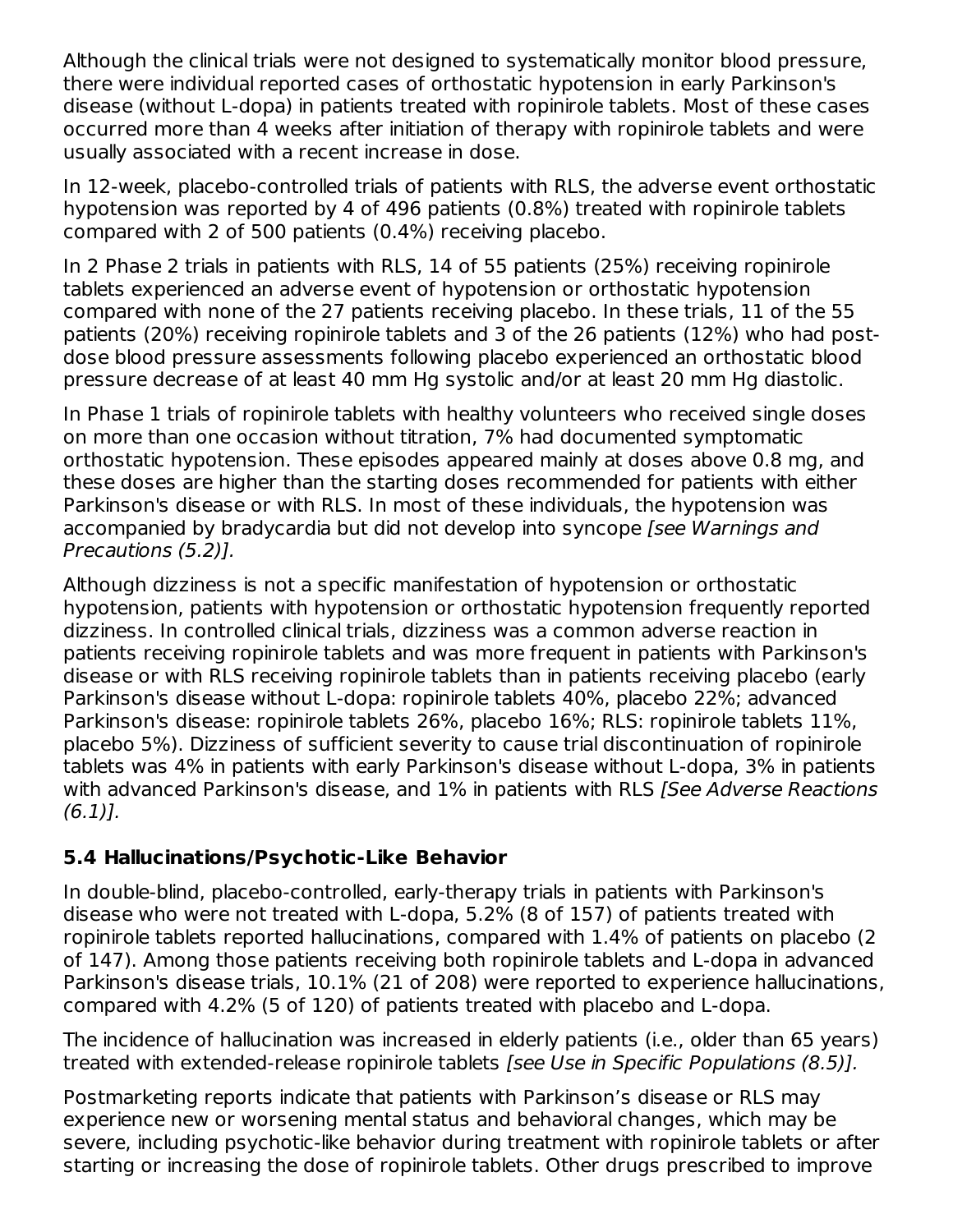the symptoms of Parkinson's disease or RLS can have similar effects on thinking and behavior. This abnormal thinking and behavior can consist of one or more of a variety of manifestations including paranoid ideation, delusions, hallucinations, confusion, psychotic-like behavior, disorientation, aggressive behavior, symptoms of mania (e.g., insomnia, psychomotor agitation), agitation, and delirium.

Patients with a major psychotic disorder should ordinarily not be treated with ropinirole tablets because of the risk of exacerbating the psychosis. In addition, certain medications used to treat psychosis may exacerbate the symptoms of Parkinson's disease and may decrease the effectiveness of ropinirole tablets [see Drug Interactions  $(7.3)$ ].

# **5.5 Dyskinesia**

Ropinirole tablets may cause or exacerbate pre-existing dyskinesia in patients treated with L-dopa for Parkinson's disease. In double-blind, placebo-controlled trials in advanced Parkinson's disease, dyskinesia was much more common in patients treated with ropinirole tablets than in those treated with placebo. Among those patients receiving both ropinirole tablets and L-dopa in advanced Parkinson's disease trials, 34% were reported to experience dyskinesia, compared with 13% of patients treated with placebo [see Adverse Reactions (6.1)]. Decreasing dose of dopaminergic medications may ameliorate this adverse reaction.

# **5.6 Impulse Control/Compulsive Behaviors**

Reports suggest that patients can experience intense urges to gamble, increased sexual urges, intense urges to spend money, binge or compulsive eating, and/or other intense urges, and the inability to control these urges while taking one or more of the medications, including ropinirole tablets, that increase central dopaminergic tone. In some cases, although not all, these urges were reported to have stopped when the dose was reduced or the medication was discontinued. Because patients may not recognize these behaviors as abnormal, it is important for prescribers to specifically ask patients or their caregivers about the development of new or increased gambling urges, sexual urges, uncontrolled spending, binge or compulsive eating, or other urges while being treated with ropinirole tablets for Parkinson's disease or RLS. Physicians should consider dose reduction or stopping the medication if a patient develops such urges while taking ropinirole tablets.

## **5.7 Withdrawal-Emergent Hyperpyrexia and Confusion**

A symptom complex resembling the neuroleptic malignant syndrome (characterized by elevated temperature, muscular rigidity, altered consciousness, and autonomic instability), with no other obvious etiology, has been reported in association with rapid dose reduction of, withdrawal of, or changes in, dopaminergic therapy. Therefore, it is recommended that the dose be tapered at the end of treatment with ropinirole tablets as a prophylactic measure [see Dosage and Administration (2.2, 2.3)].

## **5.8 Melanoma**

Epidemiological studies have shown that patients with Parkinson's disease have a higher risk (2-fold to approximately 6-fold higher) of developing melanoma than the general population. Whether the increased risk observed was due to Parkinson's disease or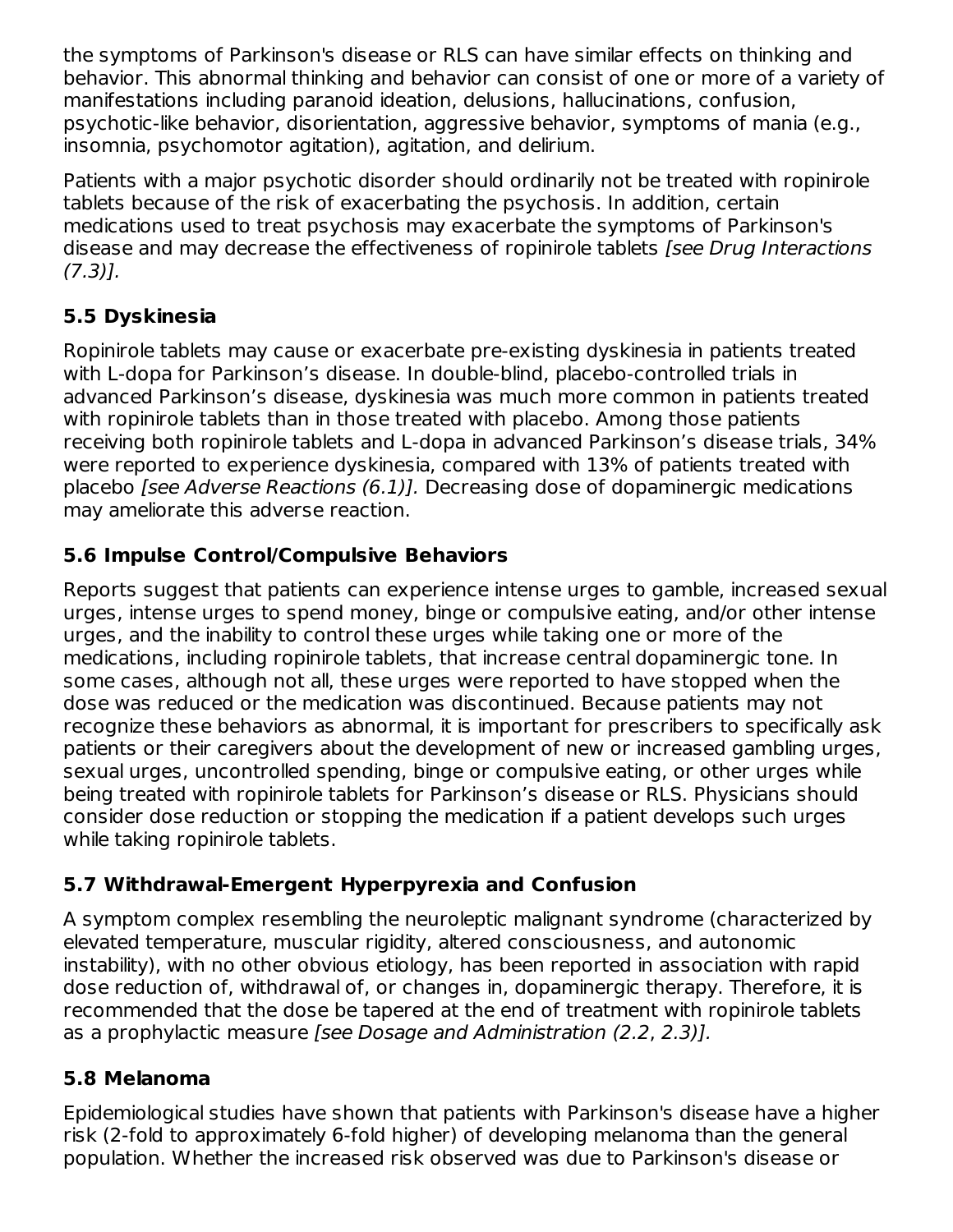other factors, such as drugs used to treat Parkinson's disease, is unclear.

For the reasons stated above, patients and providers are advised to monitor for melanomas frequently and on a regular basis when using ropinirole tablets for any indication. Ideally, periodic skin examinations should be performed by appropriately qualified individuals (e.g., dermatologists).

## **5.9 Augmentation and Early-Morning Rebound in Restless Legs Syndrome**

Augmentation is a phenomenon in which dopaminergic medication causes a worsening of symptom severity above and beyond the level at the time the medication was started. The symptoms of augmentation may include the earlier onset of symptoms in the evening (or even the afternoon), increase in symptoms, and spread of symptoms to involve other extremities. Augmentation has been described during therapy for RLS. Rebound refers to new onset of symptoms in the early morning hours. Augmentation and/or early-morning rebound have been observed in a postmarketing trial of ropinirole tablets. If augmentation or early-morning rebound occurs, the use of ropinirole tablets should be reviewed and dosage adjustment or discontinuation of treatment should be considered. When discontinuing ropinirole tablets in patients with RLS, gradual reduction of the daily dose is recommended whenever possible [see Dosage and Administration  $(2.3)$ ].

# **5.10 Fibrotic Complications**

Cases of retroperitoneal fibrosis, pulmonary infiltrates, pleural effusion, pleural thickening, pericarditis, and cardiac valvulopathy have been reported in some patients treated with ergot-derived dopaminergic agents. While these complications may resolve when the drug is discontinued, complete resolution does not always occur.

Although these adverse reactions are believed to be related to the ergoline structure of these compounds, whether other, non-ergot-derived dopamine agonists, such as ropinirole, can cause them is unknown.

Cases of possible fibrotic complications, including pleural effusion, pleural fibrosis, interstitial lung disease, and cardiac valvulopathy have been reported in the development program and postmarketing experience for ropinirole. While the evidence is not sufficient to establish a causal relationship between ropinirole and these fibrotic complications, a contribution of ropinirole cannot be excluded.

# **5.11 Retinal Pathology**

Retinal degeneration was observed in albino rats in the 2-year carcinogenicity study at all doses tested. The lowest dose tested (1.5 mg/kg/day) is less than the maximum recommended human dose (MRHD) for Parkinson's disease (24 mg/day) on a mg/m  $^{\mathsf{2}}$ basis. Retinal degeneration was not observed in a 3-month study in pigmented rats, in a 2-year carcinogenicity study in albino mice, or in 1-year studies in monkeys or albino rats. The significance of this effect for humans has not been established, but involves disruption of a mechanism that is universally present in vertebrates (e.g., disk shedding).

Ocular electroretinogram assessments were conducted during a 2-year, double-blind, multicenter, flexible dose, L-dopa–controlled clinical trial of ropinirole in patients with Parkinson's disease; 156 patients (78 on ropinirole, mean dose: 11.9 mg/day, and 78 on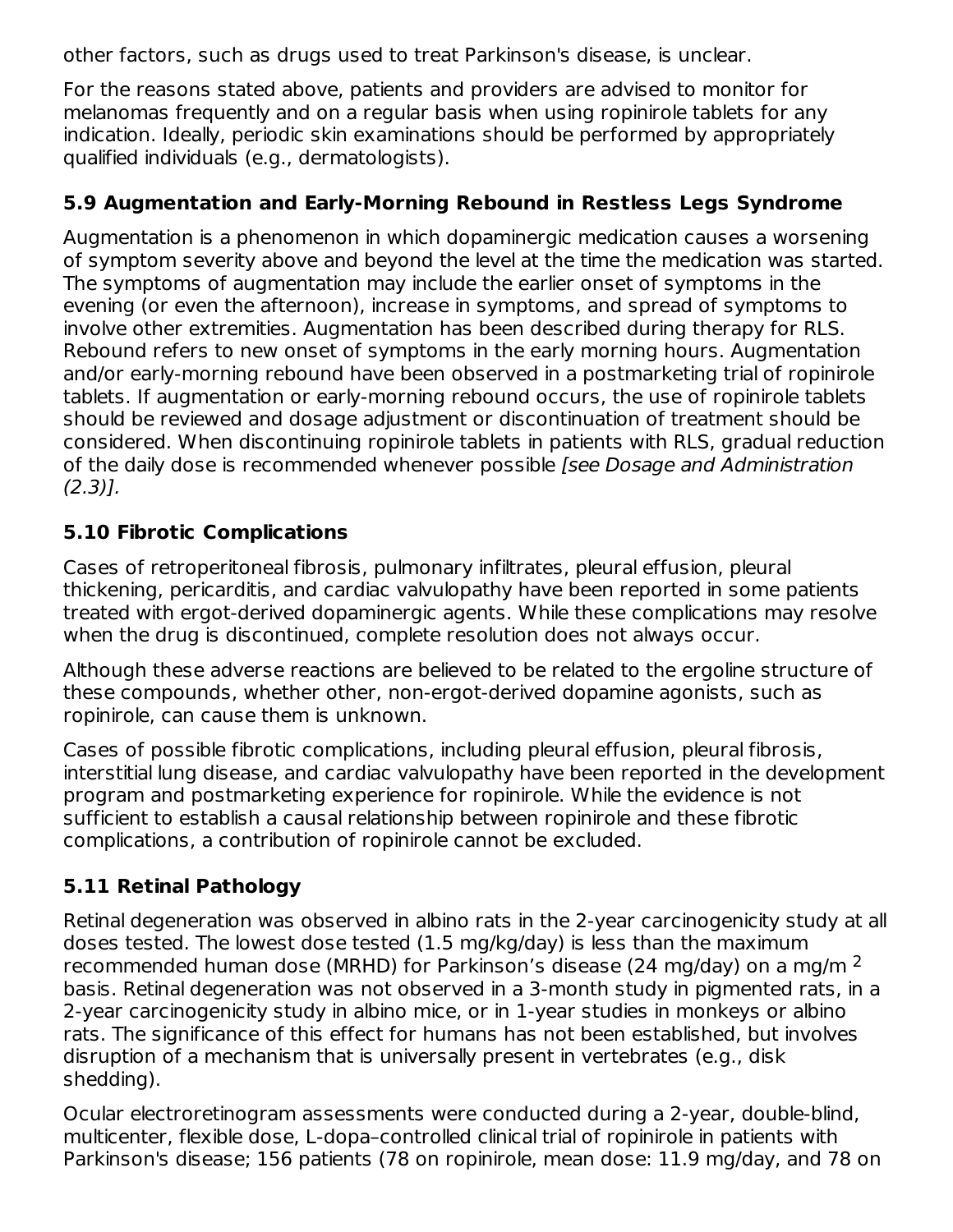L-dopa, mean dose: 555.2 mg/day) were evaluated for evidence of retinal dysfunction through electroretinograms. There was no clinically meaningful difference between the treatment groups in retinal function over the duration of the trial.

# **5.12 Binding to Melanin**

Ropinirole binds to melanin-containing tissues (e.g., eyes, skin) in pigmented rats. After a single dose, long-term retention of drug was demonstrated, with a half-life in the eye of 20 days.

# **6 ADVERSE REACTIONS**

The following adverse reactions are described in more detail in other sections of the label:

- Hypersensitivity [see Contraindications (4)]
- Falling asleep during activities of daily living and somnolence [see Warnings and Precautions (5.1)]
- Syncope [see Warnings and Precautions (5.2)]
- Hypotension/orthostatic hypotension [see Warnings and Precautions (5.3)]
- Hallucinations/psychotic-like behavior [see Warnings and Precautions (5.4)]
- Dyskinesia [see Warnings and Precautions (5.5)]
- Impulse control/compulsive behaviors [see Warnings and Precautions (5.6)]
- Withdrawal-emergent hyperpyrexia and confusion *[see Warnings and Precautions* (5.7)]
- Melanoma *[see Warnings and Precautions (5.8)]*
- Augmentation and early-morning rebound in RLS [see Warnings and Precautions (5.9)]
- Fibrotic complications [see Warnings and Precautions (5.10)]
- Retinal pathology [see Warnings and Precautions (5.11)]

# **6.1 Clinical Trials Experience**

Because clinical trials are conducted under widely varying conditions, adverse reaction rates observed in the clinical trials of a drug cannot be directly compared with rates in the clinical trials of another drug (or of another development program of a different formulation of the same drug) and may not reflect the rates observed in practice.

## Parkinson's Disease

During the premarketing development of ropinirole tablets, patients received ropinirole tablets either without L-dopa (early Parkinson's disease trials) or as concomitant therapy with L-dopa (advanced Parkinson's disease trials). Because these 2 populations may have differential risks for various adverse reactions, this section will in general present adverse reaction data for these 2 populations separately.

Early Parkinson's Disease (without L-dopa): In the double-blind, placebo-controlled trials in patients with early-stage Parkinson's disease, the most commonly observed adverse reactions in patients treated with ropinirole tablets (incidence at least 5% greater than placebo) were nausea, somnolence, dizziness, syncope, asthenic condition (i.e., asthenia, fatigue, and/or malaise), viral infection, leg edema, vomiting, and dyspepsia.

Approximately 24% of patients treated with ropinirole tablets who participated in the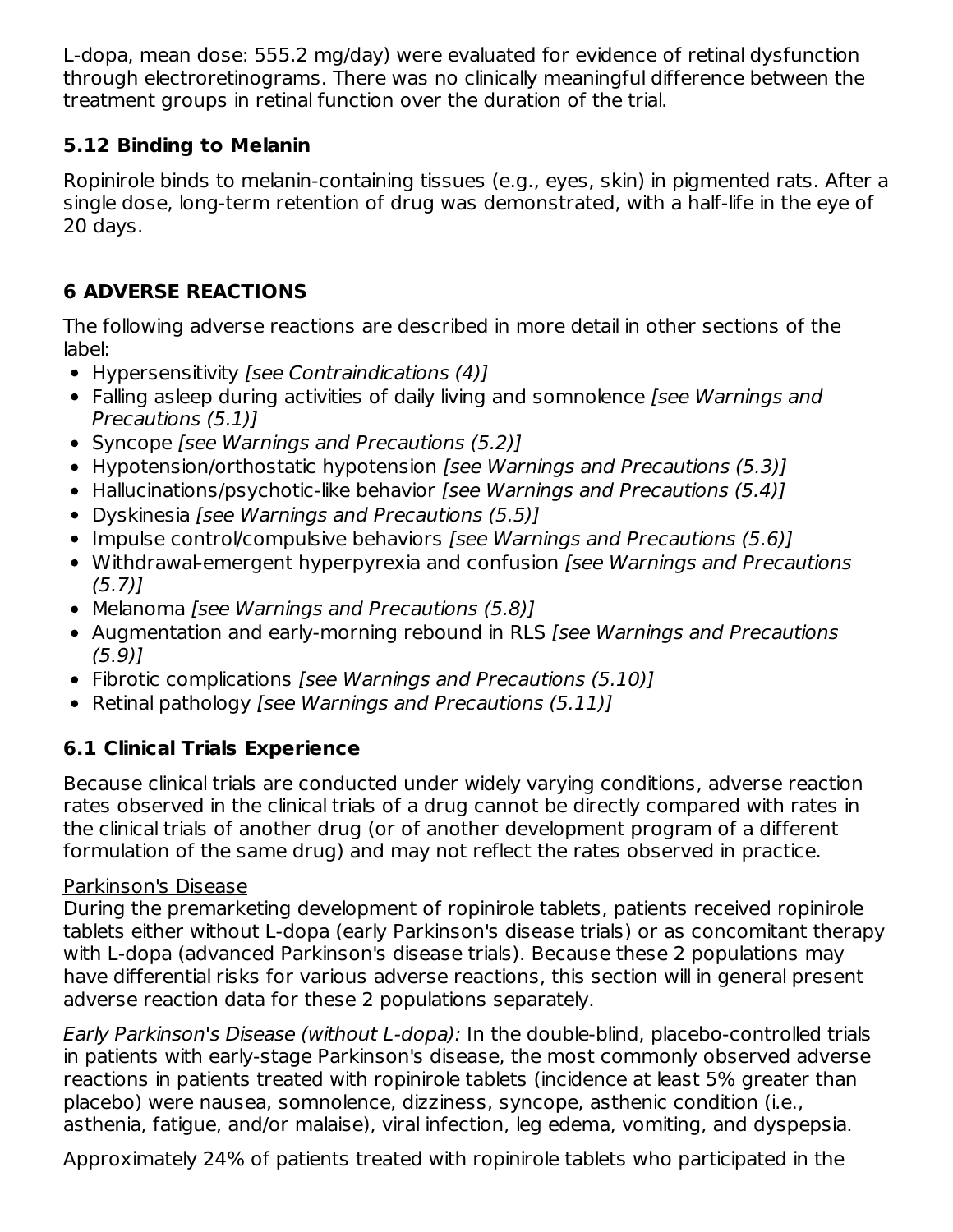double-blind, placebo-controlled early Parkinson's disease (without L-dopa) trials discontinued treatment due to adverse reactions compared with 13% of patients who received placebo. The most common adverse reactions in patients treated with ropinirole tablets (incidence at least 2% greater than placebo) of sufficient severity to cause discontinuation were nausea and dizziness.

Table 3 lists treatment-emergent adverse reactions that occurred in at least 2% of patients with early Parkinson's disease (without L-dopa) treated with ropinirole tablets participating in the double-blind, placebo-controlled trials and were numerically more common than the incidence for placebo-treated patients. In these trials, either ropinirole tablets or placebo was used as early therapy (i.e., without L-dopa).

#### **Table 3. Treatment-Emergent Adverse Reaction Incidence in Double-blind, Placebo-Controlled Early Parkinson's Disease (without L-dopa) Trials (Events ≥2% of Patients Treated with Ropinirole Tablets and Numerically More Frequent than the Placebo Group) \***

| <b>Body System/Adverse Reaction</b> | <b>Ropinirole Tablets</b><br>$(n = 157)$<br>(% ) | <b>Placebo</b><br>$(n = 147)$<br>(% ) |
|-------------------------------------|--------------------------------------------------|---------------------------------------|
| Autonomic nervous system            |                                                  |                                       |
| Flushing                            | 3                                                | 1                                     |
| Dry mouth                           | 5                                                | 3                                     |
| Increased sweating                  | 6                                                | $\overline{4}$                        |
| Body as a whole                     |                                                  |                                       |
| Asthenic condition <sup>†</sup>     | 16                                               | 5                                     |
| Chest pain                          | 4                                                | 2                                     |
| Dependent edema                     | 6                                                | 3                                     |
| Leg edema                           | $\overline{7}$                                   | $\mathbf{1}$                          |
| Pain                                | 8                                                | 4                                     |
| Cardiovascular general              |                                                  |                                       |
| Hypertension                        | 5                                                | 3                                     |
| Hypotension                         | $\overline{2}$                                   | 0                                     |
| Orthostatic symptoms                | 6                                                | 5                                     |
| Syncope                             | 12                                               | $\mathbf{1}$                          |
| Central/peripheral nervous system   |                                                  |                                       |
| <b>Dizziness</b>                    | 40                                               | 22                                    |
| Hyperkinesia                        | 2                                                | 1                                     |
| Hypesthesia                         | $\overline{4}$                                   | $\overline{2}$                        |
| Vertigo                             | $\overline{2}$                                   | $\overline{0}$                        |
| Gastrointestinal                    |                                                  |                                       |
| Abdominal pain                      | 6                                                | 3                                     |
| Anorexia                            | $\overline{4}$                                   | $\mathbf 1$                           |
| Dyspepsia                           | 10                                               | 5                                     |
| Flatulence                          | 3                                                | $\mathbf 1$                           |
| Nausea                              | 60                                               | 22                                    |
| Vomiting                            | 12                                               | $\overline{7}$                        |
| Heart rate/rhythm                   |                                                  |                                       |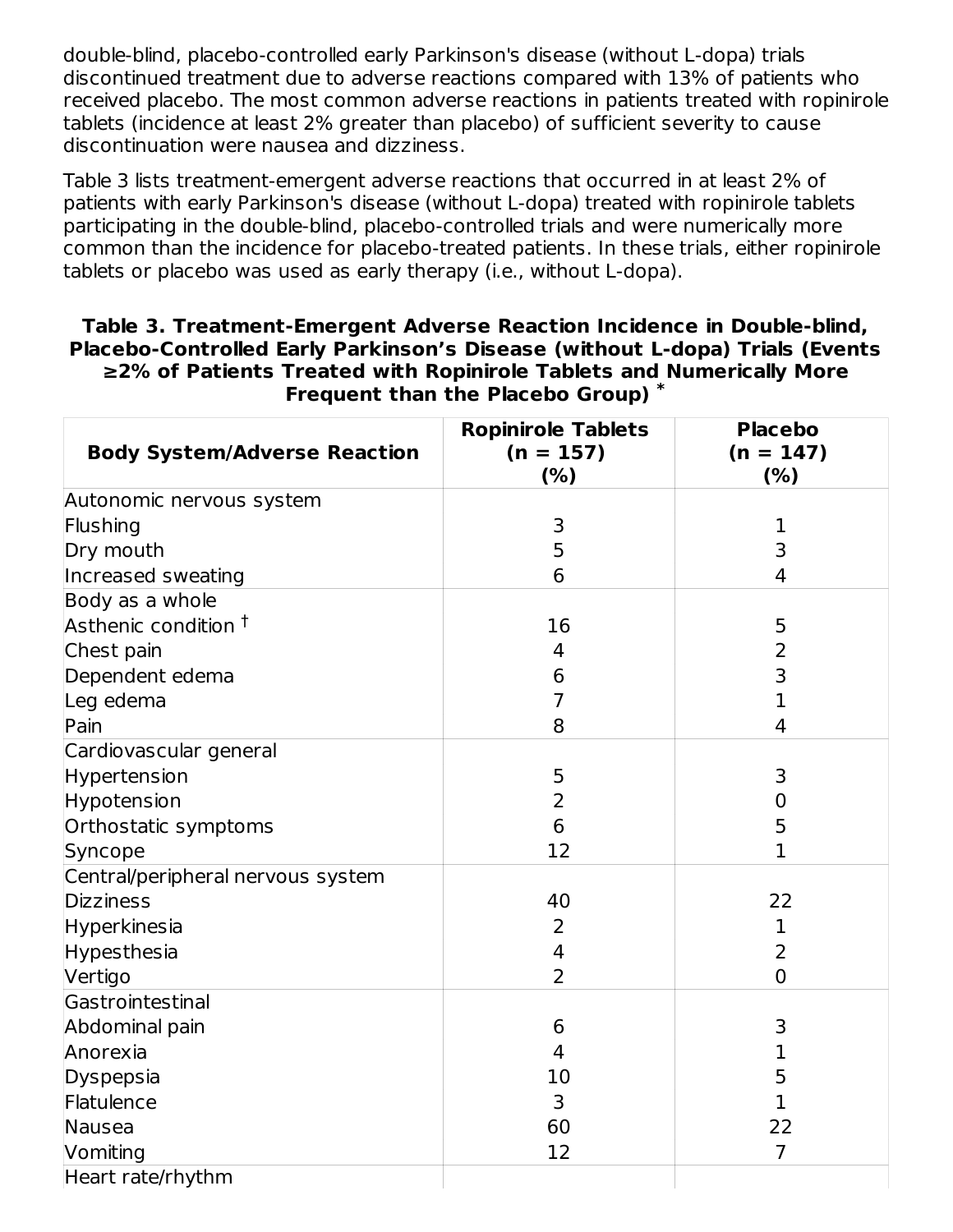| Extrasystoles                  | 2              | 1              |
|--------------------------------|----------------|----------------|
| <b>Atrial fibrillation</b>     | 2              | 0              |
| Palpitation                    | 3              | 2              |
| Tachycardia                    | 2              | $\overline{0}$ |
| Metabolic/nutritional          |                |                |
| Increased alkaline phosphatase | 3              | $\mathbf{1}$   |
| Psychiatric                    |                |                |
| Amnesia                        | 3              | 1              |
| Impaired concentration         | $\overline{2}$ | O              |
| Confusion                      | 5              | 1              |
| Hallucination                  | 5              | 1              |
| Somnolence                     | 40             | 6              |
| Yawning                        | 3              | $\overline{0}$ |
| Reproductive male              |                |                |
| Impotence                      | 3              | $\mathbf{1}$   |
| Resistance mechanism           |                |                |
| Viral infection                | 11             | 3              |
| Respiratory                    |                |                |
| Bronchitis                     | 3              | 1              |
| Dyspnea                        | 3              | O              |
| Pharyngitis                    | 6              | 4              |
| Rhinitis                       | 4              | 3              |
| Sinusitis                      | $\overline{4}$ | 3              |
| Urinary                        |                |                |
| Urinary tract infection        | 5              | 4              |
| Vascular extracardiac          |                |                |
| Peripheral ischemia            | 3              | $\mathbf 0$    |
| Vision                         |                |                |
| Eye abnormality                | 3              | 1              |
| Abnormal vision                | 6              | 3              |
| Xerophthalmia                  | 2              | $\mathbf 0$    |

 $\ast$  Patients may have reported multiple adverse reactions during the trial or at discontinuation; thus, patients may be included in more than one category.

† Asthenic condition (i.e., asthenia, fatigue, and/or malaise).

Advanced Parkinson's Disease (with L-dopa): In the double-blind, placebo-controlled trials in patients with advanced-stage Parkinson's disease, the most commonly observed adverse reactions in patients treated with ropinirole tablets (incidence at least 5% greater than placebo) were dyskinesia, somnolence, nausea, dizziness, confusion, hallucinations, increased sweating, and headache.

Approximately 24% of patients who received ropinirole tablets in the double-blind, placebo-controlled advanced Parkinson's disease (with L-dopa) trials discontinued treatment due to adverse reactions compared with 18% of patients who received placebo. The most common adverse reaction in patients treated with ropinirole tablets (incidence at least 2% greater than placebo) of sufficient severity to cause discontinuation was dizziness.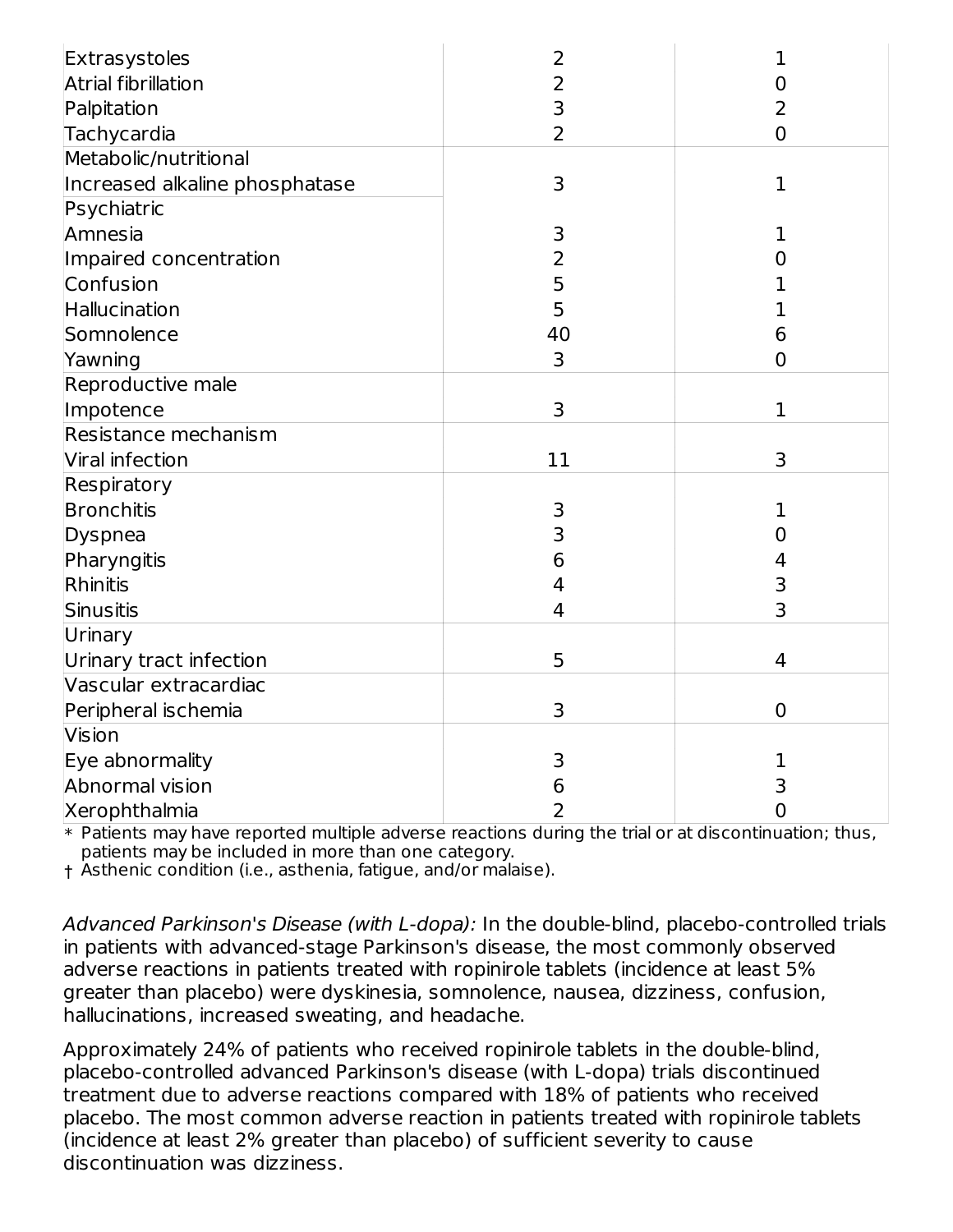Table 4 lists treatment-emergent adverse reactions that occurred in at least 2% of patients with advanced Parkinson's disease (with L-dopa) treated with ropinirole tablets who participated in the double-blind, placebo-controlled trials and were numerically more common than the incidence for placebo-treated patients. In these trials, either ropinirole tablets or placebo was used as an adjunct to L-dopa.

#### **Table 4. Treatment-Emergent Adverse Reaction Incidence in Double-blind, Placebo-Controlled Advanced Parkinson's Disease (with L-dopa) Trials (Events ≥2% of Patients Treated with Ropinirole Tablets and Numerically More Frequent than the Placebo Group) \***

| <b>Body System/Adverse Reaction</b> | <b>Ropinirole Tablets</b><br>$(n = 208)$<br>(%) | <b>Placebo</b><br>$(n = 120)$<br>(% ) |
|-------------------------------------|-------------------------------------------------|---------------------------------------|
| Autonomic nervous system            |                                                 |                                       |
| Dry mouth                           | 5                                               | 1                                     |
| Increased sweating                  | $\overline{7}$                                  | $\overline{2}$                        |
| Body as a whole                     |                                                 |                                       |
| Increased drug level                | 7                                               | 3                                     |
| Pain                                | 5                                               | 3                                     |
| Cardiovascular general              |                                                 |                                       |
| Hypotension                         | $\overline{2}$                                  | 1                                     |
| Syncope                             | 3                                               | 2                                     |
| Central/peripheral nervous system   |                                                 |                                       |
| Dizziness                           | 26                                              | 16                                    |
| Dyskinesia                          | 34                                              | 13                                    |
| Falls                               | 10                                              | $\overline{7}$                        |
| Headache                            | 17                                              | 12                                    |
| Hypokinesia                         | 5                                               | 4                                     |
| Paresis                             | 3                                               | 0                                     |
| Paresthesia                         | 5                                               | 3                                     |
| Tremor                              | 6                                               | 3                                     |
| Gastrointestinal                    |                                                 |                                       |
| Abdominal pain                      | 9                                               | 8                                     |
| Constipation                        | 6                                               | 3                                     |
| Diarrhea                            | 5                                               | 3                                     |
| Dysphagia                           | 2                                               | 1                                     |
| Flatulence                          | $\overline{2}$                                  |                                       |
| Nausea                              | 30                                              | 18                                    |
| Increased saliva                    | 2                                               | 1                                     |
| Vomiting                            | 7                                               | 4                                     |
| Metabolic/nutritional               |                                                 |                                       |
| Weight decrease                     | $\overline{2}$                                  | $\mathbf 1$                           |
| Musculoskeletal                     |                                                 |                                       |
| Arthralgia                          | 7                                               | 5                                     |
| Arthritis                           | 3                                               | 1                                     |
| Psychiatric                         |                                                 |                                       |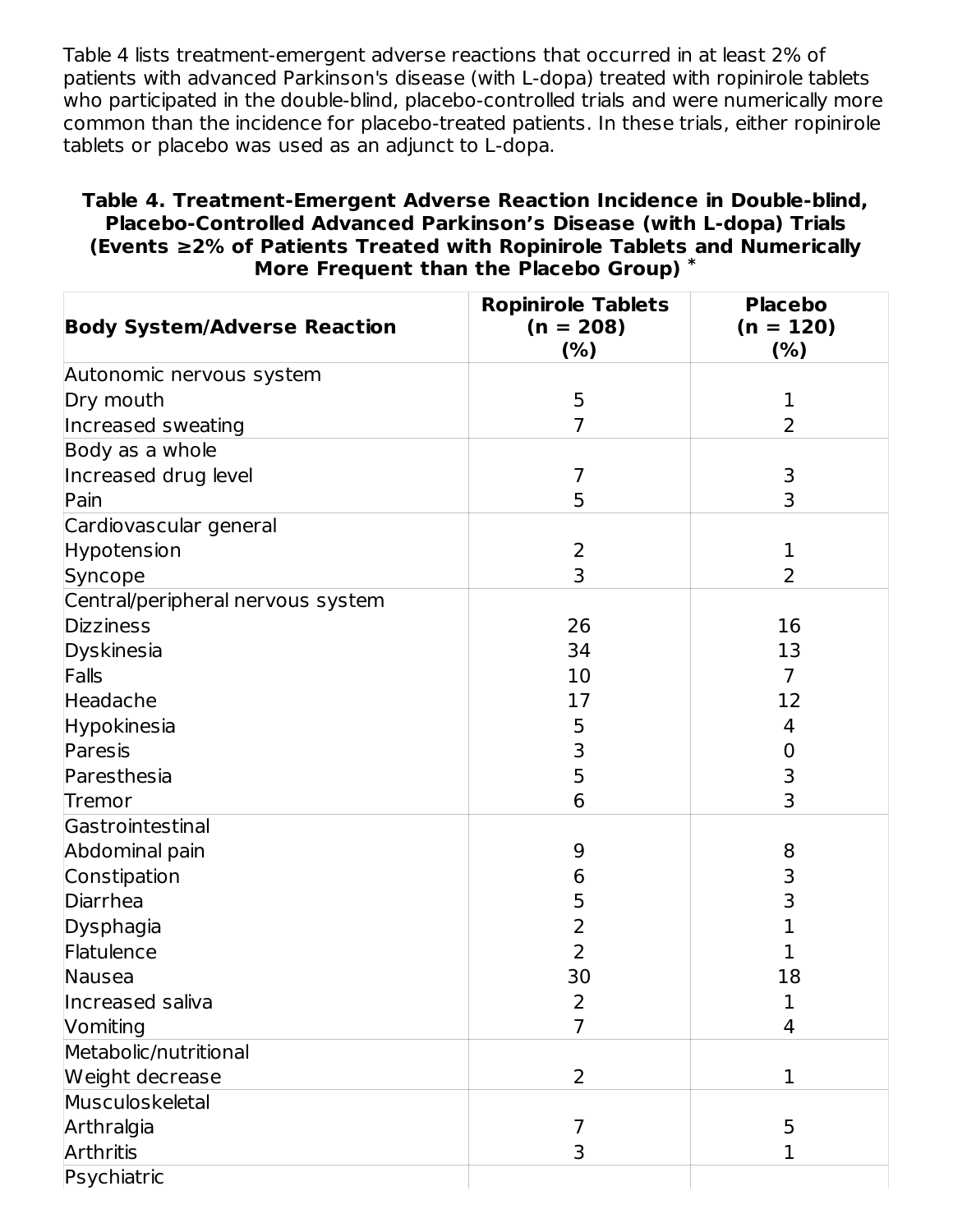| Amnesia                           | 5              |   |
|-----------------------------------|----------------|---|
| Anxiety                           | 6              |   |
| Confusion                         | 9              |   |
| Abnormal dreaming                 | 3              |   |
| Hallucination                     | 10             |   |
| Nervousness                       | 5              |   |
| Somnolence                        | 20             | 8 |
| Red blood cell                    |                |   |
| Anemia                            | $\overline{2}$ | 0 |
| Resistance mechanism              |                |   |
| Upper respiratory tract infection | 9              | 8 |
| Respiratory                       |                |   |
| Dyspnea                           | 3              | 2 |
| Urinary                           |                |   |
| Pyuria                            |                |   |
| Urinary incontinence              |                |   |
| Urinary tract infection           | 6              |   |
| Vision                            |                |   |
| Diplopia                          |                |   |

 $\ast$  Patients may have reported multiple adverse reactions during the trial or at discontinuation; thus, patients may be included in more than one category.

#### Restless Legs Syndrome

In the double-blind, placebo-controlled trials in patients with RLS, the most commonly observed adverse reactions in patients treated with ropinirole tablets (incidence at least 5% greater than placebo) were nausea, vomiting, somnolence, dizziness, and asthenic condition (i.e., asthenia, fatigue, and/or malaise).

Approximately 5% of patients treated with ropinirole tablets who participated in the double-blind, placebo-controlled trials in the treatment of RLS discontinued treatment due to adverse reactions compared with 4% of patients who received placebo. The most common adverse reaction in patients treated with ropinirole tablets (incidence at least 2% greater than placebo) of sufficient severity to cause discontinuation was nausea.

Table 5 lists treatment-emergent adverse reactions that occurred in at least 2% of patients with RLS treated with ropinirole tablets participating in the 12-week, doubleblind, placebo-controlled trials and were numerically more common than the incidence for placebo-treated patients.

#### **Table 5. Treatment-Emergent Adverse Reaction Incidence in Double-blind, Placebo-Controlled Restless Legs Syndrome Trials (Events ≥2% of Patients Treated with Ropinirole Tablets and Numerically More Frequent than the Placebo Group) \***

| <b>Body System/Adverse Reaction</b> | <b>Ropinirole Tablets</b><br>$(n = 496)$<br>(%) | <b>Placebo</b><br>$(n = 500)$<br>(%) |
|-------------------------------------|-------------------------------------------------|--------------------------------------|
| Ear and labyrinth                   |                                                 |                                      |
| Vertigo                             |                                                 |                                      |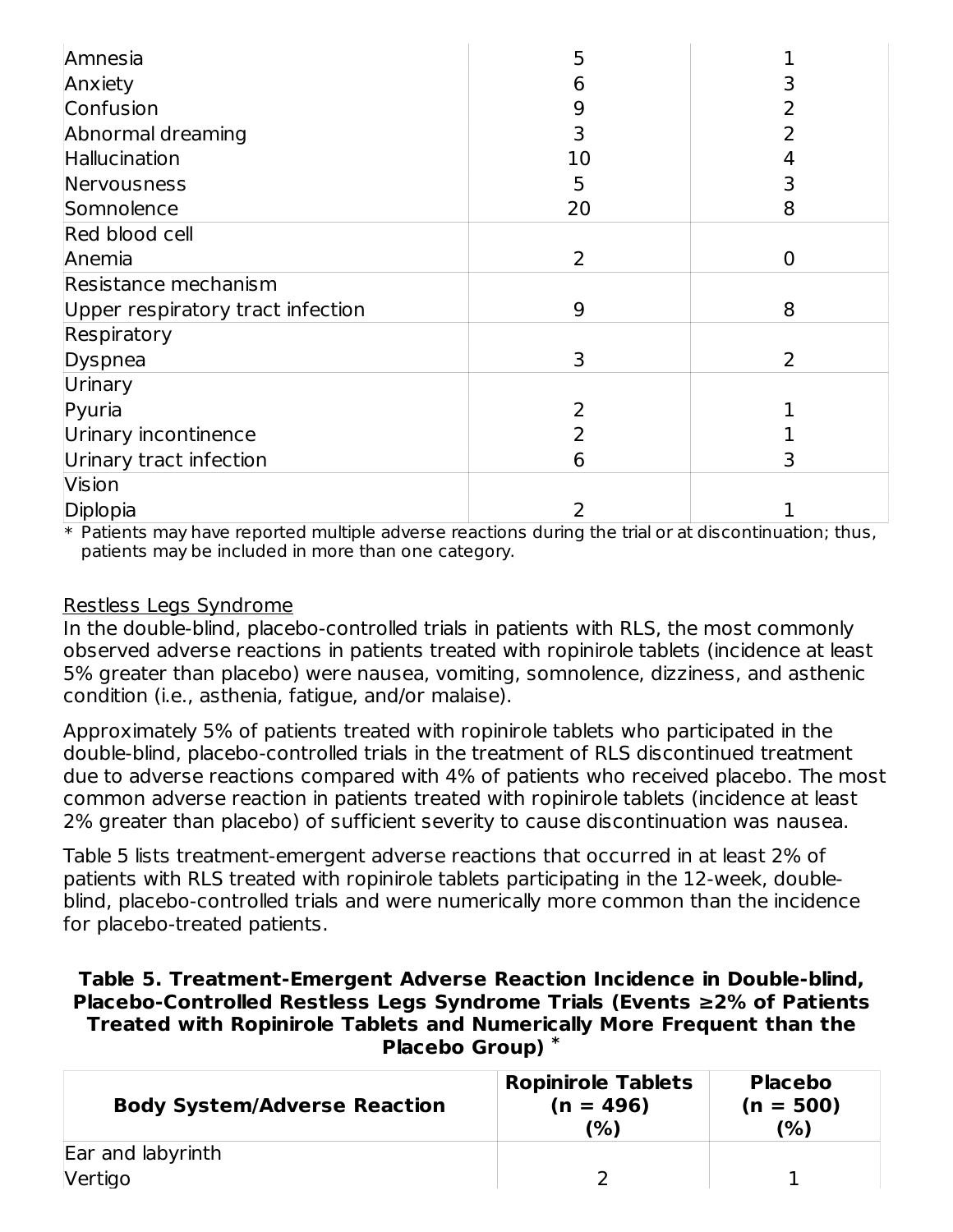| Gastrointestinal                          |    |                |
|-------------------------------------------|----|----------------|
| Nausea                                    | 40 | 8              |
| Vomiting                                  | 11 | 2              |
| Diarrhea                                  | 5  | 3              |
| Dyspepsia                                 | 4  | 3              |
| Dry mouth                                 | 3  | $\overline{2}$ |
| Abdominal pain upper                      | 3  | $\mathbf{1}$   |
| General disorders and administration site |    |                |
| conditions                                |    |                |
| Asthenic condition <sup>†</sup>           | 9  | 4              |
| Edema peripheral                          | 2  | 1              |
| Infections and infestations               |    |                |
| Nasopharyngitis                           | 9  | 8              |
| Influenza                                 | 3  | $\overline{2}$ |
| Musculoskeletal and connective tissue     |    |                |
| Arthralgia                                | 4  | 3              |
| Muscle cramps                             | 3  | $\overline{2}$ |
| Pain in extremity                         | 3  | $\overline{2}$ |
| Nervous system                            |    |                |
| Somnolence                                | 12 | 6              |
| Dizziness                                 | 11 | 5              |
| Paresthesia                               | 3  | 1              |
| Respiratory, thoracic, and mediastinal    |    |                |
| Cough                                     | 3  | 2              |
| Nasal congestion                          | 2  | 1              |
| Skin and subcutaneous tissue              |    |                |
| Hyperhidrosis                             | 3  | 1              |

 $\ast$  Patients may have reported multiple adverse reactions during the trial or at discontinuation; thus, patients may be included in more than one category.

† Asthenic condition (i.e., asthenia, fatigue, and/or malaise).

# **7 DRUG INTERACTIONS**

# **7.1 Cytochrome P450 1A2 Inhibitors and Inducers**

In vitro metabolism studies showed that cytochrome P450 1A2 (CYP1A2) is the major enzyme responsible for the metabolism of ropinirole. There is thus the potential for inducers or inhibitors of this enzyme to alter the clearance of ropinirole. Therefore, if therapy with a drug known to be a potent inducer or inhibitor of CYP1A2 is stopped or started during treatment with ropinirole tablets, adjustment of the dose of ropinirole tablets may be required. Coadministration of ciprofloxacin, an inhibitor of CYP1A2, increases the AUC and C <sub>max</sub> of ropinirole *[see Clinical Pharmacology (12.3)].* Cigarette smoking is expected to increase the clearance of ropinirole since CYP1A2 is known to be induced by smoking [see Clinical Pharmacology (12.3)].

# **7.2 Estrogens**

Population pharmacokinetic analysis revealed that higher doses of estrogens (usually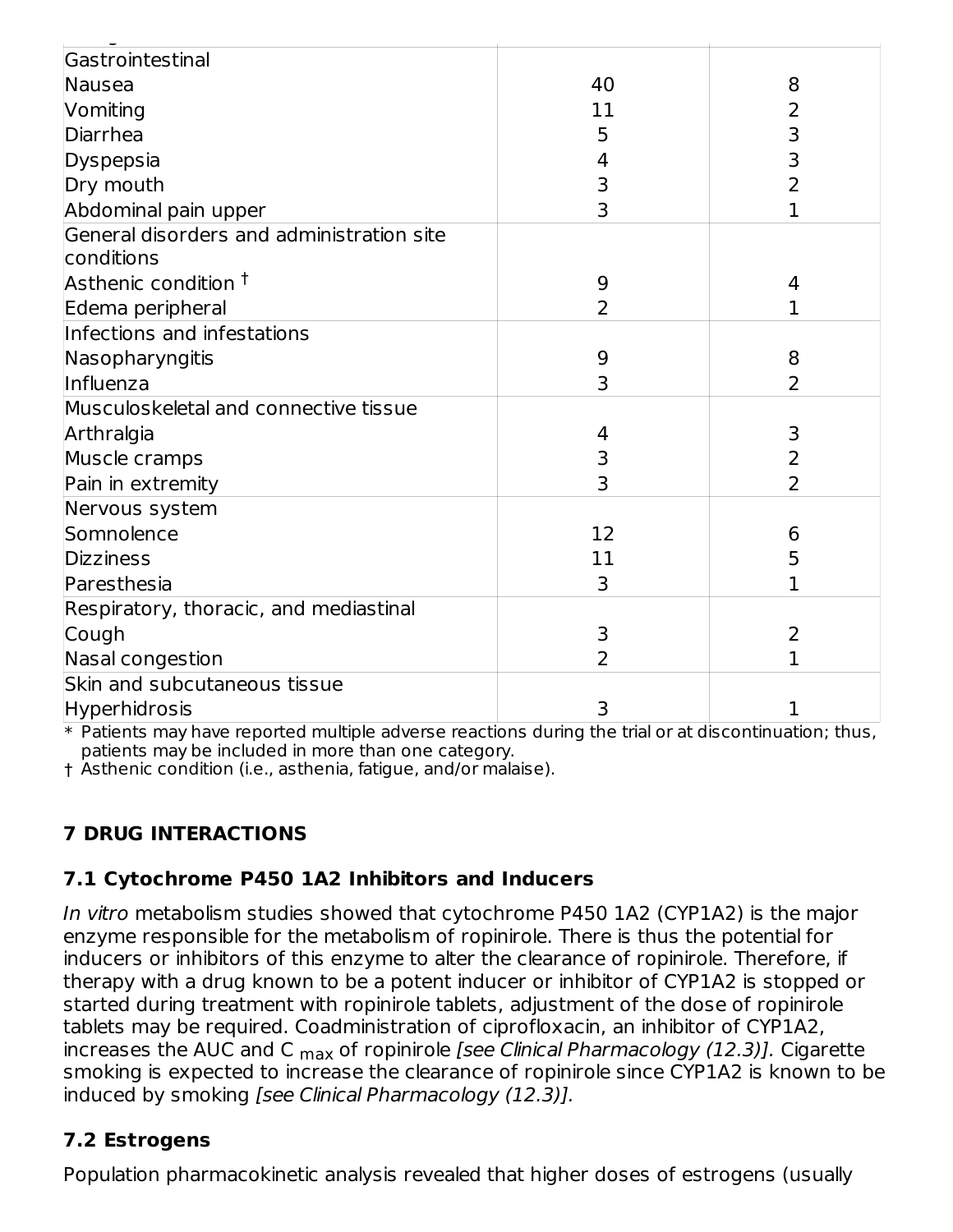associated with hormone replacement therapy) reduced the clearance of ropinirole. Starting or stopping hormone replacement therapy may require adjustment of dosage of ropinirole tablets [see Clinical Pharmacology (12.3)].

# **7.3 Dopamine Antagonists**

Because ropinirole is a dopamine agonist, it is possible that dopamine antagonists such as neuroleptics (e.g., phenothiazines, butyrophenones, thioxanthenes) or metoclopramide may reduce the efficacy of ropinirole tablets.

# **8 USE IN SPECIFIC POPULATIONS**

# **8.1 Pregnancy**

### Risk Summary

There are no adequate data on the developmental risk associated with the use of ropinirole tablets in pregnant women. In animal studies, ropinirole had adverse effects on development when administered to pregnant rats at doses similar to (neurobehavioral impairment) or greater than (teratogenicity and embryolethality at >36 times) the MRHD for Parkinson's disease. Ropinirole doses associated with teratogenicity and embryolethality in pregnant rats were associated with maternal toxicity. In pregnant rabbits, ropinirole potentiated the teratogenic effects of L-dopa when these drugs were administered in combination *[see Data]*.

In the U.S. general population, the estimated background risk of major birth defects and of miscarriage in clinically recognized pregnancies is 2% to 4% and 15% to 20%, respectively. The background risk of major birth defects and miscarriage in the indicated populations is unknown.

## Data

#### Animal Data:

Oral administration of ropinirole (0, 20, 60, 90, 120, or 150 mg/kg/day) to pregnant rats during organogenesis resulted in embryolethality, increased incidence of fetal malformations (digit, cardiovascular, and neural tube defects) and variations, and decreased fetal weight at the 2 highest doses. These doses were also associated with maternal toxicity. The highest no-effect dose for adverse effects on embryofetal development (90 mg/kg/day) is approximately 36 times the MRHD for Parkinson's disease (24 mg/day) on a body surface area (mg/m  $2$ ) basis.

No effect on embryofetal development was observed in rabbits when ropinirole was administered alone during organogenesis at oral doses of 0, 1, 5, or 20 mg/kg/day (up to 16 times the MRHD on a mg/m  $^2$  basis). In pregnant rabbits, there was a greater incidence and severity of fetal malformations (primarily digit defects) when ropinirole (10 mg/kg/day) was administered orally during gestation in combination with L-dopa (250 mg/kg/day) than when L-dopa was administered alone. This drug combination was also associated with maternal toxicity.

Oral administration of ropinirole (0, 0.1, 1, or 10 mg/kg/day) to rats during late gestation and continuing throughout lactation resulted in neurobehavioral impairment (decreased startle response) and decreased body weight in offspring at the highest dose. The noeffect dose of 1 mg/kg/day is less than the MRHD on a mg/m  $^2$  basis.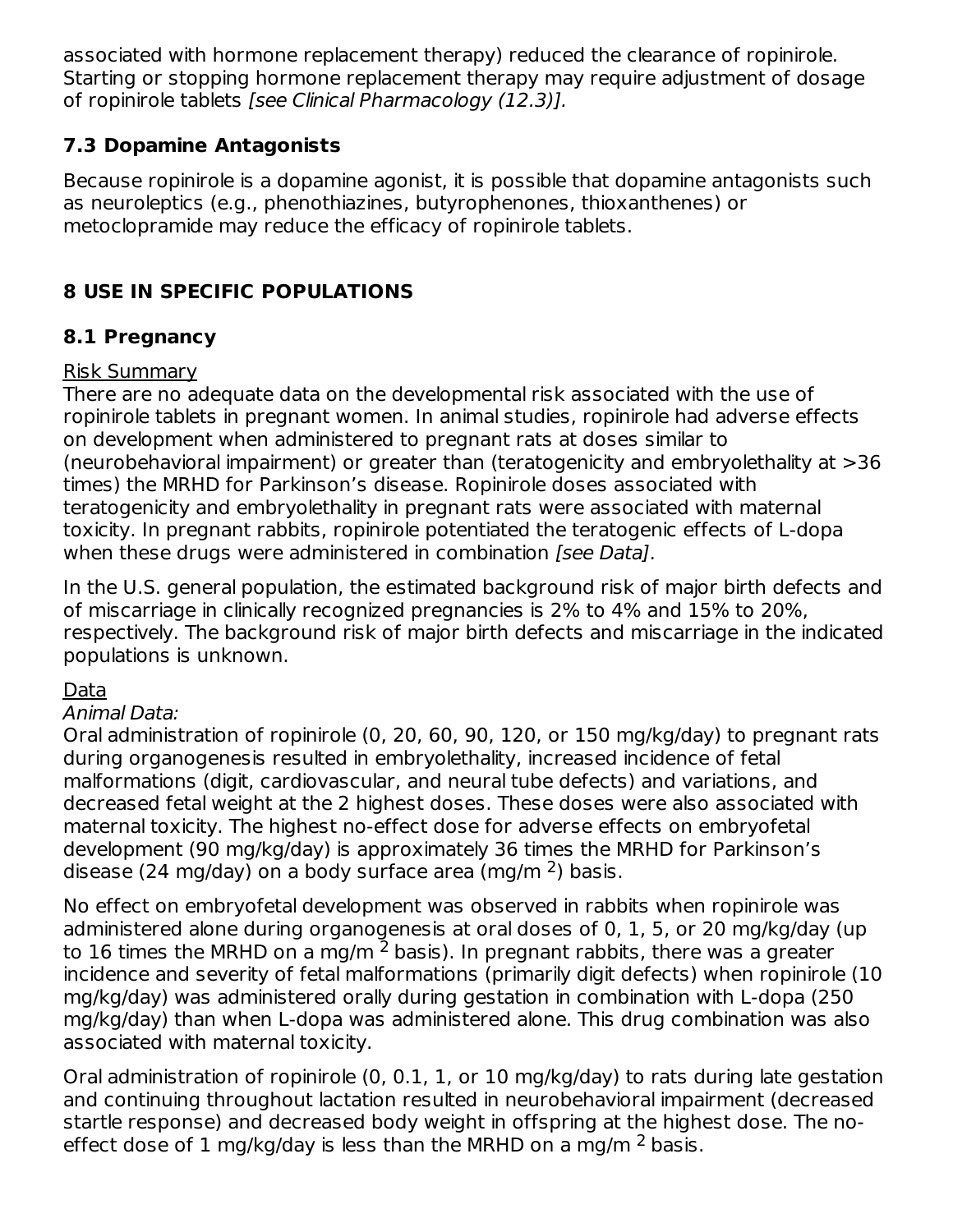# **8.2 Lactation**

#### Risk Summary

There are no data on the presence of ropinirole in human milk, the effects of ropinirole on the breastfed infant, or the effects of ropinirole on milk production. However, inhibition of lactation is expected because ropinirole inhibits secretion of prolactin in humans. Ropinirole or metabolites, or both, are present in rat milk.

The developmental and health benefits of breastfeeding should be considered along with the mother's clinical need for ropinirole tablets and any potential adverse effects on the breastfed infant from ropinirole or from the underlying maternal condition.

### **8.4 Pediatric Use**

Safety and effectiveness in pediatric patients have not been established.

# **8.5 Geriatric Use**

Dose adjustment is not necessary in elderly (65 years and older) patients, as the dose of ropinirole tablets is individually titrated to clinical therapeutic response and tolerability. Pharmacokinetic trials conducted in patients demonstrated that oral clearance of ropinirole is reduced by 15% in patients older than 65 years compared with younger patients [see Clinical Pharmacology (12.3)] .

In flexible-dose clinical trials of extended-release ropinirole for Parkinson's disease, 387 patients were 65 years and older and 107 patients were 75 years and older. Among patients receiving extended-release ropinirole, hallucination was more common in elderly patients (10%) compared with non-elderly patients (2%). In these trials, the incidence of overall adverse reactions increased with increasing age for both patients receiving extended-release ropinirole and placebo.

In the fixed-dose clinical trials of extended-release ropinirole, 176 patients were 65 years and older and 73 were 75 and older. Among patients with advanced Parkinson's disease receiving extended-release ropinirole, vomiting and nausea were more common in patients greater than 65 years (5% and 9%, respectively) compared with patients less than 65 (1% and 7%, respectively).

## **8.6 Renal Impairment**

No dose adjustment is necessary in patients with moderate renal impairment (creatinine clearance of 30 to 50 mL/min). For patients with end-stage renal disease on hemodialysis, a reduced maximum dose is recommended *[see Dosage and* Administration (2.2, 2.3), Clinical Pharmacology (12.3)].

The use of ropinirole tablets in patients with severe renal impairment (creatinine clearance <30 mL/min) without regular dialysis has not been studied.

## **8.7 Hepatic Impairment**

The pharmacokinetics of ropinirole have not been studied in patients with hepatic impairment.

## **10 OVERDOSAGE**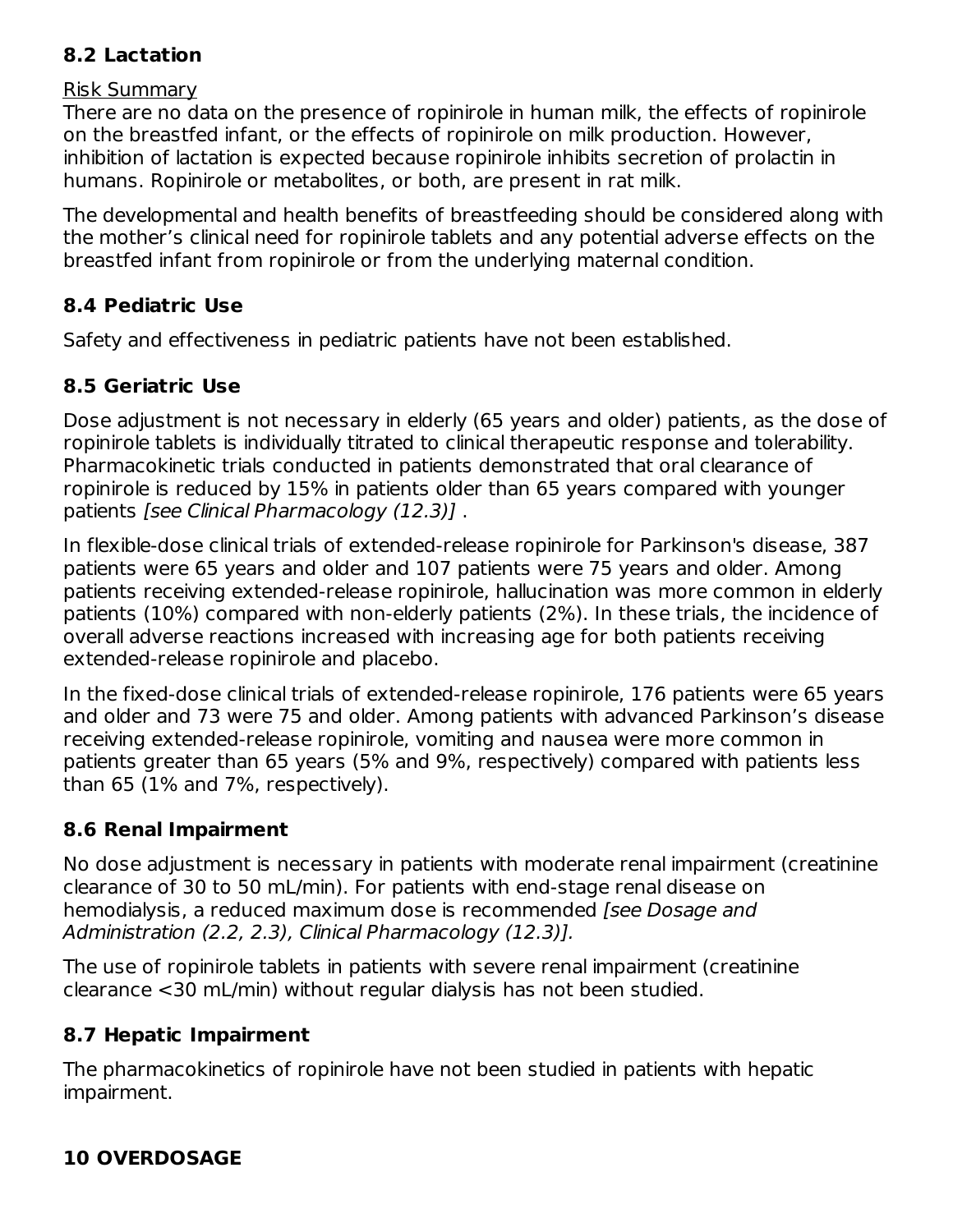The symptoms of overdose with ropinirole tablets are related to its dopaminergic activity. General supportive measures are recommended. Vital signs should be maintained, if necessary.

In clinical trials, there have been patients who accidentally or intentionally took more than their prescribed dose of ropinirole. The largest overdose reported with ropinirole in clinical trials was 435 mg taken over a 7-day period (62.1 mg/day). Of patients who received a dose greater than 24 mg/day, reported symptoms included adverse events commonly reported during dopaminergic therapy (nausea, dizziness), as well as visual hallucinations, hyperhidrosis, claustrophobia, chorea, palpitations, asthenia, and nightmares. Additional symptoms reported in cases of overdose included vomiting, increased coughing, fatigue, syncope, vasovagal syncope, dyskinesia, agitation, chest pain, orthostatic hypotension, somnolence, and confusional state.

# **11 DESCRIPTION**

Ropinirole tablets contain ropinirole, a non-ergoline dopamine agonist, as the hydrochloride salt. The chemical name of ropinirole hydrochloride is 4-[2- (dipropylamino)ethyl]-1,3-dihydro-2H-indol-2-one and the empirical formula is C  $_{16}$ H  $_{24}$ N  $\,$  $_2$ O•HCl. The molecular weight is 296.84 (260.38 as the free base).

The structural formula is:



Ropinirole hydrochloride is a white to yellow solid with a melting range of 243ºC to 250°C and a solubility of 133 mg/mL in water.

Each round biconvex film-coated ropinirole tablet contains 0.29, 0.57, 1.14, 2.28, 3.42, 4.56, or 5.70 mg of ropinirole hydrochloride equivalent to ropinirole 0.25, 0.5, 1, 2, 3, 4, or 5 mg, respectively. Inactive ingredients of the core tablets consist of croscarmellose sodium, hydroxypropyl cellulose, lactose monohydrate, magnesium stearate, microcrystalline cellulose. Inactive ingredients of the film coats are slightly different among the 7 strengths of tablets and are tabulated below:

| Strength        | Inactive ingredients of the film coat                                                                                                    |
|-----------------|------------------------------------------------------------------------------------------------------------------------------------------|
| $0.25$ mg       | polyethylene glycol, polyvinyl alcohol-part. hydrolyzed, talc, titanium dioxide<br>and lecithin (soya).                                  |
| $0.5$ mg        | polyethylene glycol, polyvinyl alcohol-part. hydrolyzed, talc, titanium dioxide<br>and iron oxide yellow.                                |
| 1 <sub>mg</sub> | polyethylene glycol, polyvinyl alcohol-part. hydrolyzed, talc, titanium dioxide,<br>FD&C Blue No. 2 aluminum lake and iron oxide yellow. |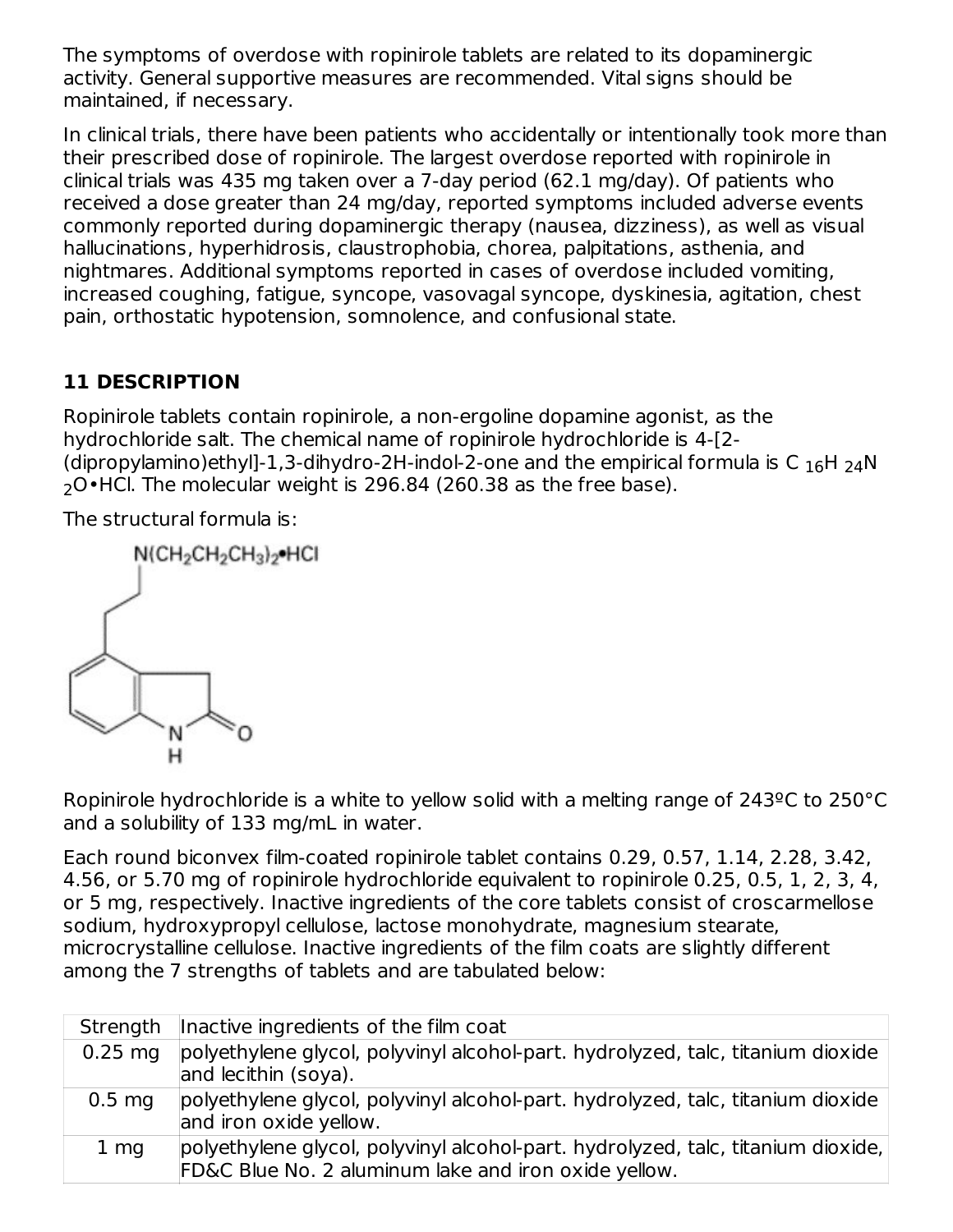| $2 \, \text{mg}$ | polyethylene glycol, polyvinyl alcohol-part. hydrolyzed, talc, titanium dioxide,<br>lecithin (soya) and iron oxide red.                |
|------------------|----------------------------------------------------------------------------------------------------------------------------------------|
| 3 <sub>mg</sub>  | polyethylene glycol, polyvinyl alcohol-part. hydrolyzed, talc, titanium dioxide,<br>carmine and FD&C Blue No. 1 aluminum lake.         |
| 4 mg             | polyethylene glycol, polyvinyl alcohol-part. hydrolyzed, talc, titanium dioxide,<br>iron oxide yellow and iron oxide red.              |
| 5 <sub>mg</sub>  | polyethylene glycol, polyvinyl alcohol-part. hydrolyzed, talc, titanium dioxide,<br>FD&C Blue No. 2 aluminum lake and lecithin (soya). |

USP dissolution test is pending.

# **12 CLINICAL PHARMACOLOGY**

### **12.1 Mechanism of Action**

Ropinirole is a non-ergoline dopamine agonist. The precise mechanism of action of ropinirole as a treatment for Parkinson's disease is unknown, although it is thought to be related to its ability to stimulate dopamine D  $_2$  receptors within the caudate-putamen in the brain. The precise mechanism of action of ropinirole as a treatment for RLS is unknown, although it is thought to be related to its ability to stimulate dopamine receptors.

#### **12.2 Pharmacodynamics**

Clinical experience with dopamine agonists, including ropinirole, suggests an association with impaired ability to regulate blood pressure resulting in orthostatic hypotension, especially during dose escalation. In some patients in clinical trials, blood pressure changes were associated with the emergence of orthostatic symptoms, bradycardia, and, in one case in a healthy volunteer, transient sinus arrest with syncope [see Warnings and Precautions (5.2, 5.3)].

The mechanism of orthostatic hypotension induced by ropinirole is presumed to be due to a D  $_2$ -mediated blunting of the noradrenergic response to standing and subsequent decrease in peripheral vascular resistance. Nausea is a common concomitant symptom of orthostatic signs and symptoms.

At oral doses as low as 0.2 mg, ropinirole suppressed serum prolactin concentrations in healthy male volunteers.

Ropinirole had no dose-related effect on electrocardiogram wave form and rhythm in young, healthy, male volunteers in the range of 0.01 to 2.5 mg.

Ropinirole had no dose- or exposure-related effect on mean QT intervals in healthy male and female volunteers titrated to doses up to 4 mg/day. The effect of ropinirole on QTc intervals at higher exposures achieved either due to drug interactions, hepatic impairment, or at higher doses has not been systematically evaluated.

#### **12.3 Pharmacokinetics**

Ropinirole displayed linear kinetics over the dosing range of 1 to 8 mg 3 times daily. Steady-state concentrations are expected to be achieved within 2 days of dosing. Accumulation upon multiple dosing is predictive from single dosing.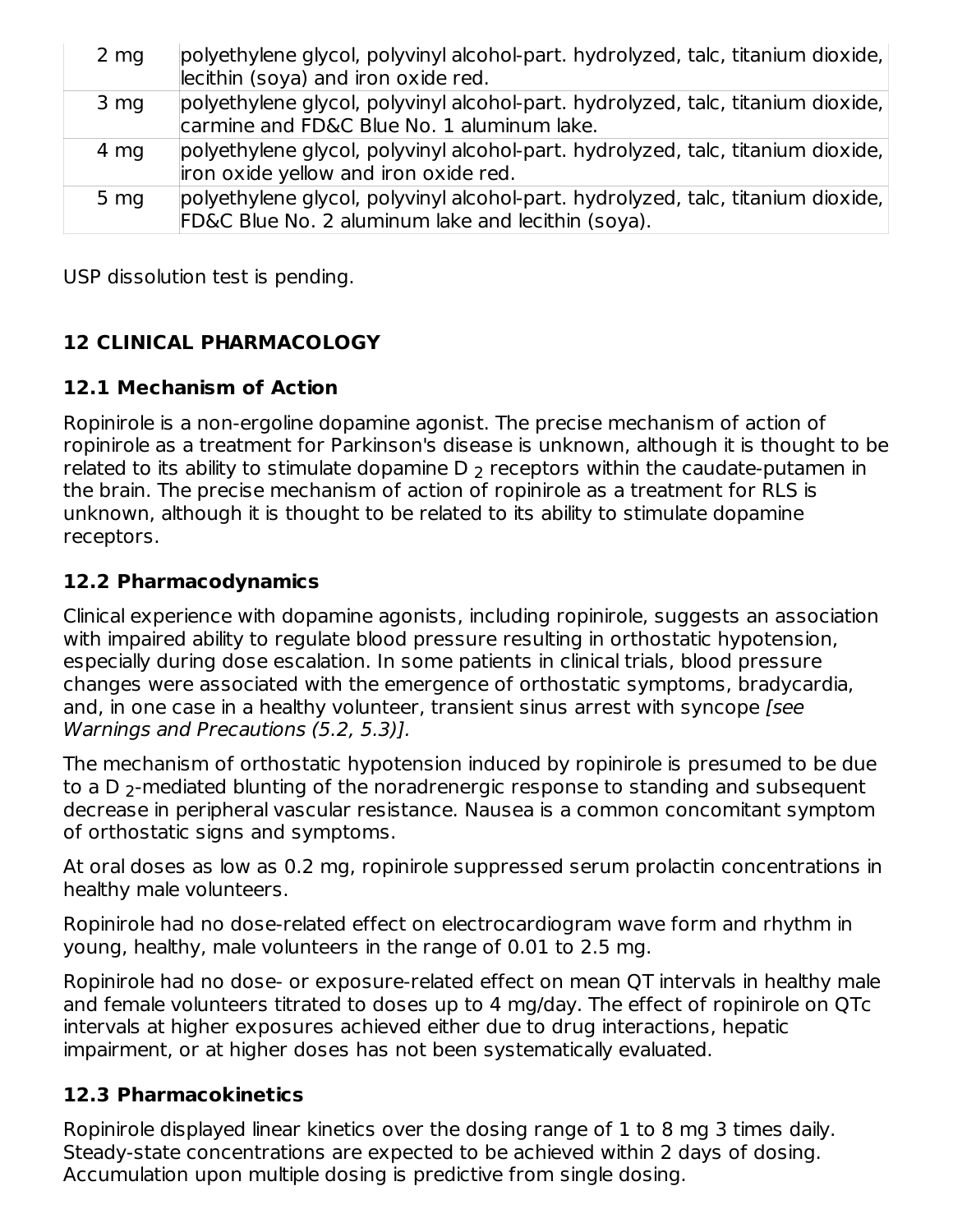#### Absorption

Ropinirole is rapidly absorbed after oral administration, reaching peak concentration in approximately 1 to 2 hours. In clinical trials, more than 88% of a radiolabeled dose was recovered in urine and the absolute bioavailability was 45% to 55%, indicating approximately 50% first-pass effect.

Relative bioavailability from a tablet compared with an oral solution is 85%. Food does not affect the extent of absorption of ropinirole, although its T  $_{\sf max}$  is increased by 2.5 hours and its C <sub>max</sub> is decreased by approximately 25% when the drug is taken with a high-fat meal.

#### **Distribution**

Ropinirole is widely distributed throughout the body, with an apparent volume of distribution of 7.5 L/kg. It is up to 40% bound to plasma proteins and has a blood-toplasma ratio of 1:1.

#### Metabolism

Ropinirole is extensively metabolized by the liver. The major metabolic pathways are Ndespropylation and hydroxylation to form the inactive N-despropyl metabolite and hydroxy metabolites. The N-despropyl metabolite is converted to carbamyl glucuronide, carboxylic acid, and N-despropyl hydroxy metabolites. The hydroxy metabolite of ropinirole is rapidly glucuronidated.

In vitro studies indicate that the major cytochrome P450 enzyme involved in the metabolism of ropinirole is CYP1A2, an enzyme known to be induced by smoking and omeprazole and inhibited by, for example, fluvoxamine, mexiletine, and the older fluoroquinolones such as ciprofloxacin and norfloxacin.

#### Elimination

The clearance of ropinirole after oral administration is 47 L/h and its elimination half-life is approximately 6 hours. Less than 10% of the administered dose is excreted as unchanged drug in urine. N-despropyl ropinirole is the predominant metabolite found in urine (40%), followed by the carboxylic acid metabolite (10%) and the glucuronide of the hydroxy metabolite (10%).

#### Specific Populations

Because therapy with ropinirole tablet is initiated at a low dose and gradually titrated upward according to clinical tolerability to obtain the optimum therapeutic effect, adjustment of the initial dose based on gender, weight, or age is not necessary.

Geriatric Patients: Oral clearance of ropinirole is reduced by 15% in patients older than 65 years compared with younger patients. Dosage adjustment is not necessary in the elderly (older than 65 years), as the dose of ropinirole is to be individually titrated to clinical response.

Male and Female Patients: Male and female patients showed similar clearance.

Racial or Ethnic Groups: The influence of race on the pharmacokinetics of ropinirole has not been evaluated.

Cigarette Smoking: Smoking is expected to increase the clearance of ropinirole since CYP1A2 is known to be induced by smoking. In a trial in patients with RLS, smokers ( $n =$ 7) had an approximately 30% lower C <sub>max</sub> and a 38% lower AUC than did nonsmokers (n  $= 11$ ) when those parameters were normalized for dose.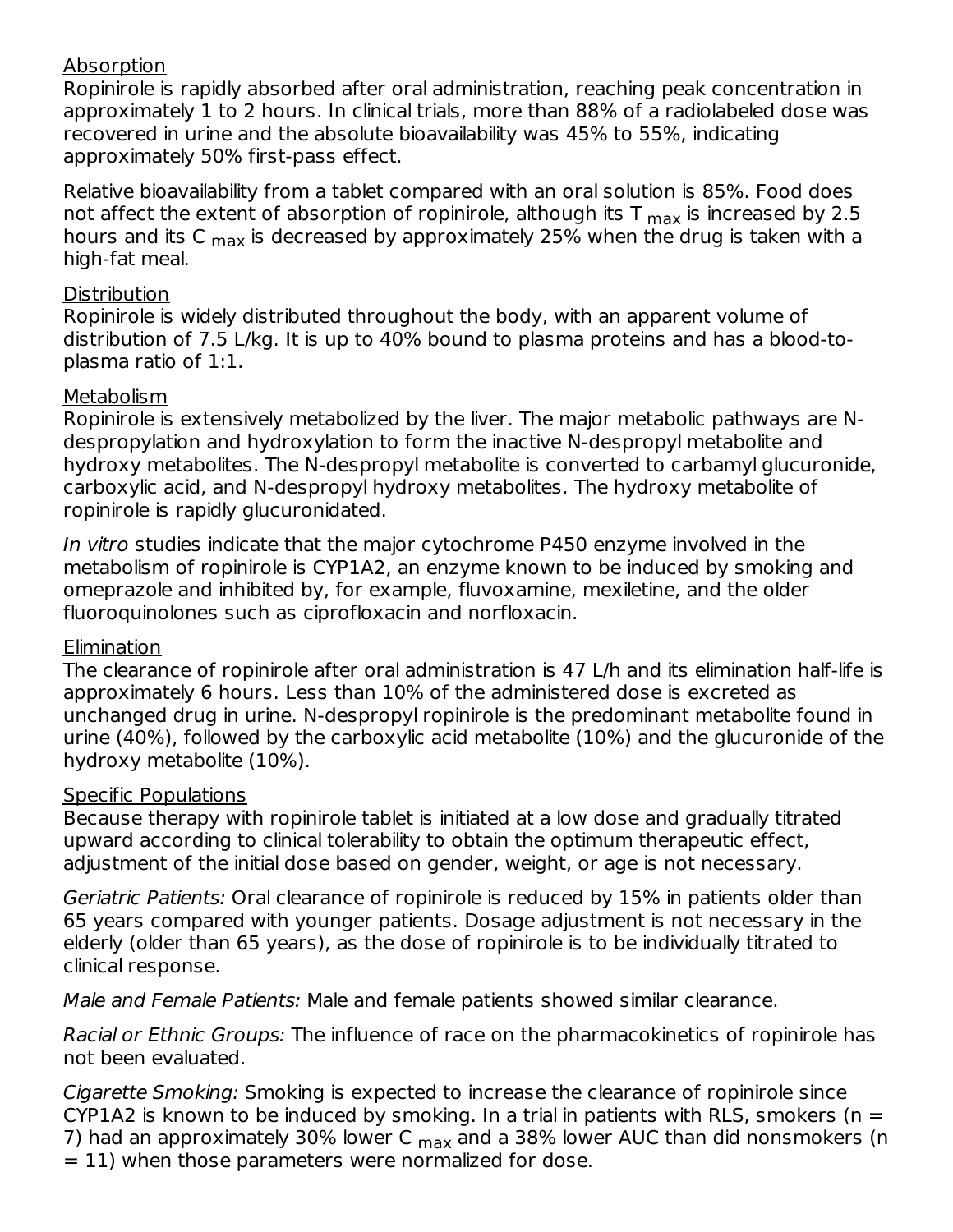Patients with Renal Impairment: Based on population pharmacokinetic analysis, no difference was observed in the pharmacokinetics of ropinirole in subjects with moderate renal impairment (creatinine clearance between 30 to 50 mL/min) compared with an agematched population with creatinine clearance above 50 mL/min.

Therefore, no dosage adjustment is necessary in patients with moderate renal impairment.

A trial of ropinirole in subjects with end-stage renal disease on hemodialysis has shown that clearance of ropinirole was reduced by approximately 30%. The recommended maximum dose is lower in these patients [ see Dosage and Administration (2.2, 2.3)].

The use of ropinirole in subjects with severe renal impairment (creatinine clearance <30 mL/min) without regular dialysis has not been studied.

Patients with Hepatic Impairment: The pharmacokinetics of ropinirole have not been studied in patients with hepatic impairment. Because ropinirole is extensively metabolized by the liver, these patients may have higher plasma levels and lower clearance of ropinirole than patients with normal hepatic function.

Other Diseases: Population pharmacokinetic analysis revealed no change in the clearance of ropinirole in patients with concomitant diseases such as hypertension, depression, osteoporosis/arthritis, and insomnia compared with patients with Parkinson's disease only.

#### Drug Interaction Studies

Digoxin: Coadministration of ropinirole tablets (2 mg 3 times daily) with digoxin (0.125 to 0.25 mg once daily) did not alter the steady-state pharmacokinetics of digoxin in 10 patients.

Theophylline: Administration of theophylline (300 mg twice daily), a substrate of CYP1A2, did not alter the steady-state pharmacokinetics of ropinirole (2 mg 3 times daily) in 12 patients with Parkinson's disease. Ropinirole tablets (2 mg 3 times daily) did not alter the pharmacokinetics of theophylline (5 mg/kg intravenously) in 12 patients with Parkinson's disease.

Ciprofloxacin: Coadministration of ciprofloxacin (500 mg twice daily), an inhibitor of CYP1A2, with ropinirole tablets (2 mg 3 times daily) increased ropinirole AUC by 84% on average and C  $_{\rm max}$  by 60% (n = 12 patients).

Estrogens: Population pharmacokinetic analysis revealed that estrogens (mainly ethinylestradiol: intake 0.6 to 3 mg over 4-month to 23-year period) reduced the oral clearance of ropinirole by 36% in 16 patients.

L-dopa: Coadministration of carbidopa + L-dopa (10/100 mg twice daily) with ropinirole tablets (2 mg 3 times daily) had no effect on the steady-state pharmacokinetics of ropinirole ( $n = 28$  patients). Oral administration of ropinirole tablets 2 mg 3 times daily increased mean steady-state C  $_{\sf max}$  of L-dopa by 20%, but its AUC was unaffected (n = 23 patients).

Commonly Administered Drugs: Population analysis showed that commonly administered drugs (e.g., selegiline, amantadine, tricyclic antidepressants, benzodiazepines, ibuprofen, thiazides, antihistamines, anticholinergics) did not affect the clearance of ropinirole. An in vitro study indicates that ropinirole is not a substrate for P-glycoprotein. Ropinirole and its circulating metabolites do not inhibit or induce P450 enzymes; therefore, ropinirole is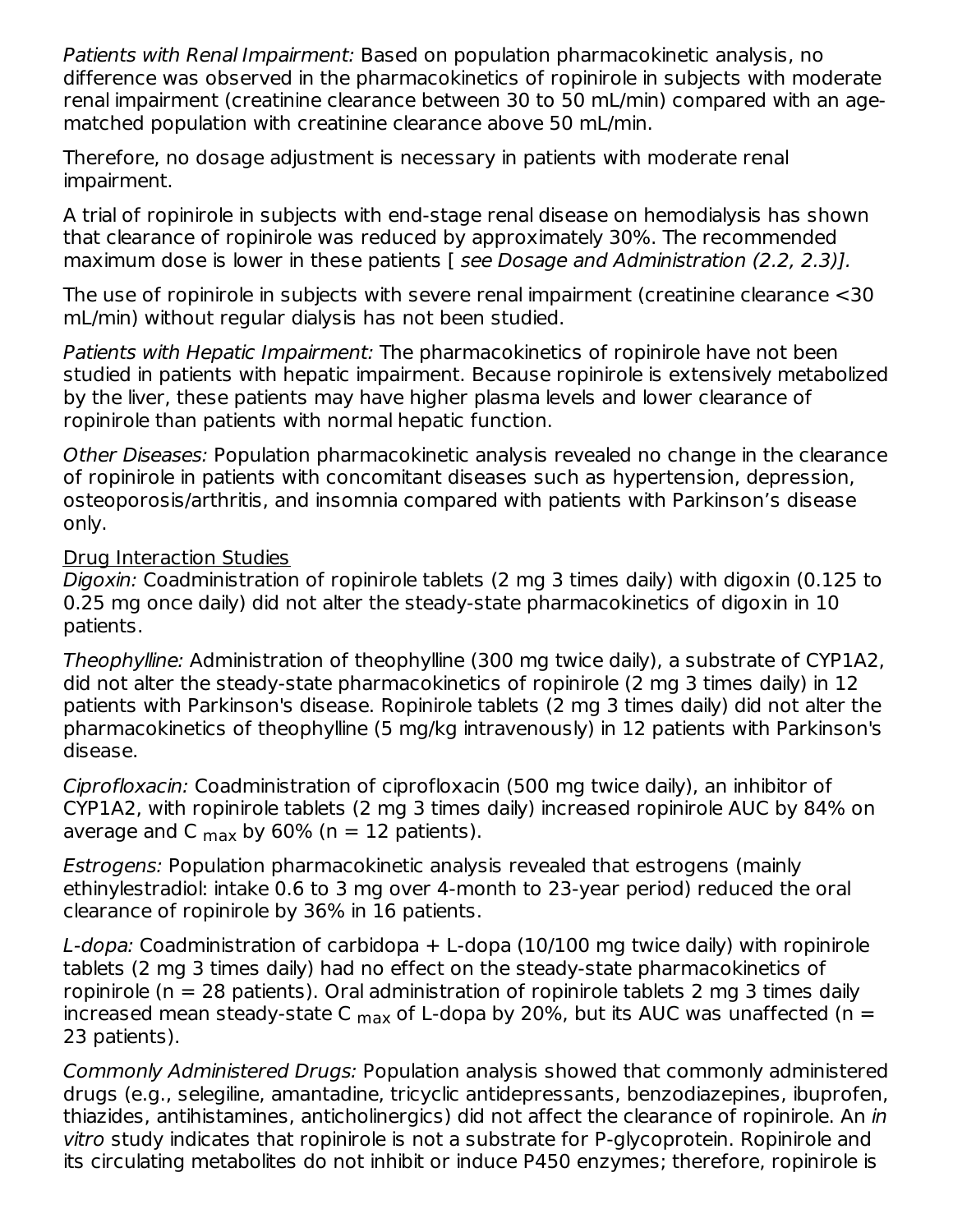unlikely to affect the pharmacokinetics of other drugs by a P450 mechanism.

# **13 NONCLINICAL TOXICOLOGY**

### **13.1 Carcinogenesis, Mutagenesis, Impairment of Fertility**

#### Carcinogenesis

Two-year carcinogenicity studies of ropinirole were conducted in mice at oral doses of 5, 15, and 50 mg/kg/day and in rats at oral doses of 1.5, 15, and 50 mg/kg/day.

In rats, there was an increase in testicular Leydig cell adenomas at all doses tested. The lowest dose tested (1.5 mg/kg/day) is less than the MRHD for Parkinson's disease (24 mg/day) on a mg/m  $^2$  basis. The endocrine mechanisms believed to be involved in the production of these tumors in rats are not considered relevant to humans.

In mice, there was an increase in benign uterine endometrial polyps at a dose of 50 mg/kg/day. The highest dose not associated with this finding (15 mg/kg/day) is 3 times the MRHD on a mg/m  $^2$  basis.

#### **Mutagenesis**

Ropinirole was not mutagenic or clastogenic in in vitro (Ames, chromosomal aberration in human lymphocytes, mouse lymphoma  $tk$ ) assays, or in the *in vivo* mouse micronucleus test.

#### Impairment of Fertility

When administered to female rats prior to and during mating and throughout pregnancy, ropinirole caused disruption of implantation at oral doses of 20 mg/kg/day (8 times the MRHD on a mg/m <sup>2</sup> basis) or greater. This effect in rats is thought to be due to the prolactin-lowering effect of ropinirole. In rat studies using a low oral dose (5 mg/kg) during the prolactin-dependent phase of early pregnancy (gestation days 0 to 8), ropinirole did not affect female fertility at oral doses up to 100 mg/kg/day (40 times the MRHD on a mg/m  $^2$  basis). No effect on male fertility was observed in rats at oral doses up to 125 mg/kg/day (50 times the MRHD on a mg/m  $^2$  basis).

## **14 CLINICAL STUDIES**

## **14.1 Parkinson's Disease**

The effectiveness of ropinirole tablets in the treatment of Parkinson's disease was evaluated in a multinational drug development program consisting of 11 randomized, controlled trials. Four trials were conducted in patients with early Parkinson's disease and no concomitant L-dopa and 7 trials were conducted in patients with advanced Parkinson's disease with concomitant L-dopa.

Three placebo-controlled trials provide evidence of effectiveness of ropinirole tablets in the management of patients with Parkinson's disease who were and were not receiving concomitant L-dopa. Two of these 3 trials enrolled patients with early Parkinson's disease (without L-dopa) and 1 enrolled patients receiving L-dopa.

In these trials a variety of measures were used to assess the effects of treatment (e.g., Unified Parkinson's Disease Rating Scale [UPDRS], Clinical Global Impression [CGI] scores, patient diaries recording time "on" and "off," tolerability of L-dopa dose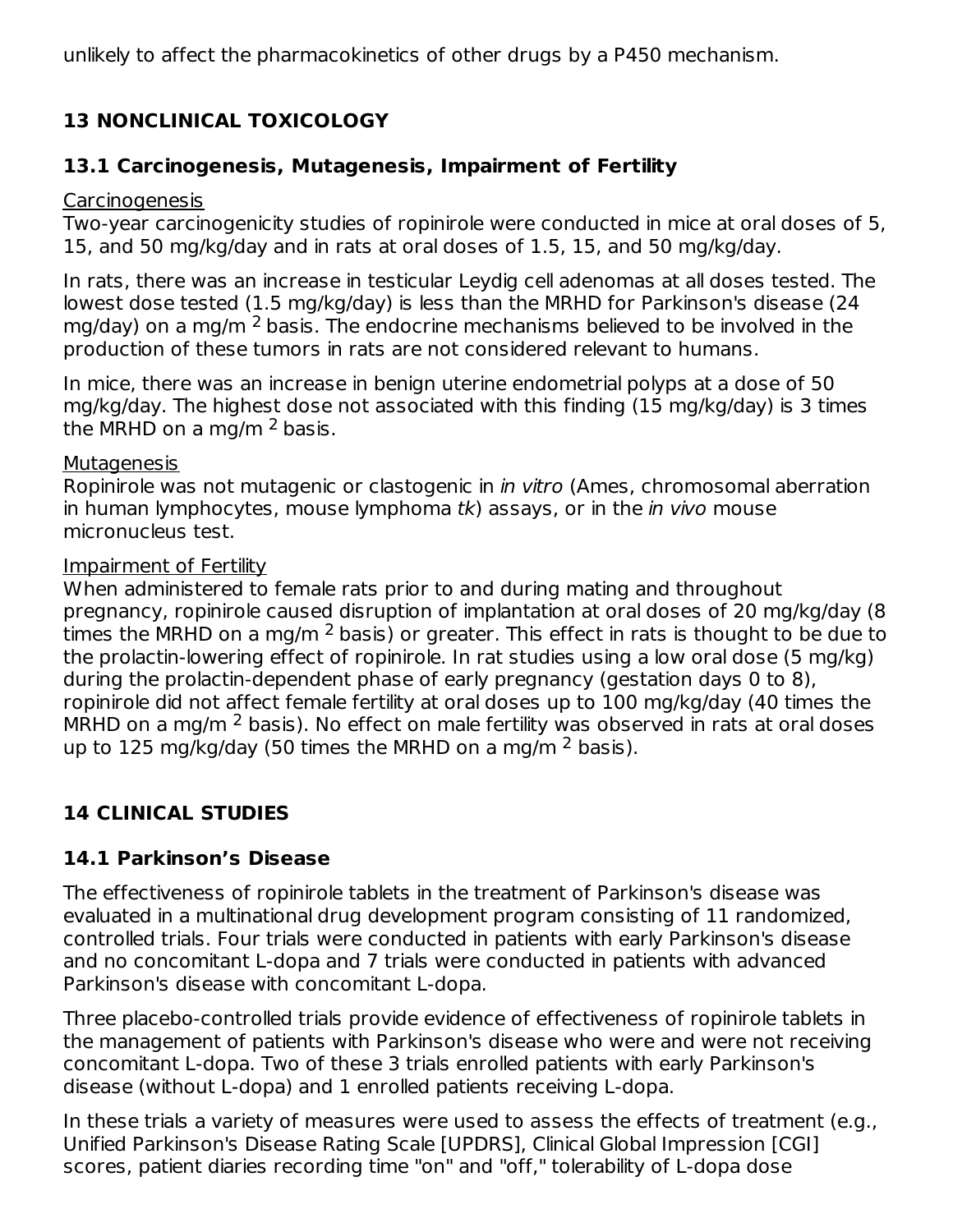#### reductions).

In both trials of patients with early Parkinson's disease (without L-dopa), the motor component (Part III) of the UPDRS was the primary outcome assessment. The UPDRS is a multi-item rating scale intended to evaluate mentation (Part I), activities of daily living (Part II), motor performance (Part III), and complications of therapy (Part IV). Part III of the UPDRS contains 14 items designed to assess the severity of the cardinal motor findings in patients with Parkinson's disease (e.g., tremor, rigidity, bradykinesia, postural instability) scored for different body regions and has a maximum (worst) score of 108. In the trial of patients with advanced Parkinson's disease (with L-dopa), both reduction in percent awake time spent "off" and the ability to reduce the daily use of L-dopa were assessed as a combined endpoint and individually.

#### Trials in Patients with Early Parkinson's Disease (without L-dopa)

Trial 1 was a 12-week multicenter trial in which 63 patients with idiopathic Parkinson's disease receiving concomitant anti-Parkinson medication (but not L-dopa) were enrolled and 41 were randomized to ropinirole tablets and 22 to placebo. Patients had a mean disease duration of approximately 2 years. Patients were eligible for enrollment if they presented with bradykinesia and at least tremor, rigidity, or postural instability. In addition, they must have been classified as Hoehn & Yahr Stage I-IV. This scale, ranging from  $I =$  unilateral involvement with minimal impairment to  $V =$  confined to wheelchair or bed, is a standard instrument used for staging patients with Parkinson's disease. The primary outcome measure in this trial was the proportion of patients experiencing a decrease (compared with baseline) of at least 30% in the UPDRS motor score.

Patients were titrated for up to 10 weeks, starting at 0.5 mg twice daily, with weekly increments of 0.5 mg twice daily to a maximum of 5 mg twice daily. Once patients reached their maximally tolerated dose (or 5 mg twice daily), they were maintained on that dose through 12 weeks. The mean dose achieved by patients at trial endpoint was 7.4 mg/day. Mean baseline UPDRS motor score was 18.6 for patients treated with ropinirole tablets and 19.9 for patients treated with placebo. At the end of 12 weeks, the percentage of responders was greater on ropinirole tablets than on placebo and the difference was statistically significant (Table 6).

| Table 6. Percent Responders for Unified Parkinson's Disease Rating Scale |  |
|--------------------------------------------------------------------------|--|
| Motor Score in Trial 1 (Intent-to-Treat Population)                      |  |

|                    | <b>Responders</b> | <b>Difference from Placebo</b> |
|--------------------|-------------------|--------------------------------|
| Placebo            | 41%               | ΝA                             |
| Ropinirole Tablets | 71%               | 30%                            |

Trial 2 in patients with early Parkinson's disease (without L-dopa) was a double-blind, randomized, placebo-controlled, 6-month trial. In this trial, 241 patients were enrolled and 116 were randomized to ropinirole tablets and 125 to placebo. Patients were essentially similar to those in the trial described above; concomitant use of selegiline was allowed, but patients were not permitted to use anticholinergics or amantadine during the trial. Patients had a mean disease duration of 2 years and limited (not more than a 6 week period) or no prior exposure to L-dopa. The starting dosage of ropinirole tablets in this trial was 0.25 mg 3 times daily. The dosage was titrated at weekly intervals by increments of 0.25 mg 3 times daily to a dosage of 1 mg 3 times daily. Further titrations at weekly intervals were at increments of 0.5 mg 3 times daily up to a dosage of 3 mg 3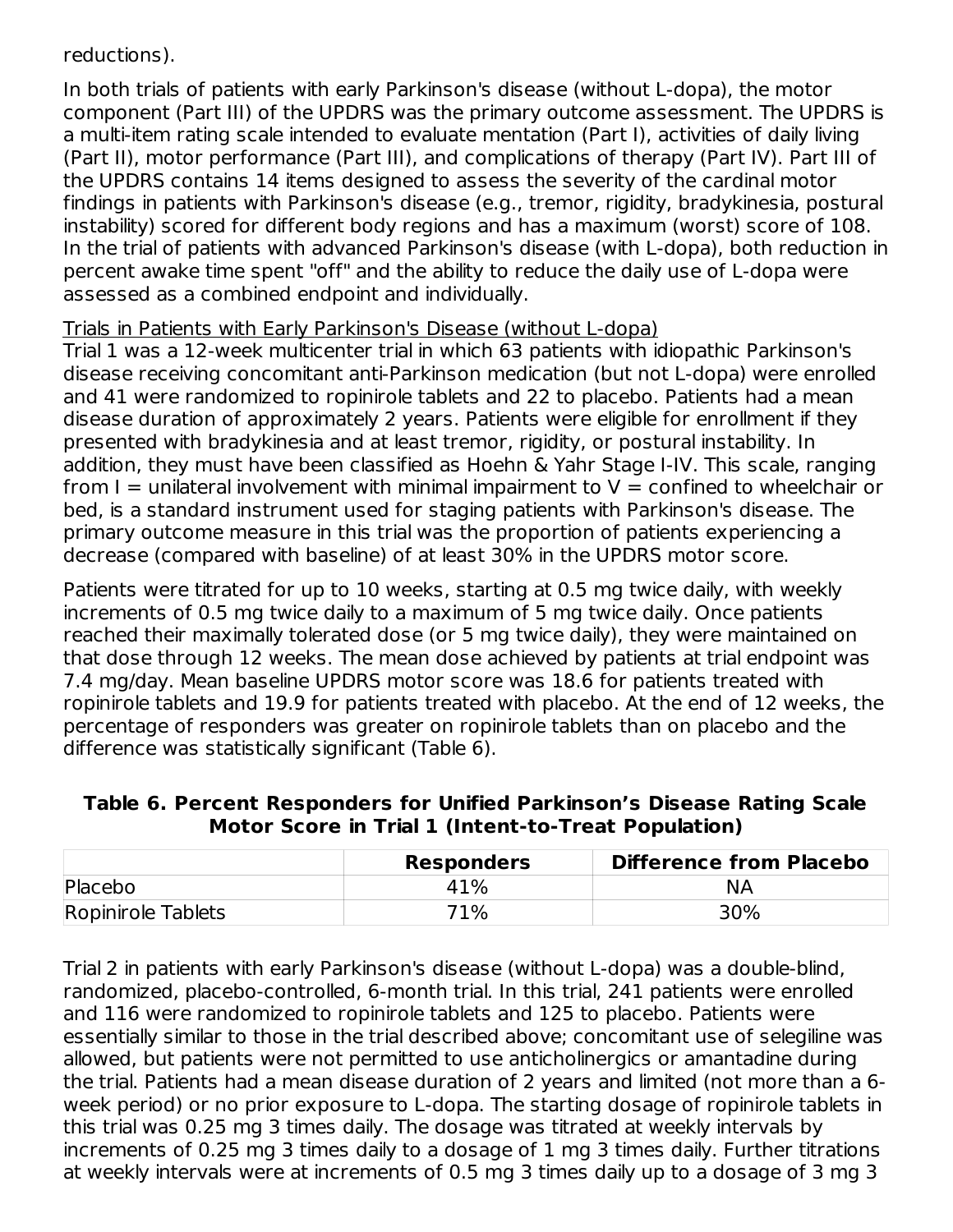times daily, and then weekly at increments of 1 mg 3 times daily. Patients were to be titrated to a dosage of at least 1.5 mg 3 times daily and then to their maximally tolerated dosage, up to a maximum of 8 mg 3 times daily. The mean dose attained in patients at trial endpoint was 15.7 mg/day.

The primary measure of effectiveness was the mean percent reduction (improvement) from baseline in the UPDRS motor score. At the end of the 6-month trial, patients treated with ropinirole tablets showed improvement in motor score compared with placebo and the difference was statistically significant (Table 7).

| Table 7. Mean Percentage Change from Baseline in Unified Parkinson's    |
|-------------------------------------------------------------------------|
| Disease Rating Scale (UPDRS) Motor Score at End of Treatment in Trial 2 |
| (Intent-to-Treat Population)                                            |

| <b>Treatment</b>   | <b>Baseline UPDRS</b><br><b>Motor Score</b> | Mean Change from<br><b>Baseline</b> | Difference from<br><b>Placebo</b> |  |
|--------------------|---------------------------------------------|-------------------------------------|-----------------------------------|--|
| Placebo            | 17.7                                        | $+4\%$                              | <b>NA</b>                         |  |
| Ropinirole Tablets | 17.9                                        | $-22%$                              | $-26%$                            |  |

Trial in Patients with Advanced Parkinson's Disease (with L-dopa)

Trial 3 was a double-blind, randomized, placebo-controlled, 6-month trial that randomized 149 patients (Hoehn & Yahr II-IV) who were not adequately controlled on Ldopa. Ninety-five patients were randomized to ropinirole tablets and 54 were randomized to placebo. Patients in this trial had a mean disease duration of approximately 9 years, had been exposed to L-dopa for approximately 7 years, and had experienced "on-off" periods with L-dopa therapy. Patients previously receiving stable doses of selegiline, amantadine, and/or anticholinergic agents could continue on these agents during the trial. Patients were started at a dosage of 0.25 mg 3 times daily of ropinirole tablets and titrated upward by weekly intervals until an optimal therapeutic response was achieved. The maximum dosage of trial medication was 8 mg 3 times daily. All patients had to be titrated to at least a dosage of 2.5 mg 3 times daily. Patients could then be maintained on this dosage level or higher for the remainder of the trial. Once a dosage of 2.5 mg 3 times daily was achieved, patients underwent a mandatory reduction in their L-dopa dosage, to be followed by additional mandatory reductions with continued escalation of the dosage of ropinirole tablets. Reductions in the dosage of Ldopa were also allowed if patients experienced adverse reactions that the investigator considered related to dopaminergic therapy. The mean dose attained at trial endpoint was 16.3 mg/day. The primary outcome was the proportion of responders, defined as patients who were able both to achieve a decrease (compared with baseline) of at least 20% in their L-dopa dosage and a decrease of at least 20% in the proportion of the time awake in the "off" condition (a period of time during the day when patients are particularly immobile), as determined by subject diary. In addition, the mean change in "off" time from baseline and the percent change from baseline in daily L-dopa dosage were examined.

At the end of 6 months, the percentage of responders was greater on ropinirole tablets than on placebo and the difference was statistically significant (Table 8).

Based on the protocol-mandated reductions in L-dopa dosage with escalating doses of ropinirole tablets, patients treated with ropinirole tablets had a 19.4% mean reduction in L-dopa dosage while patients treated with placebo had a 3% reduction. Mean daily L-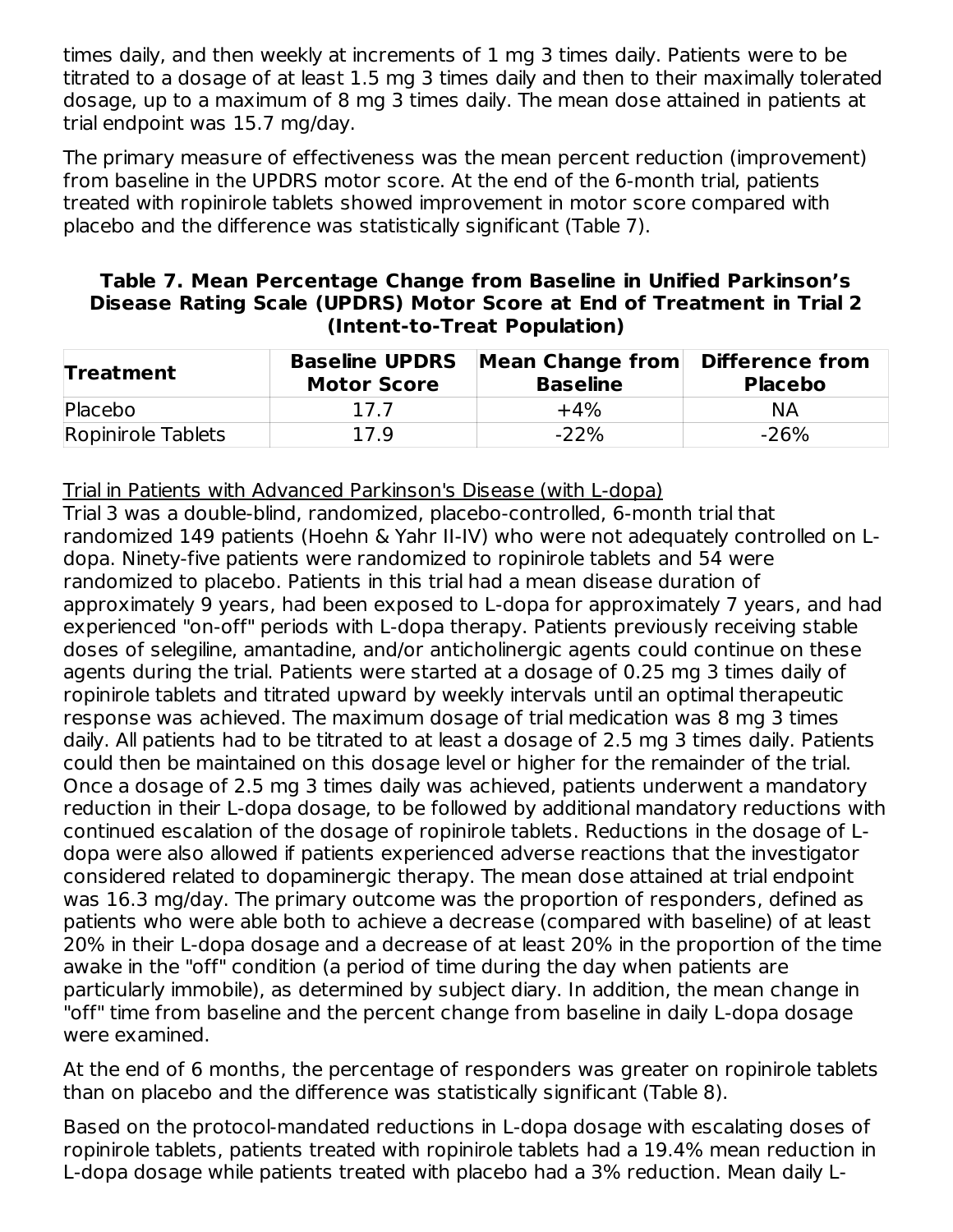dopa dosage at baseline was 759 mg for patients treated with ropinirole tablets and 843 mg for patients treated with placebo.

The mean number of daily "off" hours at baseline was 6.4 hours for patients treated with ropinirole tablets and 7.3 hours for patients treated with placebo. At the end of the 6 month trial, there was a mean reduction of 1.5 hours of "off" time in patients treated with ropinirole tablets and a mean reduction of 0.9 hours of "off" time in patients treated with placebo, resulting in a treatment difference of 0.6 hours of "off" time.

#### **Table 8. Mean Responder Percentage of Patients Reducing Daily L-Dopa Dosage by at Least 20% and Daily Proportion of "Off" Time by at Least 20% at End of Treatment in Trial 3 (Intent-to-Treat Population)**

| <b>Treatment</b>   | <b>Responders</b> | Difference from Placebo |
|--------------------|-------------------|-------------------------|
| Placebo            | 11%               | ΝA                      |
| Ropinirole Tablets | 28%               | 17%                     |

## **14.2 Restless Legs Syndrome**

The effectiveness of ropinirole tablets in the treatment of RLS was demonstrated in randomized, double-blind, placebo-controlled trials in adults diagnosed with RLS using the International Restless Legs Syndrome Study Group diagnostic criteria. Patients were required to have a history of a minimum of 15 RLS episodes/month during the previous month and a total score of ≥15 on the International RLS Rating Scale (IRLS scale) at baseline. Patients with RLS secondary to other conditions (e.g., pregnancy, renal failure, anemia) were excluded. All trials employed flexible dosing, with patients initiating therapy at 0.25 mg of ropinirole once daily. Patients were titrated based on clinical response and tolerability over 7 weeks to a maximum of 4 mg once daily. All doses were taken between 1 and 3 hours before bedtime.

A variety of measures were used to assess the effects of treatment, including the IRLS scale and Clinical Global Impression-Global Improvement (CGI-I) scores. The IRLS scale contains 10 items designed to assess the severity of sensory and motor symptoms, sleep disturbance, daytime somnolence, and impact on activities of daily living and mood associated with RLS. The range of scores is 0 to 40, with 0 being absence of RLS symptoms and 40 the most severe symptoms. Three of the controlled trials utilized the change from baseline in the IRLS scale at the Week 12 endpoint as the primary efficacy outcome.

Three hundred eighty patients were randomized to receive ropinirole tablets ( $n = 187$ ) or placebo ( $n = 193$ ) in a U.S. trial (RLS-1); 284 were randomized to receive either ropinirole tablets (n = 146) or placebo (n = 138) in a multinational trial (excluding U.S.) (RLS-2); and 267 patients were randomized to ropinirole tablets ( $n = 131$ ) or placebo (n  $= 136$ ) in a multinational trial (including U.S.) (RLS-3). Across the 3 trials, the mean duration of RLS was 16 to 22 years (range: 0 to 65 years), mean age was approximately 54 years (range: 18 to 79 years), and approximately 61% were women. The mean dose at Week 12 was approximately 2 mg/day for the 3 trials.

At baseline, mean total IRLS score was 22.0 for ropinirole tablets and 21.6 for placebo in RLS-1, 24.4 for ropinirole tablets and 25.2 for placebo in RLS-2, and 23.6 for ropinirole tablets and 24.8 for placebo in RLS-3. In all 3 trials, a statistically significant difference between the treatment group receiving ropinirole tablets and the treatment group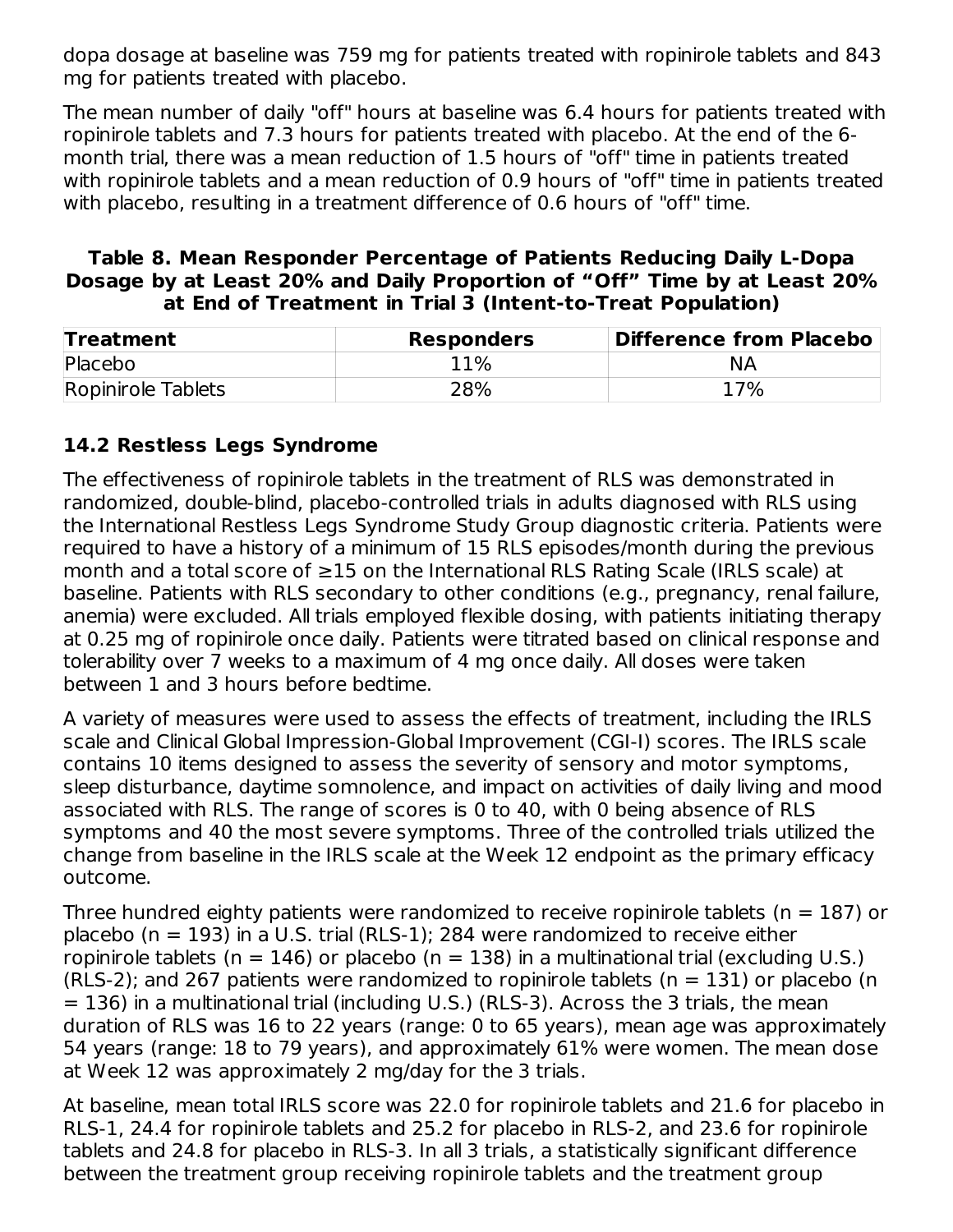receiving placebo was observed at Week 12 for both the mean change from baseline in the IRLS scale total score and the percentage of patients rated as responders (much improved or very much improved) on the CGI-I (see Table 9).

|                                                     | <b>Ropinirole</b><br><b>Tablets</b> | <b>Placebo</b> | <b>Difference</b><br>from Placebo |
|-----------------------------------------------------|-------------------------------------|----------------|-----------------------------------|
| Mean change in total IRLS scale score<br>at Week 12 |                                     |                |                                   |
| $RLS-1$                                             | $-13.5$                             | $-9.8$         | $-3.7$                            |
| $RLS-2$                                             | $-11.0$                             | $-8.0$         | $-3.0$                            |
| $RLS-3$                                             | $-11.2$                             | $-8.7$         | $-2.5$                            |
| Percent responders on CGI-I at Week<br>$12$         |                                     |                |                                   |
| $RLS-1$                                             | 73.3%                               | 56.5%          | 16.8%                             |
| $RLS-2$                                             | 53.4%                               | 40.9%          | 12.5%                             |
| $RLS-3$                                             | 59.5%                               | 39.6%          | 19.9%                             |

**Table 9. Mean Change in Total IRLS Rating Scale Score and Percent Responders on CGI-I**

IRLS = International Restless Legs Syndrome, CGI-I = Clinical Global Impression-Global Improvement, RLS = Restless Legs Syndrome.

Long-term maintenance of efficacy in the treatment of RLS was demonstrated in a 36 week trial. Following a 24-week, single-blind treatment phase (flexible dosages of ropinirole tablets of 0.25 to 4 mg once daily), patients who were responders (defined as a decrease of >6 points on the IRLS scale total score relative to baseline) were randomized in double-blind fashion to placebo or continuation of ropinirole tablets for an additional 12 weeks. Relapse was defined as an increase of at least 6 points on the IRLS scale total score to a total score of at least 15, or withdrawal due to lack of efficacy. For patients who were responders at Week 24, the mean dose of ropinirole tablets was 2 mg (range: 0.25 to 4 mg). Patients continued on ropinirole tablets demonstrated a significantly lower relapse rate compared with patients randomized to placebo (32.6% versus 57.8%,  $P = 0.0156$ ).

## **16 HOW SUPPLIED/STORAGE AND HANDLING**

Each round biconvex film-coated ropinirole tablet, USP, contains Ropinirole hydrochloride equivalent to the labeled amount of ropinirole as follows:

0.25 mg: white tablets debossed "972" on one side and "HH" on the other side Unit dose packages of 100 (10 x 10) NDC 60687-577-01

1 mg: green tablets debossed "974" on one side and "HH" on the other side Unit dose packages of 100 (10 x 10) NDC 60687-588-01

#### **Storage**

Store at room temperature between 20°C and 25°C (68°F and 77°F); excursions permitted to 15°C to 30°C (59°F to 86°F) [see USP Controlled Room Temperature]. Protect from light and moisture.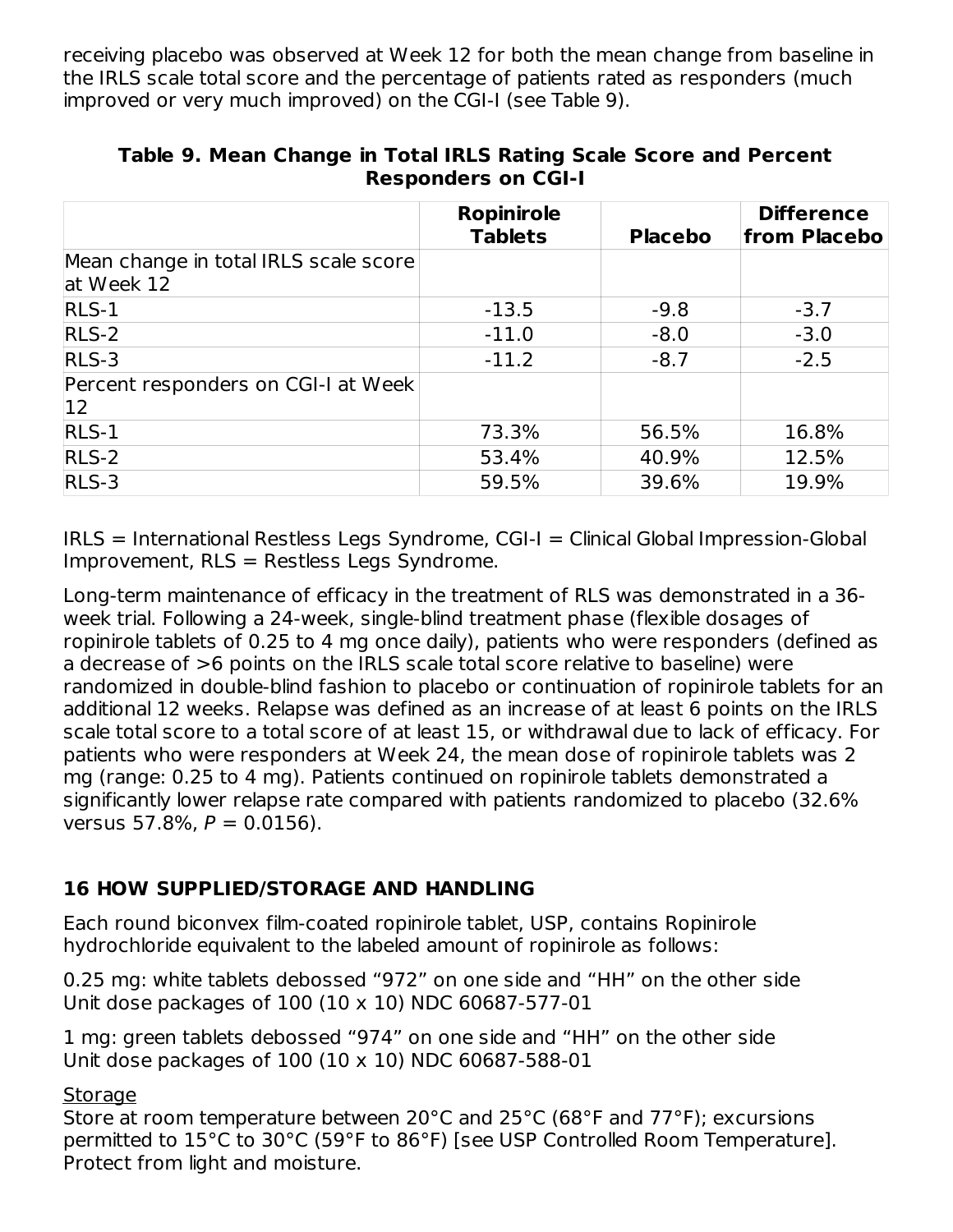**FOR YOUR PROTECTION:** Do not use if blister is torn or broken.

# **17 PATIENT COUNSELING INFORMATION**

Advise the patient to read the FDA-approved patient labeling ( Patient Information).

### Dosing Instructions

Instruct patients to take ropinirole tablets only as prescribed. If a dose is missed, advise patients not to double their next dose. Ropinirole tablets can be taken with or without food [see Dosage and Administration (2.1)].

Ropinirole is the active ingredient in ropinirole tablets (the immediate-release formulation). Ask your patients if they are taking another medication containing ropinirole.

### Hypersensitivity/Allergic Reactions

Advise patients about the potential for developing a hypersensitivity/allergic reaction including manifestations such as urticaria, angioedema, rash, and pruritus when taking any ropinirole product. Inform patients who experience these or similar reactions to immediately contact their healthcare professional [see Contraindications (4)].

### Falling Asleep during Activities of Daily Living and Somnolence

Alert patients to the potential sedating effects caused by ropinirole tablets, including somnolence and the possibility of falling asleep while engaged in activities of daily living. Because somnolence is a frequent adverse reaction with potentially serious consequences, patients should not drive a car, operate machinery, or engage in other potentially dangerous activities until they have gained sufficient experience with ropinirole tablets to gauge whether or not it adversely affects their mental and/or motor performance.. Advise patients that if increased somnolence or episodes of falling asleep during activities of daily living (e.g., conversations, eating, driving a motor vehicle) are experienced at any time during treatment, they should not drive or participate in potentially dangerous activities until they have contacted their physician.

Advise patients of possible additive effects when patients are taking other sedating medications, alcohol, or other central nervous system depressants (e.g., benzodiazepines, antipsychotics, antidepressants) in combination with ropinirole tablets or when taking a concomitant medication (e.g., ciprofloxacin) that increases plasma levels of ropinirole [see Warnings and Precautions (5.1)].

## Syncope and Hypotension/Orthostatic Hypotension

Advise patients that they may experience syncope and may develop hypotension with or without symptoms such as dizziness, nausea, syncope, and sometimes sweating while taking ropinirole tablets, especially if they are elderly. Hypotension and/or orthostatic symptoms may occur more frequently during initial therapy or with an increase in dose at any time (cases have been seen after weeks of treatment). Postural/orthostatic symptoms may be related to sitting up or standing. Accordingly, caution patients against standing rapidly after sitting or lying down, especially if they have been doing so for prolonged periods and especially at the initiation of treatment with ropinirole tablets [see Warnings and Precautions (5.2, 5.3)].

## Hallucinations/Psychotic-Like Behavior

Inform patients that they may experience hallucinations (unreal visions, sounds, or sensations), and that other psychotic-like behavior can occur while taking ropinirole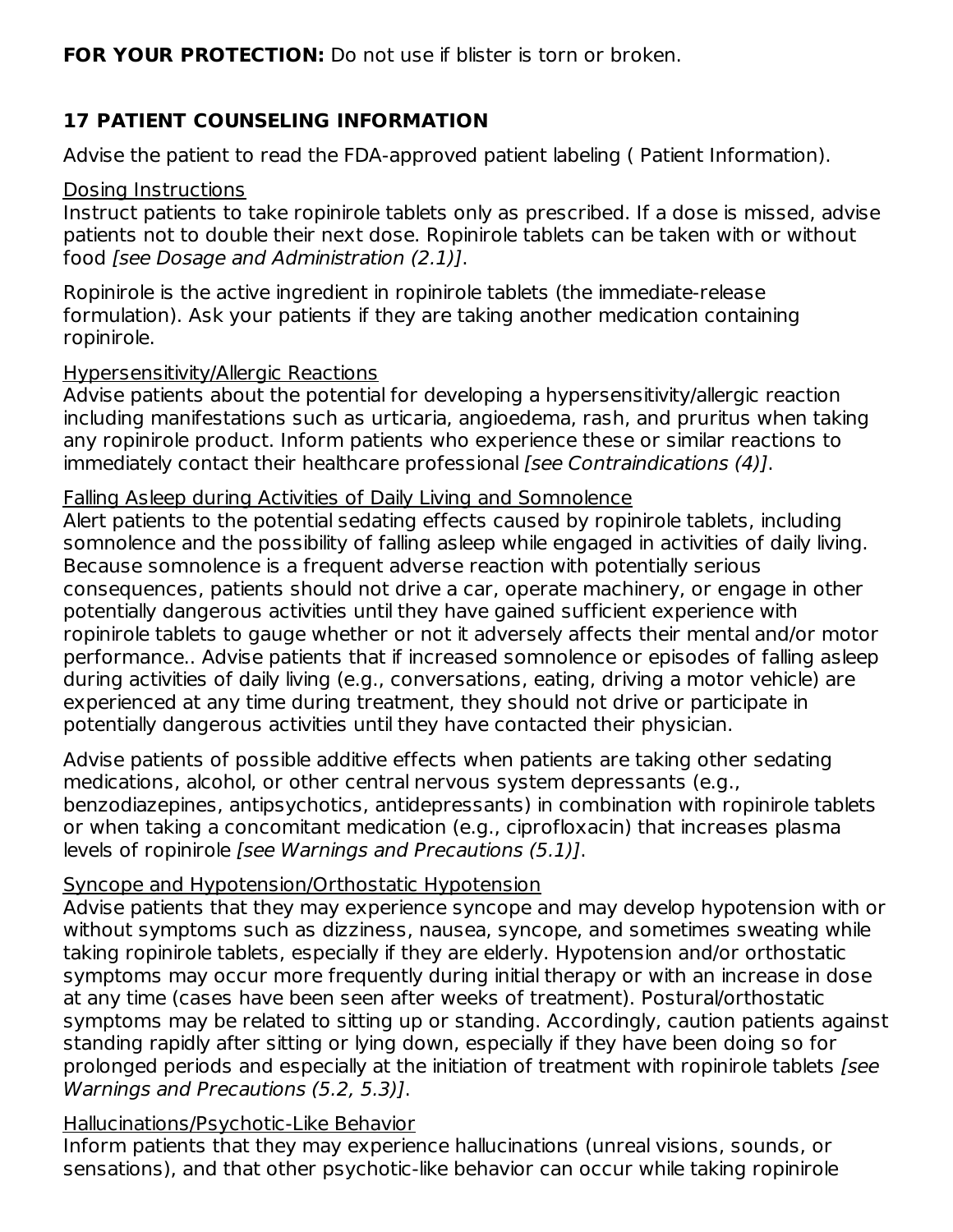tablets. In patients with Parkinson's disease, the elderly are at greater risk than younger patients. This risk is greater in patients who are taking ropinirole tablets with L-dopa or taking higher doses of ropinirole tablets and may also be further increased in patients taking any other drugs that increase dopaminergic tone. Tell patients to report hallucinations or psychotic-like behavior to their healthcare provider promptly should they develop [see Warnings and Precautions (5.4)].

#### Dyskinesia

Inform patients that ropinirole tablets may cause and/or exacerbate pre-existing dyskinesias [see Warnings and Precautions (5.5)].

#### Impulse Control/Compulsive Behaviors

Advise patients that they may experience impulse control and/or compulsive behaviors while taking ropinirole. Advise patients to inform their physician or healthcare provider if they develop new or increased gambling urges, sexual urges, uncontrolled spending, binge or compulsive eating, or other urges while being treated with ropinirole tablets. Physicians should consider dose reduction or stopping the medication if a patient develops such urges while taking ropinirole tablets [see Warnings and Precautions (5.6)].

### Withdrawal-Emergent Hyperpyrexia and Confusion

Advise patients to contact their healthcare provider if they wish to discontinue ropinirole tablets or decrease the dose of ropinirole tablets [see Warnings and Precautions (5.7)].

#### Melanoma

Advise patients with Parkinson's disease that they have a higher risk of developing melanoma. Advise patients to have their skin examined on a regular basis by a qualified healthcare provider (e.g., dermatologist) when using ropinirole tablets for any indication [see Warnings and Precautions (5.8)].

#### Augmentation and Rebound

Inform patients with RLS that augmentation and/or rebound may occur after starting treatment with ropinirole tablets [see Warnings and Precautions (5.9)].

## Nursing Mothers

Because of the possibility that ropinirole may be excreted in breast milk, discuss the developmental and health benefits of breastfeeding along with the mother's clinical need for ropinirole tablets and any potential adverse effects on the breastfed child from ropinirole or from the underlying maternal condition [see Use in Specific Populations (8.2)]. Advise patients that ropinirole tablets could inhibit lactation because ropinirole inhibits prolactin secretion.

#### **Pregnancy**

Because experience with ropinirole in pregnant women is limited and ropinirole has been shown to have adverse effects on embryofetal development in animals, including teratogenic effects, advise patients of this potential risk. Advise patients to notify their physician if they become pregnant or intend to become pregnant during therapy [see Use in Specific Populations (8.1).

See patient information sheet.

# **PACKAGING INFORMATION**

American Health Packaging unit dose blisters (see How Supplied section) contain drug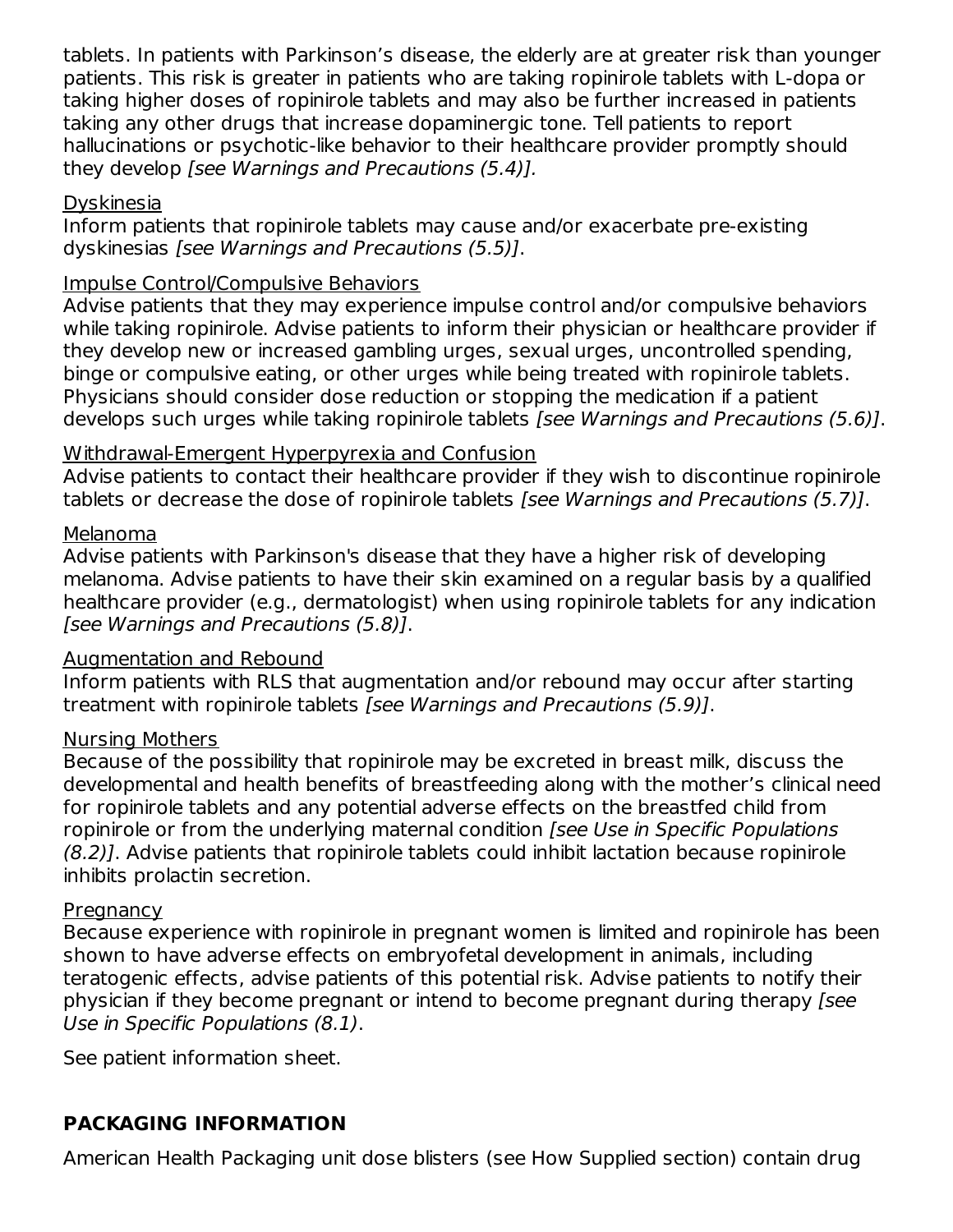product from Solco Healthcare US, LLC as follows: (0.25 mg / 100 UD) NDC 60687-577-01 packaged from NDC 43547-268 (1 mg / 100 UD) NDC 60687-588-01 packaged from NDC 43547-270

Distributed by: **American Health Packaging** Columbus, OH 43217

**8457701/0121**

## **PATIENT INFORMATION for PD**

### **8457701/0121**

**Ropinirole tablets (roe pin' i role"), USP**

#### **If you have Parkinson's disease, read this side. If you have Restless Legs Syndrome (RLS), read the other side.**

**Important Note:** Ropinirole extended-release tablets have not been studied in RLS and are not approved for the treatment of RLS. However, an immediate-release form of ropinirole is approved for the treatment of moderate to severe primary RLS (see other side of this leaflet).

### **What is the most important information I should know about ropinirole tablets?**

Ropinirole tablets can cause serious side effects, including:

- **Falling asleep during normal activities.** You may fall asleep while doing normal activities such as driving a car, doing physical tasks, or using hazardous machinery while taking ropinirole tablets. You may suddenly fall asleep without being drowsy or without warning. This may result in having accidents. Your chances of falling asleep while doing normal activities while taking ropinirole tablets are greater if you take other medicines that cause drowsiness. Tell your healthcare provider right away if this happens. Before starting ropinirole tablets, be sure to tell your healthcare provider if you take any medicines that make you drowsy.
- **Fainting.** Fainting can happen, and sometimes your heart rate may be decreased. This can happen especially when you start taking ropinirole tablets or your dose is increased. Tell your healthcare provider if you faint, feel dizzy, or feel light-headed.
- **Decrease in blood pressure.** Ropinirole tablets can decrease your blood pressure (hypotension), especially when you start taking ropinirole tablets or when your dose is changed. If you faint or feel dizzy, nauseated, or sweaty when you stand up from sitting or lying down (orthostatic hypotension), this may mean that your blood pressure is decreased. When you change position from lying down or sitting to standing up, you should do it carefully and slowly. Call your healthcare provider if you have any of the symptoms of decreased blood pressure listed above.
- **Increase in blood pressure.** Ropinirole extended-release tablets may increase your blood pressure.
- **Changes in heart rate (decrease or increase).** Ropinirole tablets can decrease or increase your heart rate.
- **Hallucinations and other psychotic-like behavior.** Ropinirole tablets can cause or worsen psychotic-like behavior including hallucinations (seeing or hearing things that are not real), confusion, excessive suspicion, aggressive behavior, agitation, delusional beliefs (believing things that are not real), and disorganized thinking. The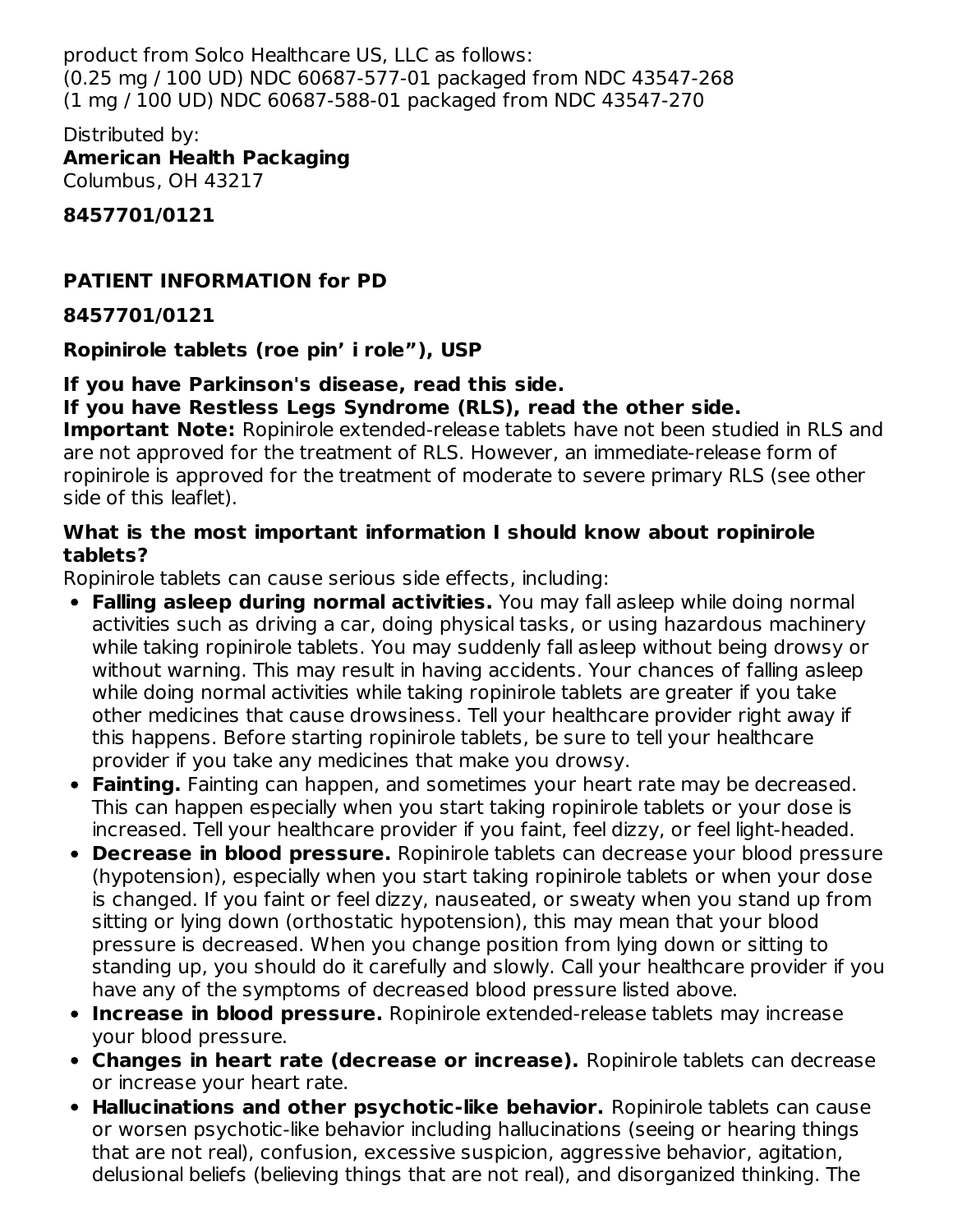chances of having hallucinations or these other psychotic-like changes are higher in people with Parkinson's disease who are taking ropinirole tablets or taking higher doses of these drugs. If you have hallucinations or any of these other psychotic-like changes, talk with your healthcare provider.

- **Uncontrolled sudden movements.** Ropinirole tablets may cause uncontrolled sudden movements or make such movements you already have worse or more frequent. Tell your healthcare provider if this happens. The doses of your anti-Parkinson's medicine may need to be changed.
- **Unusual urges.** Some patients taking ropinirole tablets get urges to behave in a way unusual for them. Examples of this are an unusual urge to gamble, increased sexual urges and behaviors, or an uncontrollable urge to shop, spend money, or eat. If you notice or your family notices that you are developing any unusual behaviors, talk to your healthcare provider.
- **Increased chance of skin cancer (melanoma).** People with Parkinson's disease may have a higher chance of getting melanoma. It is not known if ropinirole tablets increase your chances of getting melanoma. You and your healthcare provider should check your skin on a regular basis. Tell your healthcare provider right away if you notice any changes in your skin such as a change in the size, shape, or color of moles on your skin.

## **What are ropinirole tablets?**

- Ropinirole tablets are a short-acting prescription medicine containing ropinirole (usually taken 3 times a day) that is used to treat Parkinson's disease. It is also used to treat a condition called Restless Legs Syndrome (RLS).
- Ropinirole extended-release tablets are a long-acting prescription medicine containing ropinirole (taken 1 time a day) that is used only to treat Parkinson's disease but not to treat RLS.

Having one of these conditions does not mean you have or will develop the other condition.

You should not be taking more than 1 medicine containing ropinirole. Tell your healthcare provider if you are taking any other medicine containing ropinirole.

It is not known if ropinirole tablets are safe and effective for use in children younger than 18 years of age.

## **Do not take ropinirole tablets if you:**

• are allergic to ropinirole or any of the ingredients in ropinirole tablets. See the end of this page for a complete list of the ingredients in ropinirole tablets.

Get help right away if any of the symptoms of an allergic reaction cause problems swallowing or breathing. Call your healthcare provider if you have any of the symptoms of an allergic reaction. Symptoms of an allergic reaction may include:

- hives
- $\bullet$  rash
- swelling of the face, lips, mouth, tongue, or throat
- $\bullet$  itching

## **Before taking ropinirole tablets, tell your healthcare provider about all of your medical conditions, including if you:**

have daytime sleepiness from a sleep disorder or have unexpected or unpredictable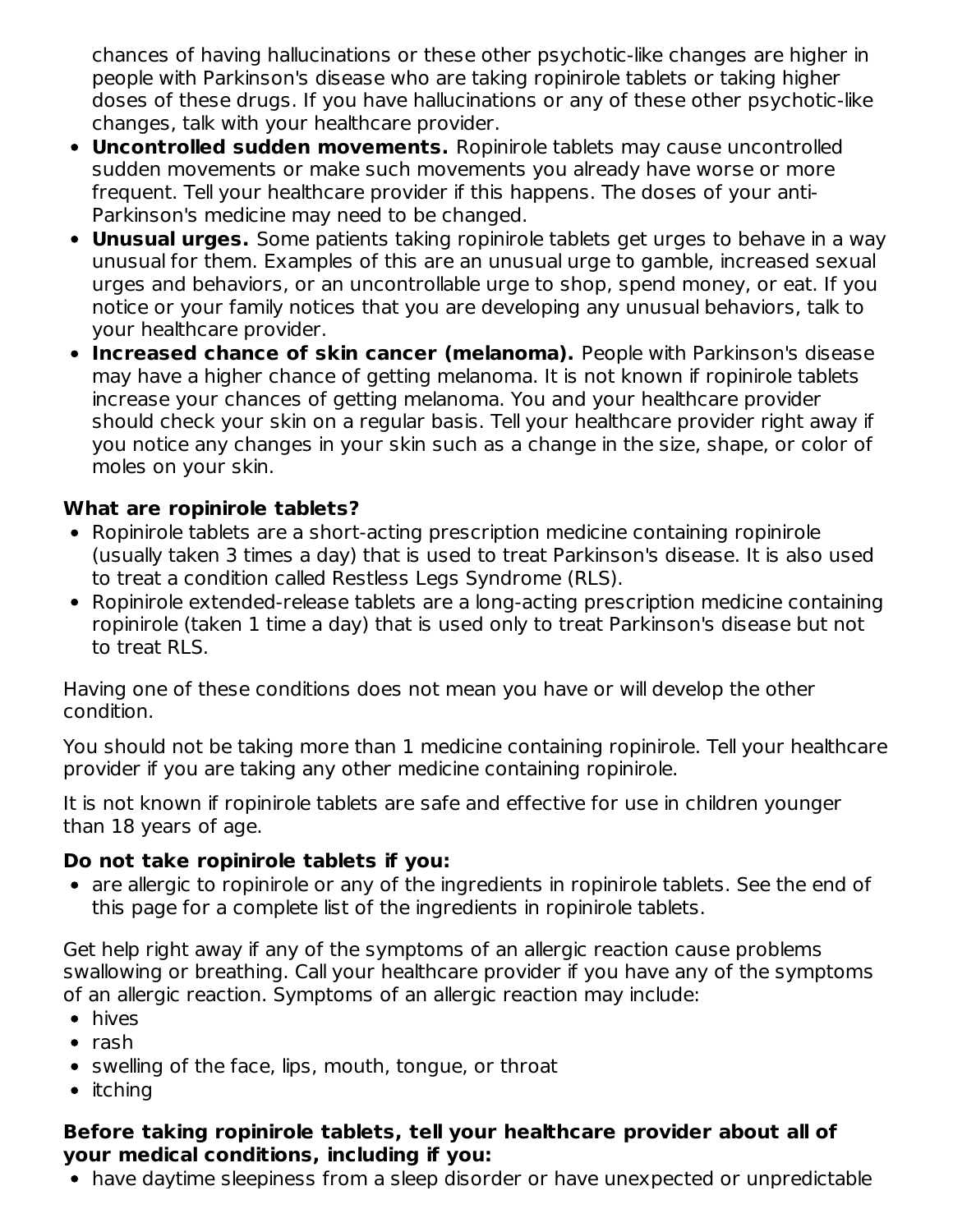have daytime sleepiness from a sleep disorder or have unexpected or unpredictable sleepiness or periods of sleep.

- start or stop taking other medicines while you are taking ropinirole tablets. This may increase your chances of getting side effects.
- start or stop smoking while you are taking ropinirole tablets. Smoking may decrease the treatment effect of ropinirole tablets.
- feel dizzy, nauseated, sweaty, or faint when you stand up from sitting or lying down.
- drink alcoholic beverages. This may increase your chances of becoming drowsy or sleepy while taking ropinirole tablets.
- have high or low blood pressure.
- have or have had heart problems.
- are pregnant or plan to become pregnant. It is not known if Ropinirole tablets can harm your unborn baby.
- are breastfeeding or plan to breastfeed. It is not known if ropinirole passes into your breast milk. The amount of breast milk you make may be decreased while taking ropinirole tablets. Talk to your healthcare provider to decide if you should breastfeed while taking ropinirole tablets.

Tell your healthcare provider about all the medicines you take, including prescription and over-the-counter medicines, vitamins, and herbal supplements. Some of these medicines may increase your chances of getting side effects while taking ropinirole tablets.

# **How should I take ropinirole tablets?**

- Take ropinirole tablets exactly as directed by your healthcare provider.
- Take ropinirole tablets with or without food.
- **Do not** suddenly stop taking ropinirole tablets without talking to your healthcare provider. If you stop this medicine suddenly, you may develop fever, confusion, or severe muscle stiffness.
- Before starting ropinirole tablets, you should talk to your healthcare provider about what to do if you miss a dose. If you have missed the previous dose and it is time for your next dose, **do not double the dose.**
- Your healthcare provider will start you on a low dose of ropinirole tablets. Your healthcare provider will change the dose until you are taking the right amount of medicine to control your symptoms. **It may take several weeks before you reach a dose that controls your symptoms.**
- Contact your healthcare provider if you stop taking ropinirole tablets for any reason. Do not restart without talking with your healthcare provider.
- Your healthcare provider may prescribe ropinirole tablets alone, or add ropinirole tablets to medicine that you are already taking for Parkinson's disease.
- You should not substitute ropinirole tablets for ropinirole extended-release tablets, or ropinirole extended-release tablets for ropinirole tablets without talking with your healthcare provider.

# **If you are taking ropinirole tablets:**

• Ropinirole tablets are usually taken 3 times a day for Parkinson's disease.

#### **What are the possible side effects of ropinirole tablets? Ropinirole tablets can cause serious side effects, including:**

**See "What is the most important information I should know about ropinirole tablets?"**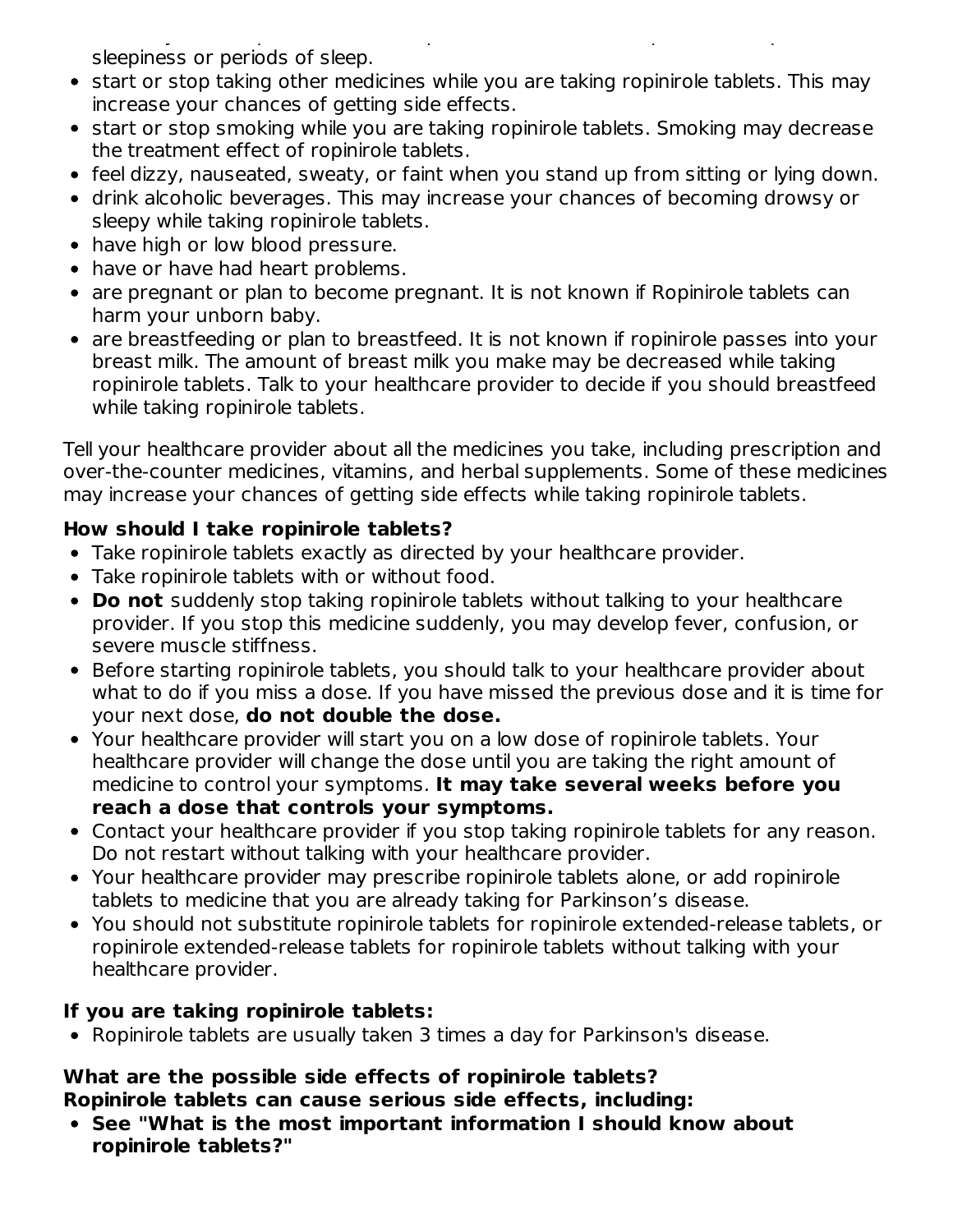The most common side effects of ropinirole tablets include:

- $\bullet$  fainting
- sleepiness or drowsiness
- hallucinations (seeing or hearing things that are not real)
- dizziness
- nausea or vomiting
- uncontrolled sudden movements
- leg swelling
- fatigue, tiredness, or weakness
- confusion
- headache
- upset stomach, abdominal pain or discomfort
- increased sweating
- constipation
- suddenly falling asleep
- high blood pressure (hypertension)

Tell your healthcare provider about any side effect that bothers you or that does not go away.

These are not all of the possible side effects with ropinirole tablets. Call your doctor for medical advice about side effects. You may report side effects to FDA at 1-800-FDA-1088.

## **How should I store ropinirole tablets?**

- Store ropinirole tablets at room temperature between 68°F and 77°F (20°C and  $25^{\circ}$ C).
- Keep ropinirole tablets out of direct sunlight.

## **Keep ropinirole tablets and all medicines out of the reach of children.**

**General information about the safe and effective use of ropinirole tablets.** Medicines are sometimes prescribed for purposes other than those listed in a Patient Information leaflet. Do not use ropinirole tablets for a condition for which it was not prescribed. Do not give ropinirole tablets to other people, even if they have the same symptoms that you have. It may harm them.

You can ask your pharmacist or healthcare provider for information about ropinirole tablets that is written for health professionals.

# **What are the ingredients in ropinirole tablets? The following ingredients are in ropinirole tablets:**

**Active ingredient:** ropinirole (as ropinirole hydrochloride)

**Inactive ingredients:** croscarmellose sodium, hydroxypropyl cellulose, lactose monohydrate, magnesium stearate, microcrystalline cellulose. Inactive ingredients of the film coats are slightly different among the 7 strengths of tablets and are tabulated below:

| Strength  | Inactive ingredients of the film coat                                                                   |
|-----------|---------------------------------------------------------------------------------------------------------|
| $0.25$ mg | polyethylene glycol, polyvinyl alcohol-part. hydrolyzed, talc, titanium<br>dioxide and lecithin (soya). |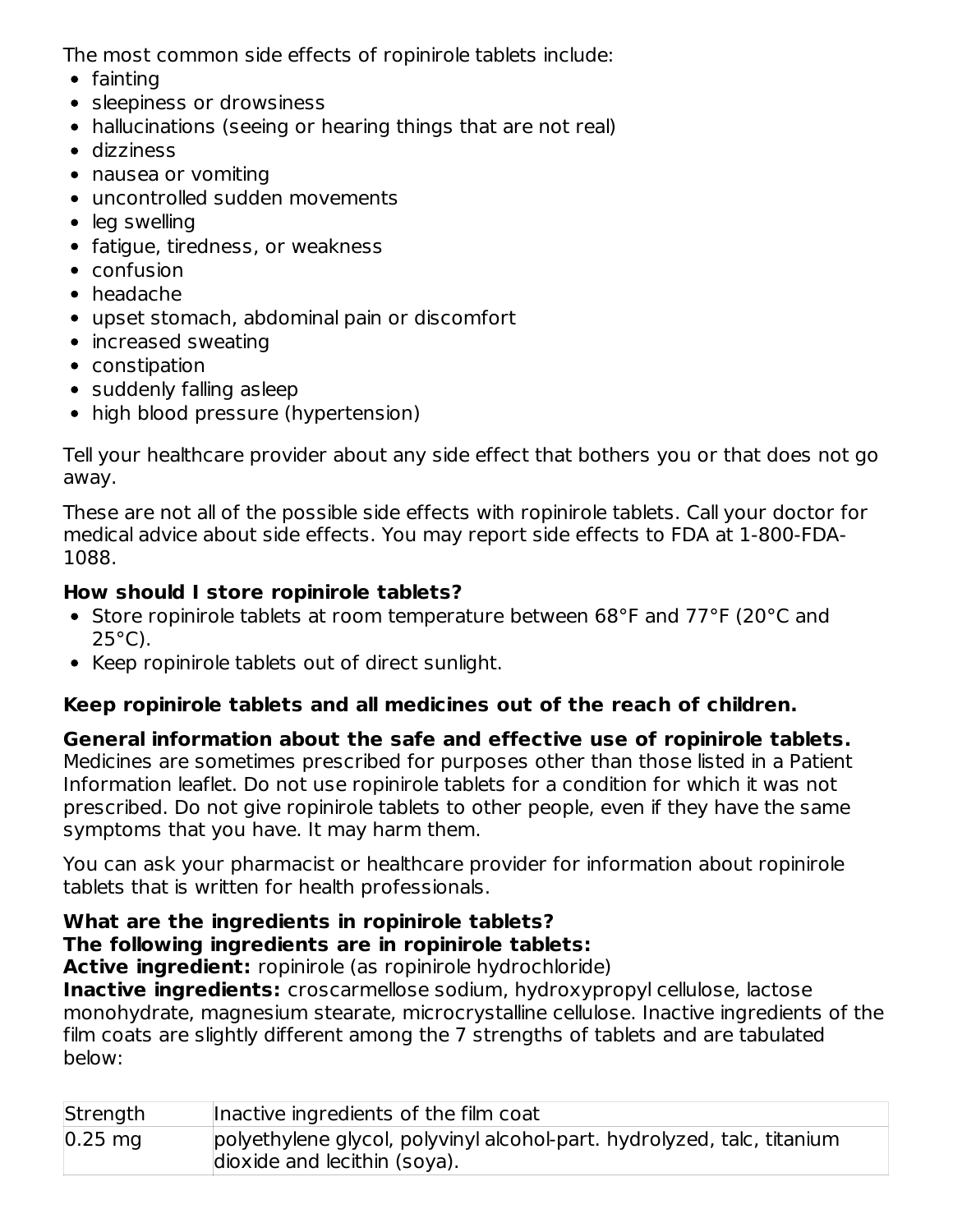| $ 0.5 \text{ mg} $ | polyethylene glycol, polyvinyl alcohol-part. hydrolyzed, talc, titanium<br>dioxide and iron oxide yellow.                                |
|--------------------|------------------------------------------------------------------------------------------------------------------------------------------|
| 1 <sub>mg</sub>    | polyethylene glycol, polyvinyl alcohol-part. hydrolyzed, talc, titanium<br>dioxide, FD&C Blue No. 2 aluminum lake and iron oxide yellow. |
| $2 \, \text{mg}$   | polyethylene glycol, polyvinyl alcohol-part. hydrolyzed, talc, titanium<br>dioxide, lecithin (soya) and iron oxide red.                  |
| $3 \, mg$          | polyethylene glycol, polyvinyl alcohol-part. hydrolyzed, talc, titanium<br>dioxide, carmine and FD&C Blue No. 1 aluminum lake.           |
| $ 4 \text{ mg} $   | polyethylene glycol, polyvinyl alcohol-part. hydrolyzed, talc, titanium<br>dioxide, iron oxide yellow and iron oxide red.                |
| $5 \, mg$          | polyethylene glycol, polyvinyl alcohol-part. hydrolyzed, talc, titanium<br>dioxide, FD&C Blue No. 2 aluminum lake and lecithin (soya).   |

## **PATIENT INFORMATION for RLS**

### **8457701/0121**

### **Ropinirole tablets (roe pin' i role"), USP**

### **If you have Restless Legs Syndrome (RLS), read this side. If you have Parkinson's disease, read the other side.**

**Important Note:** Ropinirole extended-release tablets have not been studied in RLS and are not approved for the treatment of RLS.

People with RLS should take ropinirole tablets differently than people with Parkinson's disease (see **"How should I take ropinirole tablets for RLS?"** for the recommended dosing for RLS). A lower dose of Ropinirole tablet is generally needed for people with RLS, and is taken once daily before bedtime.

#### **What is the most important information I should know about ropinirole tablets?**

Ropinirole tablets can cause serious side effects, including:

- **Falling asleep during normal activities.** You may fall asleep while doing normal activities such as driving a car, doing physical tasks, or using hazardous machinery while taking ropinirole tablets. You may suddenly fall asleep without being drowsy or without warning. This may result in having accidents. Your chances of falling asleep while doing normal activities while taking ropinirole tablets are greater if you take other medicines that cause drowsiness. Tell your healthcare provider right away if this happens. Before starting ropinirole tablets, be sure to tell your healthcare provider if you take any medicines that make you drowsy.
- **Fainting.** Fainting can happen, and sometimes your heart rate may be decreased. This can happen especially when you start taking ropinirole tablets or your dose is increased. Tell your healthcare provider if you faint, feel dizzy, or feel light-headed.
- **Decrease in blood pressure.** Ropinirole tablets can decrease your blood pressure (hypotension), especially when you start taking ropinirole tablets or when your dose is changed. If you feel faint or feel dizzy, nauseated, or sweaty when you stand up from sitting or lying down (orthostatic hypotension), this may mean that your blood pressure is decreased. When you change position from lying down or sitting to standing up, you should do it carefully and slowly. Call your healthcare provider if you have any of the symptoms of decreased blood pressure listed above.
- **Hallucinations and other psychotic-like behavior.** Ropinirole tablets can cause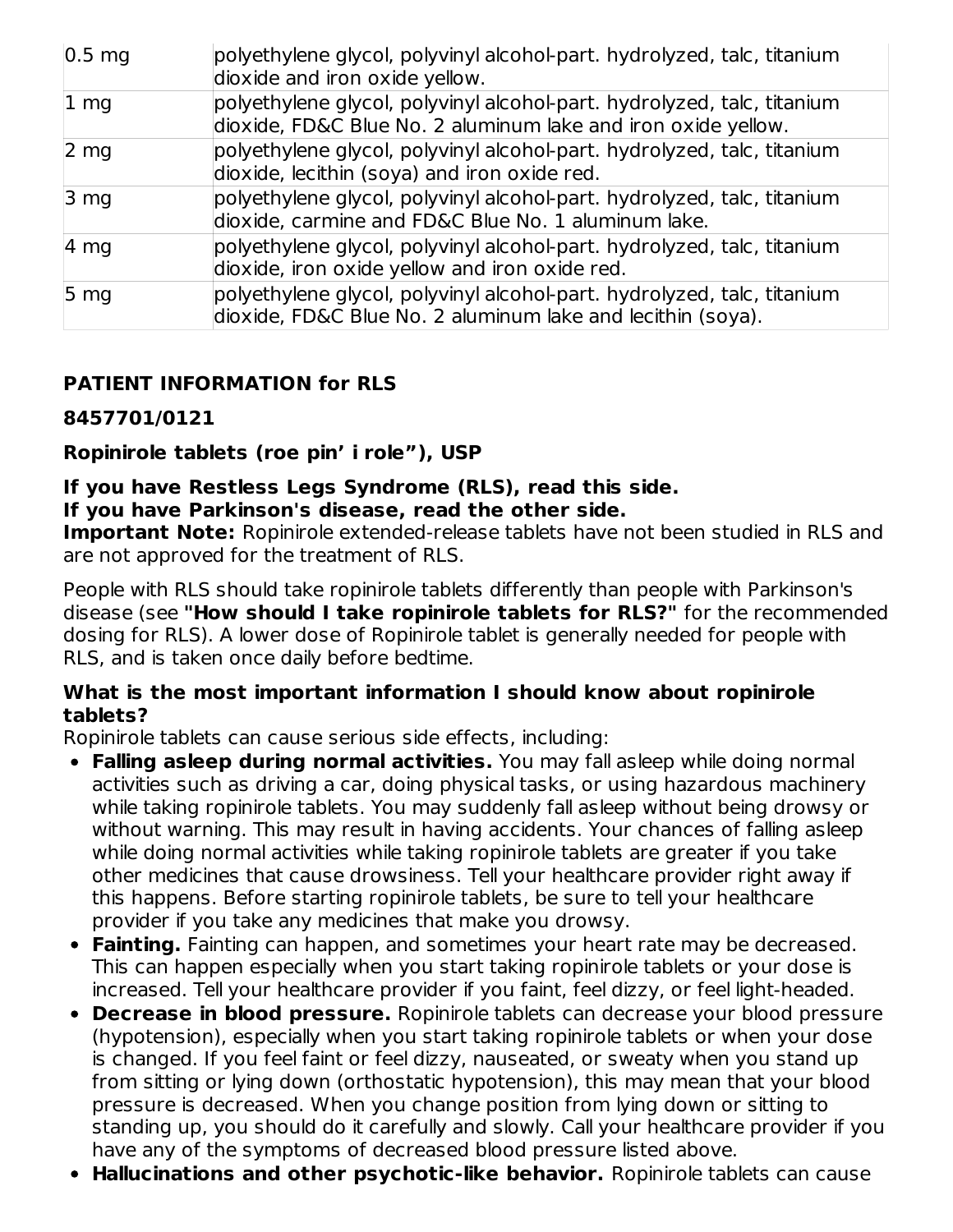or worsen psychotic-like behavior including hallucinations (seeing or hearing things that are not real), confusion, excessive suspicion, aggressive behavior, agitation, delusional beliefs (believing things that are not real), and disorganized thinking. If you have hallucinations or any of these other psychotic-like changes, talk with your healthcare provider.

- **Unusual urges.** Some patients taking ropinirole tablets get urges to behave in a way unusual for them. Examples of this are an unusual urge to gamble, increased sexual urges and behaviors, or an uncontrollable urge to shop, spend money, or eat. If you notice or your family notices that you are developing any unusual behaviors, talk to your healthcare provider.
- **Increased chance of skin cancer (melanoma).** It is not known if ropinirole tablets increase your chance of getting melanoma. You and your healthcare provider should check your skin on a regular basis. Tell your healthcare provider right away if you notice any changes in your skin such as a change in the size, shape, or color of moles on your skin.
- **Changes in RLS symptoms.** Ropinirole tablets may cause RLS symptoms to come back in the morning (rebound), happen earlier in the evening, or even happen in the afternoon.

### **What are ropinirole tablets?**

Ropinirole tablets are a prescription medicine containing ropinirole used to treat moderate-to-severe primary RLS. It is also used to treat Parkinson's disease.

Having one of these conditions does not mean you have or will develop the other condition.

You should not be taking more than 1 medicine containing ropinirole. Tell your healthcare provider if you are taking any other medicine containing ropinirole.

It is not known if ropinirole tablets are safe and effective for use in children younger than 18 years of age.

## **Do not take ropinirole tablets if you:**

are allergic to ropinirole or any of the ingredients in ropinirole tablets. See the end of this page for a complete list of the ingredients in ropinirole tablets.

Get help right away if any of the symptoms of an allergic reaction cause problems swallowing or breathing. Call your healthcare provider if you have any of the symptoms of an allergic reaction. Symptoms of an allergic reaction may include:

- hives
- $\bullet$  rash
- swelling of the face, lips, mouth, tongue, or throat
- $\bullet$  itching

#### **Before taking ropinirole tablets, tell your healthcare provider about all of your medical conditions, including if you:**

- have daytime sleepiness from a sleep disorder or have unexpected or unpredictable sleepiness or periods of sleep.
- start or stop taking other medicines while you are taking ropinirole tablets. This may increase your chances of getting side effects.
- start or stop smoking while you are taking ropinirole tablets. Smoking may decrease the treatment effect of ropinirole tablets.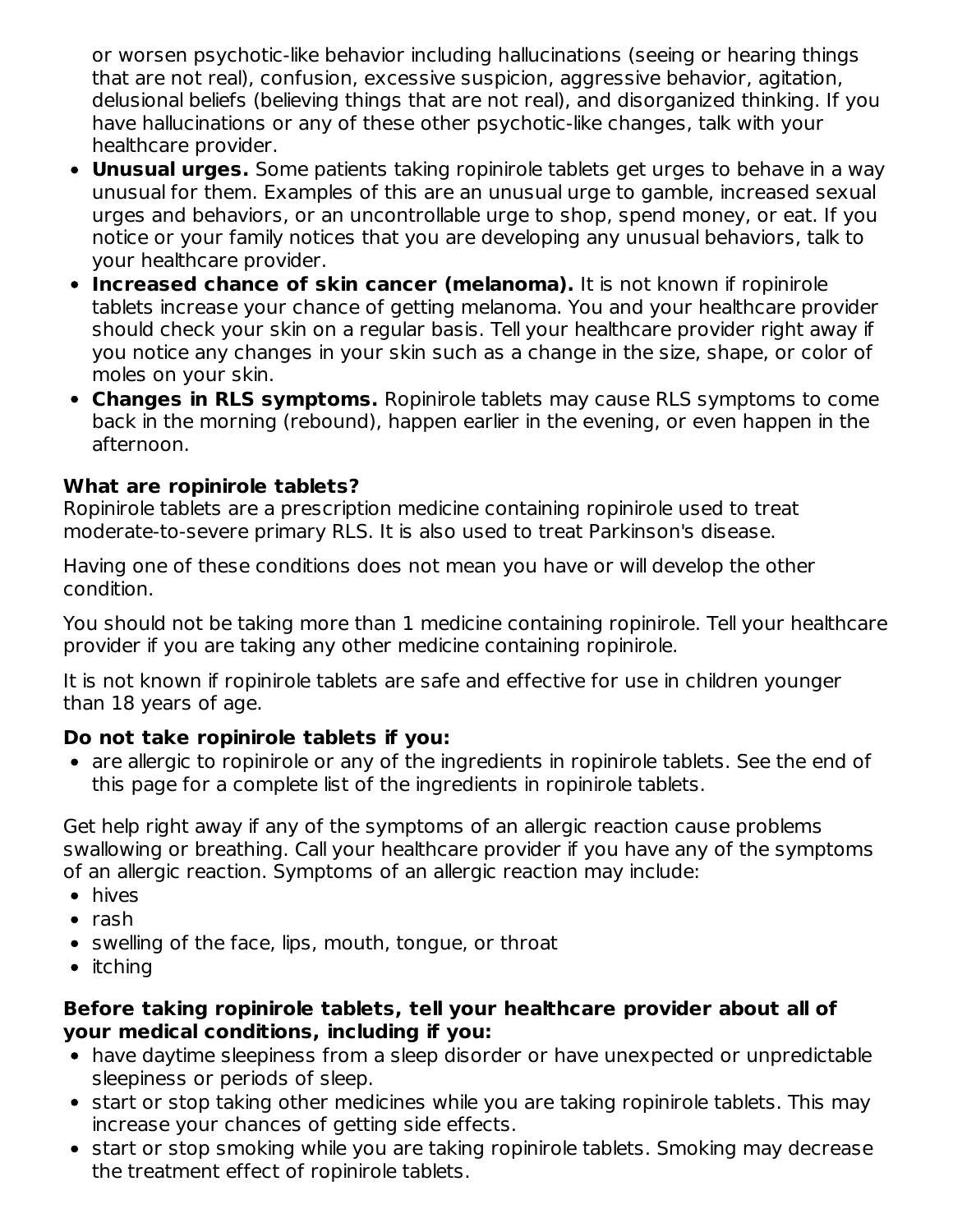- feel dizzy, nauseated, sweaty, or faint when you stand up from sitting or lying down.
- drink alcoholic beverages. This may increase your chances of becoming drowsy or sleepy while taking ropinirole tablets.
- have high or low blood pressure.
- have or have had heart problems.
- are pregnant or plan to become pregnant. It is not known if Ropinirole tablets can harm your unborn baby.
- are breastfeeding or plan to breastfeed. It is not known if ropinirole passes into your breast milk. The amount of breast milk you make may be decreased while taking ropinirole tablets. Talk to your healthcare provider to decide if you should breastfeed while taking ropinirole tablet.

Tell your healthcare provider about all the medicines you take, including prescription and over-the-counter medicines, vitamins, and herbal supplements. Some of these medicines may increase your chances of getting side effects while taking Ropinirole.

## **How should I take ropinirole tablets?**

- Take ropinirole tablets exactly as directed by your healthcare provider.
- Ropinirole tablets are usually taken once in the evening, 1 to 3 hours before bedtime.
- Take Ropinirole tablet with or without food.
- **Do not** suddenly stop taking ropinirole tablets without talking to your healthcare provider. If you stop this medicine suddenly, you may develop fever, confusion, or severe muscle stiffness.
- Your healthcare provider will start you on a low dose of ropinirole tablets. Your healthcare provider may change the dose until you are taking the right amount of medicine to control your symptoms.
- **If you miss your dose, do not double your next dose.** Take only your usual dose 1 to 3 hours before your next bedtime.
- Contact your healthcare provider if you stop taking ropinirole tablets for any reason. Do not restart without talking with your healthcare provider.

#### **What are the possible side effects of ropinirole tablets? Ropinirole tablets can cause serious side effects, including:**

**See "What is the most important information I should know about ropinirole tablets?"**

The most common side effects of ropinirole tablets include:

- nausea or vomiting
- drowsiness or sleepiness
- dizziness
- fatigue, tiredness, or weakness

Tell your healthcare provider about any side effect that bothers you or that does not go away.

These are not all of the possible side effects with ropinirole tablets.

Call your doctor for medical advice about side effects. You may report side effects to FDA at 1-800-FDA-1088.

## **How should I store ropinirole tablets?**

Store ropinirole tablets at room temperature between 68°F and 77°F (20°C and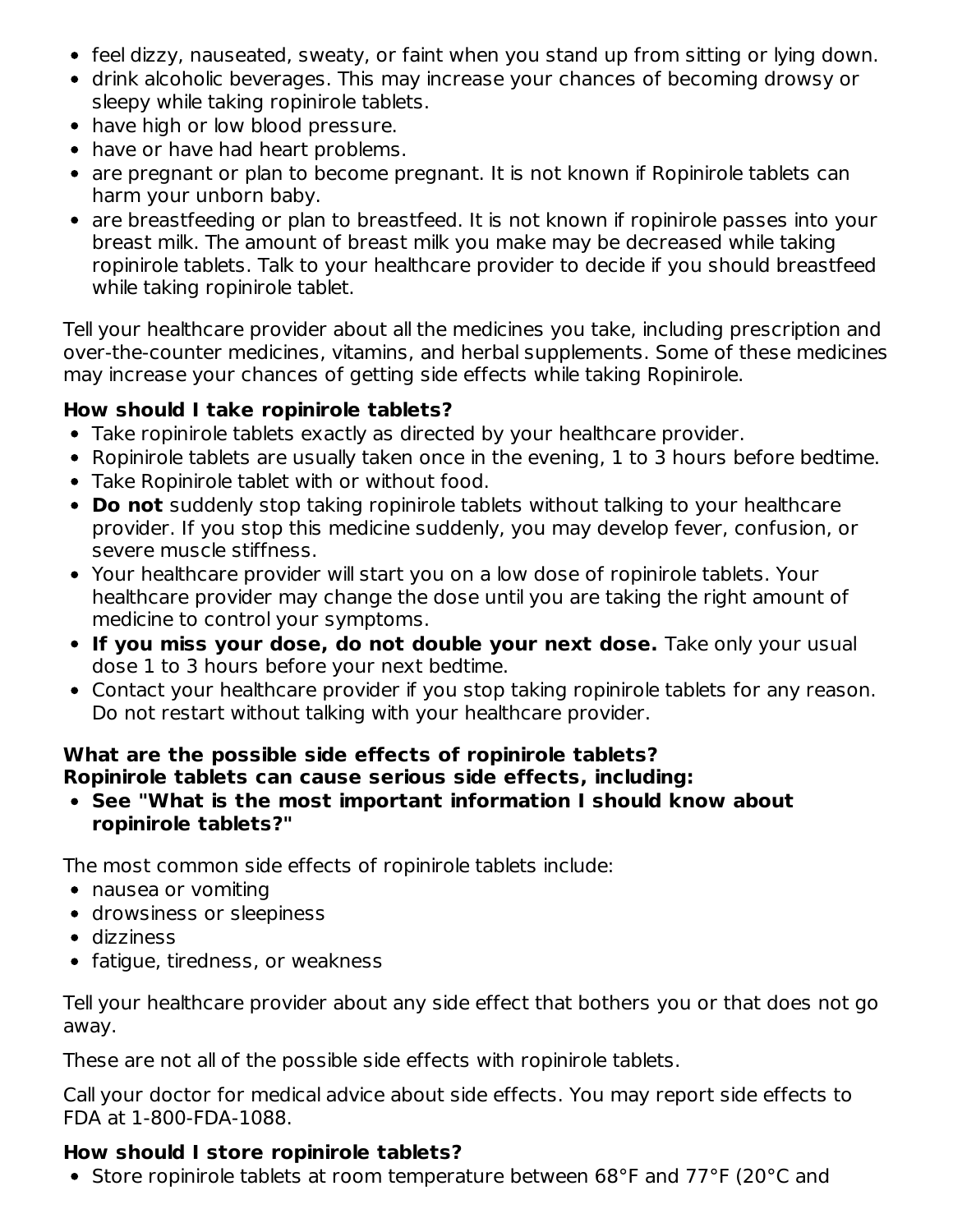$25^{\circ}$ C).

• Keep ropinirole tablets out of direct sunlight.

# **Keep ropinirole tablets and all medicines out of the reach of children.**

**General information about the safe and effective use of ropinirole tablets.** Medicines are sometimes prescribed for purposes other than those listed in a Patient Information leaflet. Do not use ropinirole tablets for a condition for which it was not prescribed. Do not give ropinirole tablets to other people, even if they have the same symptoms that you have. It may harm them.

You can ask your pharmacist or healthcare provider for information about ropinirole tablets that is written for health professionals.

### **What are the ingredients in ropinirole tablets? The following ingredients are in ropinirole tablets:**

**Active ingredient:** ropinirole (as ropinirole hydrochloride)

**Inactive ingredients:** croscarmellose sodium, hydroxypropyl cellulose, lactose monohydrate, magnesium stearate, microcrystalline cellulose. Inactive ingredients of the film coats are slightly different among the 7 strengths of tablets and are tabulated below:

| Strength           | Inactive ingredients of the film coat                                                                                                    |
|--------------------|------------------------------------------------------------------------------------------------------------------------------------------|
| $0.25$ mg          | polyethylene glycol, polyvinyl alcohol-part. hydrolyzed, talc, titanium<br>dioxide and lecithin (soya).                                  |
| $ 0.5 \text{ mg} $ | polyethylene glycol, polyvinyl alcohol-part. hydrolyzed, talc, titanium<br>dioxide and iron oxide yellow.                                |
| $ 1 \text{ mg} $   | polyethylene glycol, polyvinyl alcohol-part. hydrolyzed, talc, titanium<br>dioxide, FD&C Blue No. 2 aluminum lake and iron oxide yellow. |
| 2 <sub>mg</sub>    | polyethylene glycol, polyvinyl alcohol-part. hydrolyzed, talc, titanium<br>dioxide, lecithin (soya) and iron oxide red.                  |
| 3 <sub>mg</sub>    | polyethylene glycol, polyvinyl alcohol-part. hydrolyzed, talc, titanium<br>dioxide, carmine and FD&C Blue No. 1 aluminum lake.           |
| 4 mg               | polyethylene glycol, polyvinyl alcohol-part. hydrolyzed, talc, titanium<br>dioxide, iron oxide yellow and iron oxide red.                |
| 5 <sub>mg</sub>    | polyethylene glycol, polyvinyl alcohol-part. hydrolyzed, talc, titanium<br>dioxide, FD&C Blue No. 2 aluminum lake and lecithin (soya).   |

You may report side effects to Solco Healthcare US, LLC at 1-866-257-2597 or FDA at 1- 800-FDA-1088.

This Patient Information has been approved by the U.S. Food and Drug Administration.

Distributed by: **American Health Packaging** Columbus, OH 43217

**8457701/0121**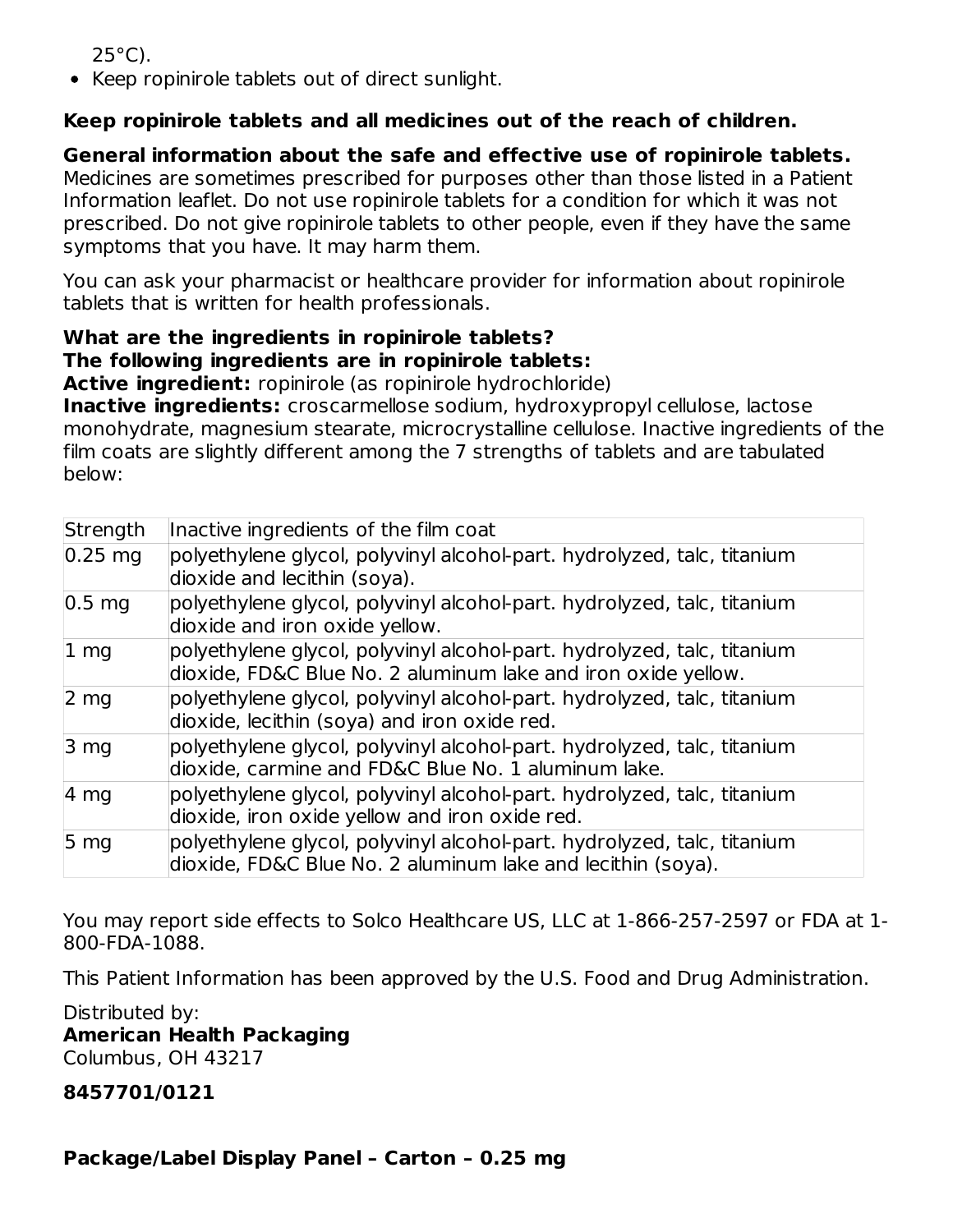

NDC 60687- **577**-01

**rOPINIRole** Tablets, USP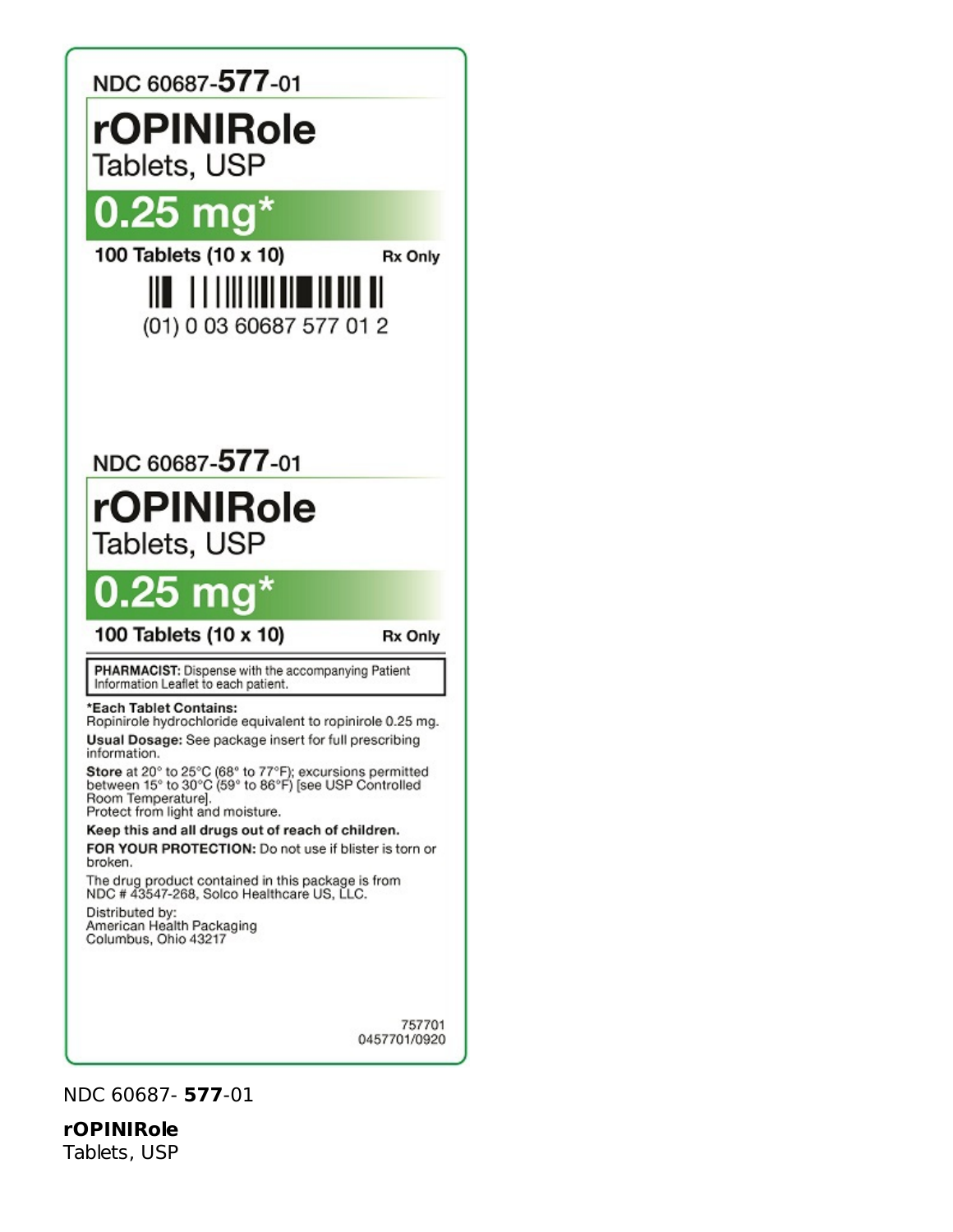#### **0.25 mg\***

### **100 Tablets (10 x 10) Rx Only**

**PHARMACIST:** Dispense with the accompanying Patient Information Leaflet to each patient.

#### **\*Each Tablet Contains:**

Ropinirole hydrochloride equivalent to ropinirole 0.25 mg.

**Usual Dosage:** See package insert for full prescribing information.

**Store** at 20° to 25°C (68° to 77°F); excursions permitted between 15° to 30°C (59° to 86°F) [see USP Controlled Room Temperature]. Protect from light and moisture.

## **Keep this and all drugs out of reach of children.**

**FOR YOUR PROTECTION:** Do not use if blister is torn or broken.

The drug product contained in this package is from NDC # 43547-268, Solco Healthcare US, LLC.

Distributed by: American Health Packaging Columbus, Ohio 43217

757701 0457701/0920

#### **Package/Label Display Panel – Blister – 0.25 mg**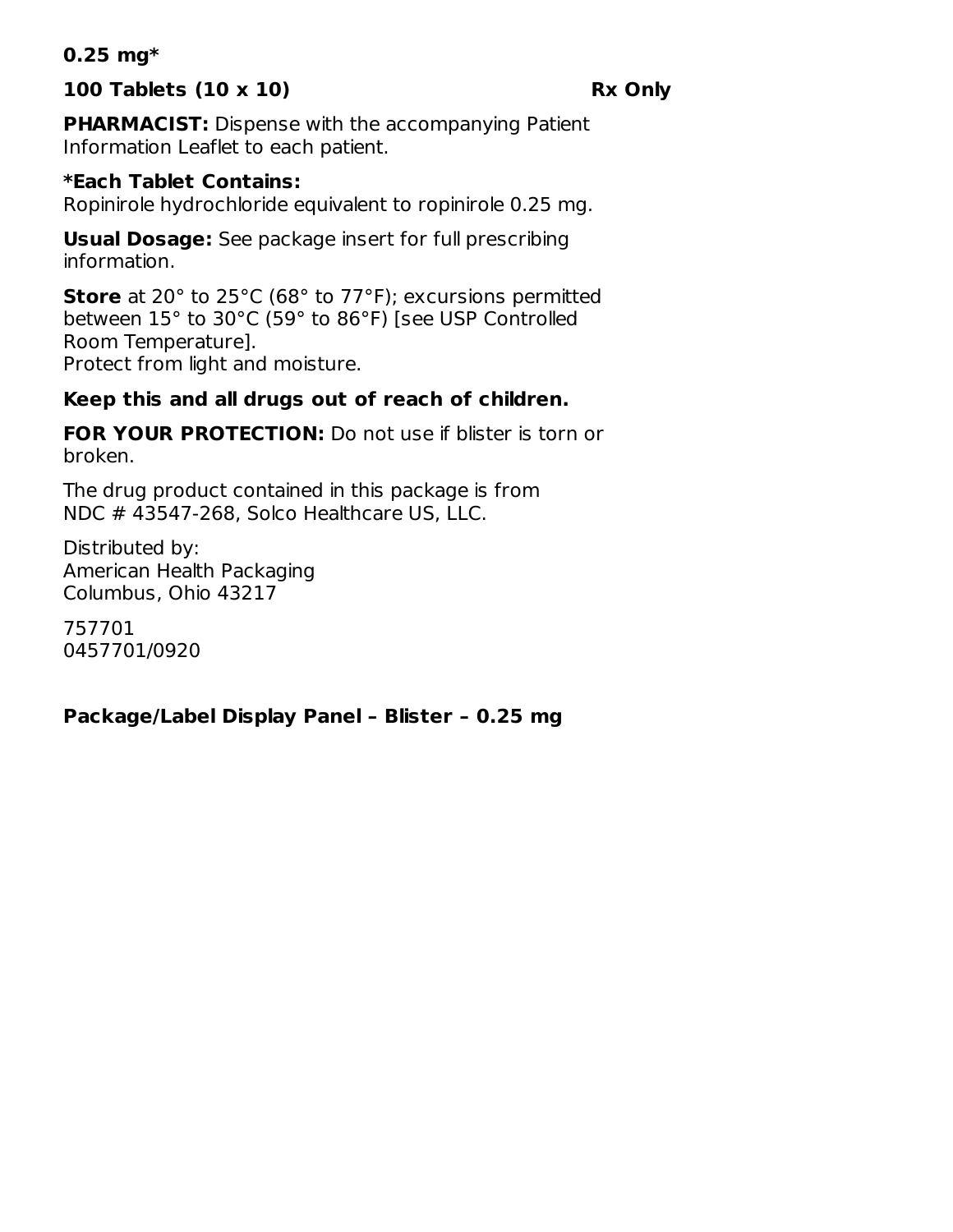

| rOPINIRole<br>Tablet, USP<br>$0.25$ mg<br>LOT: xxxxxxxx<br>EXPIRY: xx/xx | American Health Packaging<br>Columbus, OH 43217  | American Health Packaging<br>rOPINIRole<br>Columbus, CH 4321<br>Tablet, USP<br>$0.25$ mg<br>LOT: xxxxxxxx<br>EXPIRY: xx/xx |  |
|--------------------------------------------------------------------------|--------------------------------------------------|----------------------------------------------------------------------------------------------------------------------------|--|
| rOPINIRole<br>Tablet, USP<br>$0.25$ mg<br>LOT: xxxxxxx<br>EXPIRY: xx/xx  | American Health Packaging<br>Columbus, OH 43217  | American Health Packagin<br>rOPINIRole<br>Columbus, CH 4321<br>Tablet, USP<br>$0.25$ mg<br>LOT: xxxxxxx<br>EXPIRY: xx/xx   |  |
| rOPINIRole<br>Tablet, USP<br>$0.25$ mg<br>LOT: xxxxxxx<br>EXPIRY: xx/xx  | American Health Pacisaging<br>Columbus, OH 43217 | American Health Packagir<br>rOPINIRole<br>Columbus, CH 4321<br>Tablet, USP<br>$0.25$ mg<br>LOT: xxxxxxx<br>EXPIRY: xx/xx   |  |
| rOPINIRole<br>Tablet, USP<br>0.25 mg<br>LOT: xxxxxxx<br>EXPIRY: xx/xx    | merican Health Packaging<br>Columbus, OH 43217   | rOPINIRole<br>American Health Packag<br>Calumbus, CH 4321<br>Tablet, USP<br>$0.25$ mg<br>LOT: xxxxxxxx<br>EXPIRY: xx/xx    |  |

rOPINIRole Tablet, USP

**0.25 mg**

**Package/Label Display Panel – Carton – 1 mg**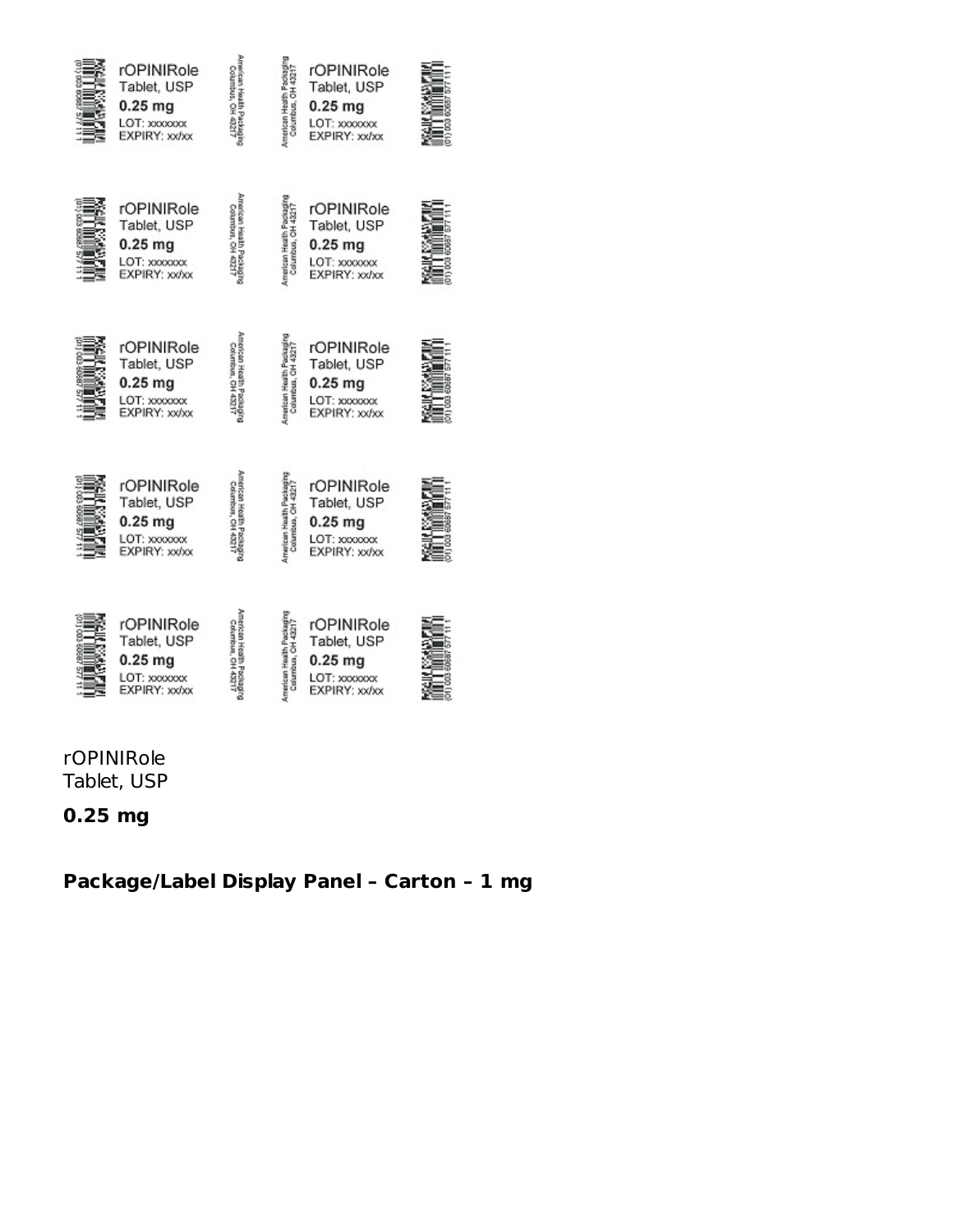

NDC 60687- **588**-01

**rOPINIRole** Tablets, USP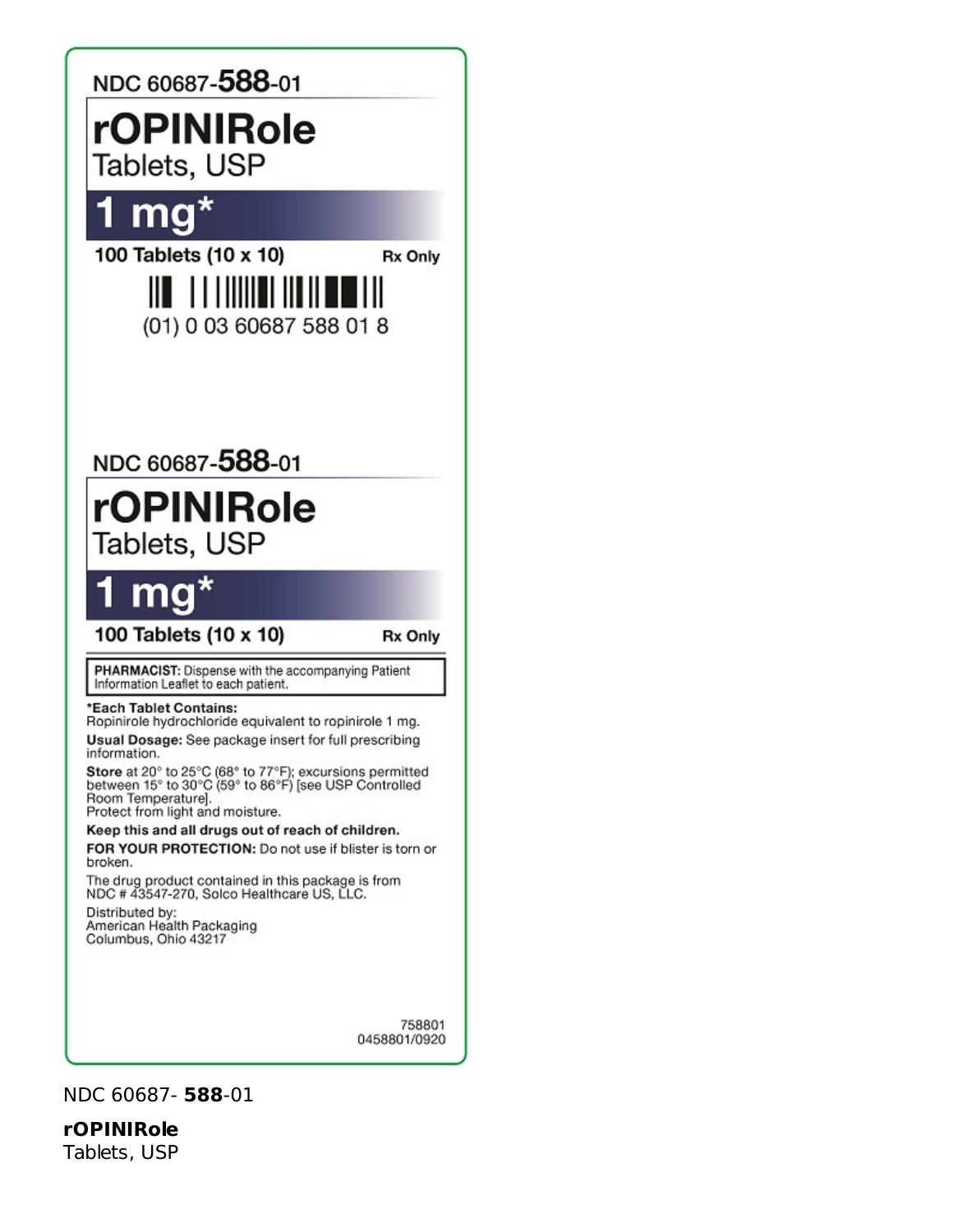## **1 mg\***

## **100 Tablets (10 x 10) Rx Only**

**PHARMACIST:** Dispense with the accompanying Patient Information Leaflet to each patient.

#### **\*Each Tablet Contains:**

Ropinirole hydrochloride equivalent to ropinirole 1 mg.

**Usual Dosage:** See package insert for full prescribing information.

**Store** at 20° to 25°C (68° to 77°F); excursions permitted between 15° to 30°C (59° to 86°F) [see USP Controlled Room Temperature]. Protect from light and moisture.

### **Keep this and all drugs out of reach of children.**

**FOR YOUR PROTECTION:** Do not use if blister is torn or broken.

The drug product contained in this package is from NDC # 43547-270, Solco Healthcare US, LLC.

Distributed by: American Health Packaging Columbus, Ohio 43217

758801 0458801/0920

#### **Package/Label Display Panel – Blister – 1 mg**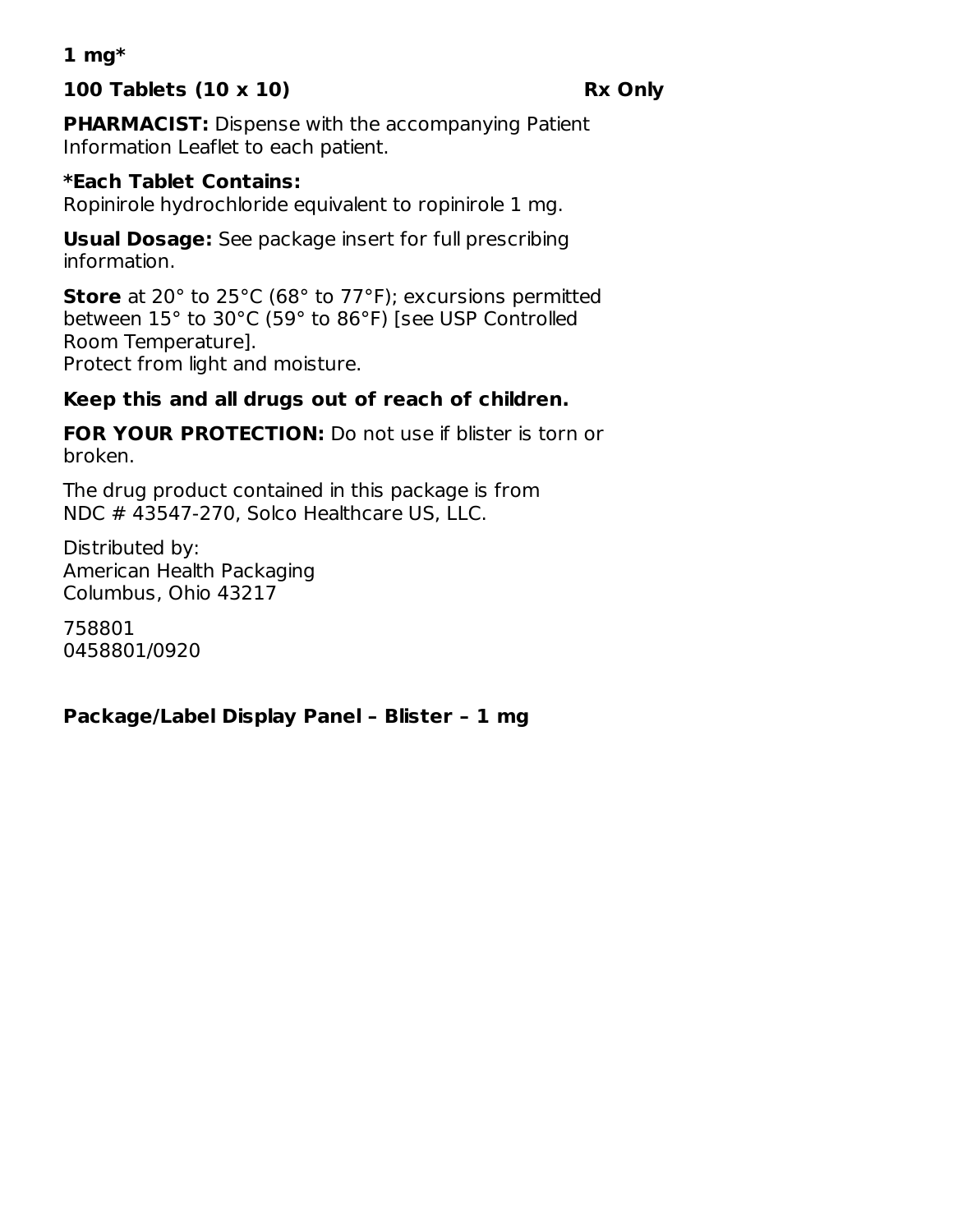

| rOPINIRole<br>Tablet, USP<br>1 mg<br>LOT: xxxxxxx<br>EXPIRY: xx/xx  | erican Health Packa<br>Columbus, OH 4521     | American Health Packagi<br>Columbus, OH 4321 | rOPINIRole<br>Tablet, USP<br>1 mg<br>LOT: xxxxxxx<br>EXPIRY: xx/xx   |  |
|---------------------------------------------------------------------|----------------------------------------------|----------------------------------------------|----------------------------------------------------------------------|--|
| rOPINIRole<br>Tablet, USP<br>1 mg<br>LOT: xxxxxxx<br>EXPIRY: xx/xx  | erican Health Packing<br>Columbus, OH 4321   | American Health Packe                        | rOPINIRole<br>Tablet, USP<br>1 mg<br>LOT: xxxxxxx<br>EXPIRY: xx/xx   |  |
| rOPINIRole<br>Tablet, USP<br>1 mg<br>LOT: xxxxxxx<br>EXPIRY: xx/xx  | merican Health Packagi<br>Columbus, OH 43217 | American Health Packag<br>Columbus, CH 43217 | rOPINIRole<br>Tablet, USP<br>1 $mg$<br>LOT: xxxxxxx<br>EXPIRY: xx/xx |  |
| rOPINIRole<br>Tablet, USP<br>1 mg<br>LOT: xxxxxxxx<br>EXPIRY: xx/xx | marican Health Packag<br>Columbus, OH 432    | Imerican Health Packag<br>Columbus, OH 432   | rOPINIRole<br>Tablet, USP<br>1 mg<br>LOT: xxxxxxx<br>EXPIRY: xx/xx   |  |

#### rOPINIRole Tablet, USP

# **1 mg**

| <b>ROPINIROLE HYDROCHLORIDE</b><br>ropinirole hydrochloride tablet, film coated |                                                                                                              |  |  |  |  |  |
|---------------------------------------------------------------------------------|--------------------------------------------------------------------------------------------------------------|--|--|--|--|--|
| <b>Product Information</b>                                                      |                                                                                                              |  |  |  |  |  |
| <b>Product Type</b>                                                             | <b>Item Code</b><br><b>HUMAN PRESCRIPTION</b><br>NDC:60687-577(NDC:43547-<br><b>DRUG</b><br>268)<br>(Source) |  |  |  |  |  |
| <b>Route of Administration</b>                                                  | ORAL                                                                                                         |  |  |  |  |  |
|                                                                                 |                                                                                                              |  |  |  |  |  |
| <b>Active Ingredient/Active Moiety</b>                                          |                                                                                                              |  |  |  |  |  |
| <b>Basis of</b><br><b>Ingredient Name</b><br><b>Strength</b><br><b>Strength</b> |                                                                                                              |  |  |  |  |  |
| UNII:030PYR8953)                                                                | ROPINIROLE HYDROCHLORIDE (UNII: D7ZD41RZI9) (ROPINIROLE -<br><b>ROPINIROLE</b><br>$0.25$ mg                  |  |  |  |  |  |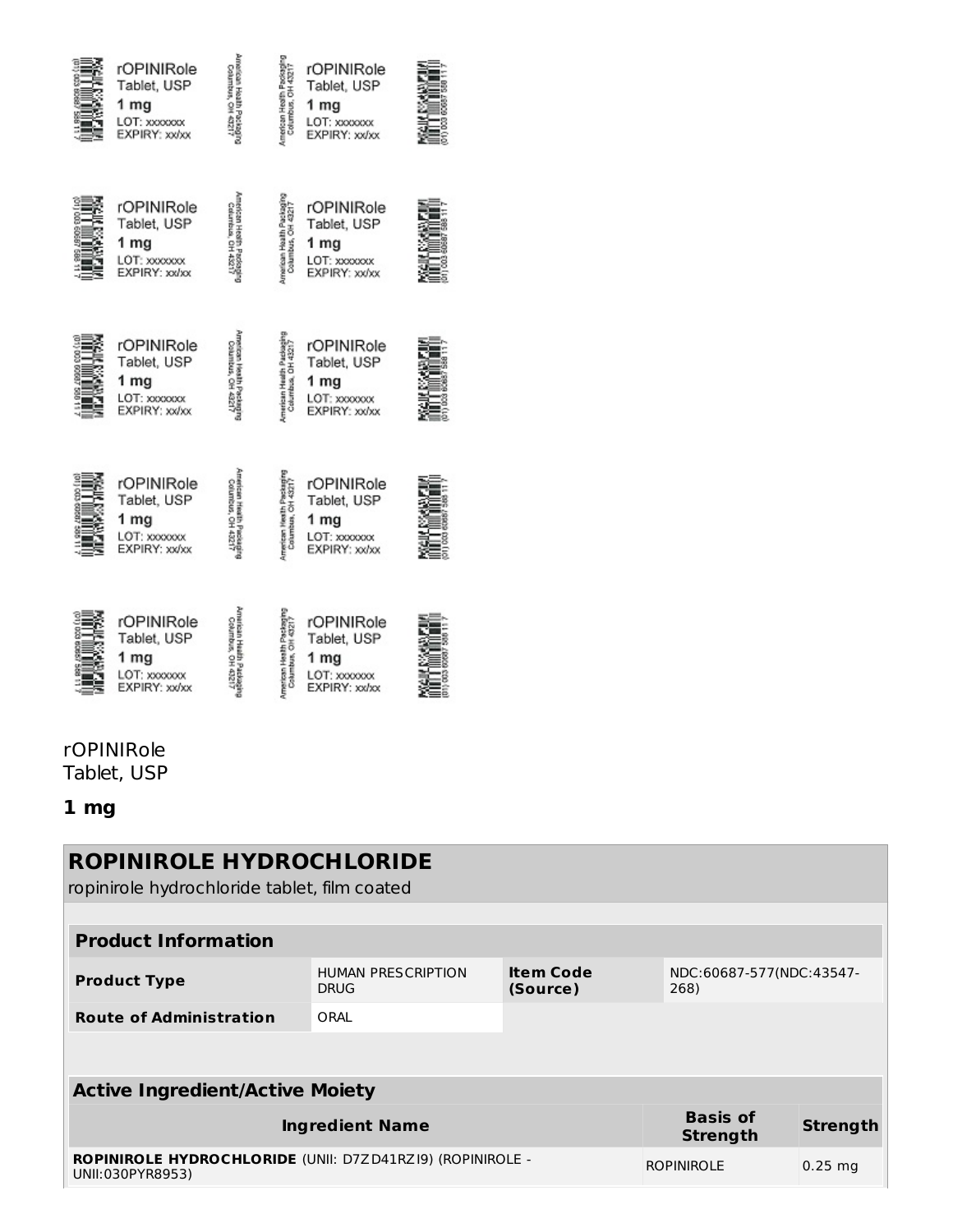| <b>Inactive Ingredients</b>          |                                                                          |                        |                                       |                                     |
|--------------------------------------|--------------------------------------------------------------------------|------------------------|---------------------------------------|-------------------------------------|
|                                      |                                                                          | <b>Ingredient Name</b> |                                       | <b>Strength</b>                     |
|                                      | <b>CROSCARMELLOSE SODIUM (UNII: M280L1HH48)</b>                          |                        |                                       |                                     |
|                                      | HYDROXYPROPYL CELLULOSE (1600000 WAMW) (UNII: RFW2ET671P)                |                        |                                       |                                     |
|                                      | <b>LACTOSE MONOHYDRATE (UNII: EWQ57Q8I5X)</b>                            |                        |                                       |                                     |
|                                      | MAGNESIUM STEARATE (UNII: 70097M6I30)                                    |                        |                                       |                                     |
|                                      | MICROCRYSTALLINE CELLULOSE (UNII: OP1R32D61U)                            |                        |                                       |                                     |
|                                      | POLYETHYLENE GLYCOL, UNSPECIFIED (UNII: 3WQ0SDWLA)                       |                        |                                       |                                     |
|                                      | POLYVINYL ALCOHOL, UNSPECIFIED (UNII: 532B59J990)                        |                        |                                       |                                     |
| TALC (UNII: 7SEV7J4R1U)              |                                                                          |                        |                                       |                                     |
|                                      | LECITHIN, SOYBEAN (UNII: 1DI56QDM62)                                     |                        |                                       |                                     |
| TITANIUM DIOXIDE (UNII: 15FIX9V2JP)  |                                                                          |                        |                                       |                                     |
|                                      |                                                                          |                        |                                       |                                     |
| <b>Product Characteristics</b>       |                                                                          |                        |                                       |                                     |
| Color                                | white (white)                                                            | <b>Score</b>           |                                       | no score                            |
| <b>Shape</b>                         | ROUND (ROUND)                                                            | <b>Size</b>            |                                       | 8 <sub>mm</sub>                     |
| <b>Flavor</b>                        |                                                                          |                        | <b>Imprint Code</b>                   | 972;HH                              |
| <b>Contains</b>                      |                                                                          |                        |                                       |                                     |
|                                      |                                                                          |                        |                                       |                                     |
| <b>Packaging</b>                     |                                                                          |                        |                                       |                                     |
| <b>Item Code</b><br>#                | <b>Package Description</b>                                               |                        | <b>Marketing Start</b><br><b>Date</b> | <b>Marketing End</b><br><b>Date</b> |
| NDC:60687-577-<br>$\mathbf{1}$<br>01 | 100 in 1 BOX, UNIT-DOSE                                                  |                        | 02/01/2021                            |                                     |
| $\mathbf{1}$<br>11                   | NDC:60687-577- 1 in 1 BLISTER PACK; Type 0: Not a Combination<br>Product |                        |                                       |                                     |
|                                      |                                                                          |                        |                                       |                                     |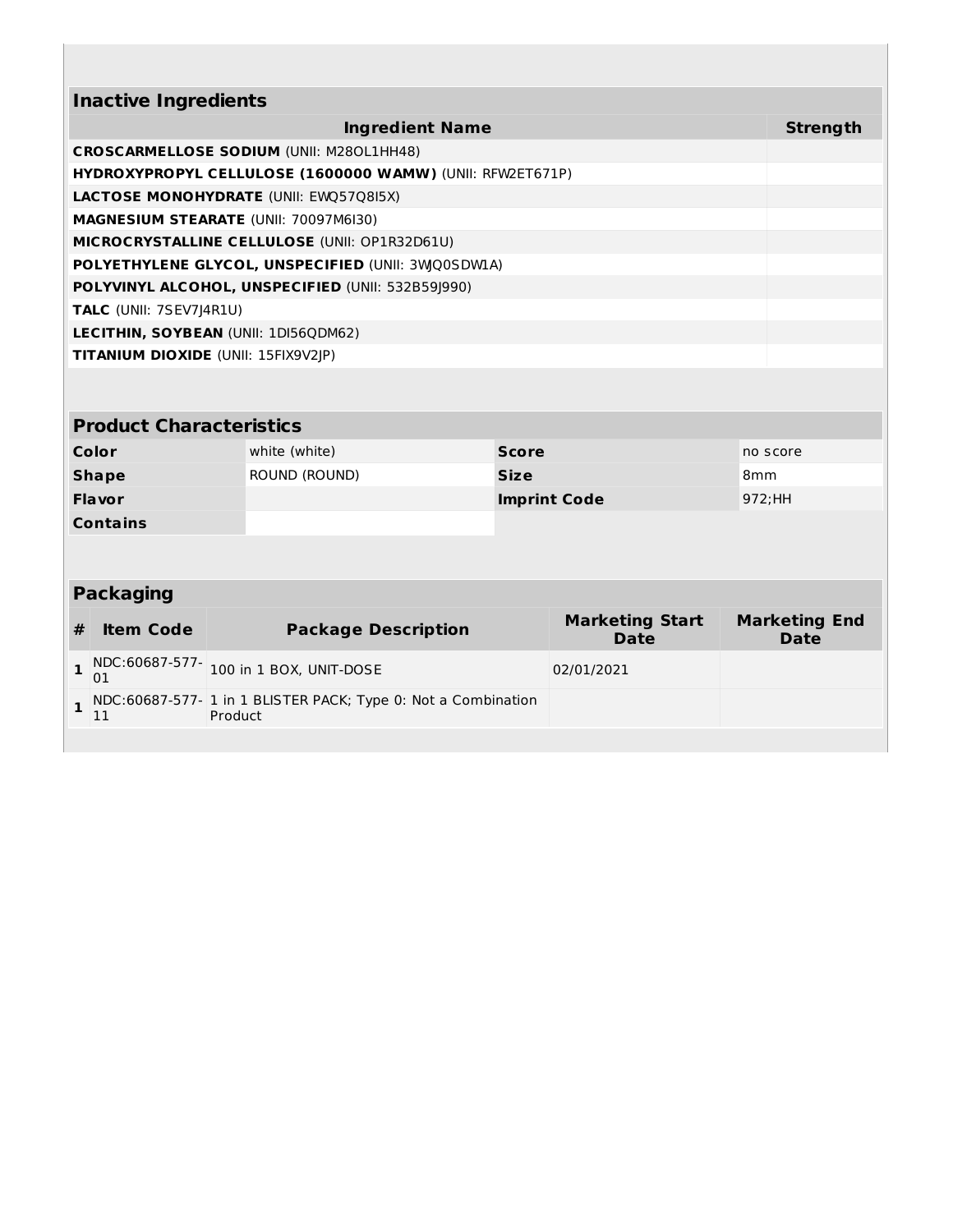| $0 -$<br>mm<br>10<br>11<br>13<br>12<br>15<br>16<br>$\overline{2}$<br>$\ddot{\mathbf{6}}$<br>9<br>14<br>5<br>8<br>3<br>$\mathbf 0$<br><b>Marketing Information</b><br><b>Marketing</b><br><b>Application Number or Monograph</b><br><b>Marketing Start</b><br><b>Marketing End</b><br><b>Citation</b><br>Category<br><b>Date</b><br><b>Date</b><br>ANDA078110<br>02/01/2021<br><b>ANDA</b> | $9 -$<br>$8 -$<br>7.<br>$6 -$<br>5 <sup>°</sup><br>$\overline{4}$<br>$3 -$<br>$2 -$<br>$1 -$ |  |  |
|-------------------------------------------------------------------------------------------------------------------------------------------------------------------------------------------------------------------------------------------------------------------------------------------------------------------------------------------------------------------------------------------|----------------------------------------------------------------------------------------------|--|--|
|                                                                                                                                                                                                                                                                                                                                                                                           |                                                                                              |  |  |
|                                                                                                                                                                                                                                                                                                                                                                                           |                                                                                              |  |  |
|                                                                                                                                                                                                                                                                                                                                                                                           |                                                                                              |  |  |
|                                                                                                                                                                                                                                                                                                                                                                                           |                                                                                              |  |  |
|                                                                                                                                                                                                                                                                                                                                                                                           |                                                                                              |  |  |

| ROPINIROLE HYDROCHLORIDE                                                        |                                          |                              |                                  |                 |  |
|---------------------------------------------------------------------------------|------------------------------------------|------------------------------|----------------------------------|-----------------|--|
| ropinirole hydrochloride tablet, film coated                                    |                                          |                              |                                  |                 |  |
|                                                                                 |                                          |                              |                                  |                 |  |
|                                                                                 |                                          |                              |                                  |                 |  |
| <b>Product Information</b>                                                      |                                          |                              |                                  |                 |  |
| <b>Product Type</b>                                                             | <b>HUMAN PRESCRIPTION</b><br><b>DRUG</b> | <b>Item Code</b><br>(Source) | NDC:60687-588(NDC:43547-<br>270) |                 |  |
| <b>Route of Administration</b>                                                  | ORAL                                     |                              |                                  |                 |  |
|                                                                                 |                                          |                              |                                  |                 |  |
|                                                                                 |                                          |                              |                                  |                 |  |
| <b>Active Ingredient/Active Moiety</b>                                          |                                          |                              |                                  |                 |  |
| <b>Basis of</b><br><b>Ingredient Name</b><br><b>Strength</b><br><b>Strength</b> |                                          |                              |                                  |                 |  |
| ROPINIROLE HYDROCHLORIDE (UNII: D7ZD41RZI9) (ROPINIROLE -<br>UNII:030PYR8953)   |                                          |                              | <b>ROPINIROLE</b>                | 1 <sub>mq</sub> |  |
|                                                                                 |                                          |                              |                                  |                 |  |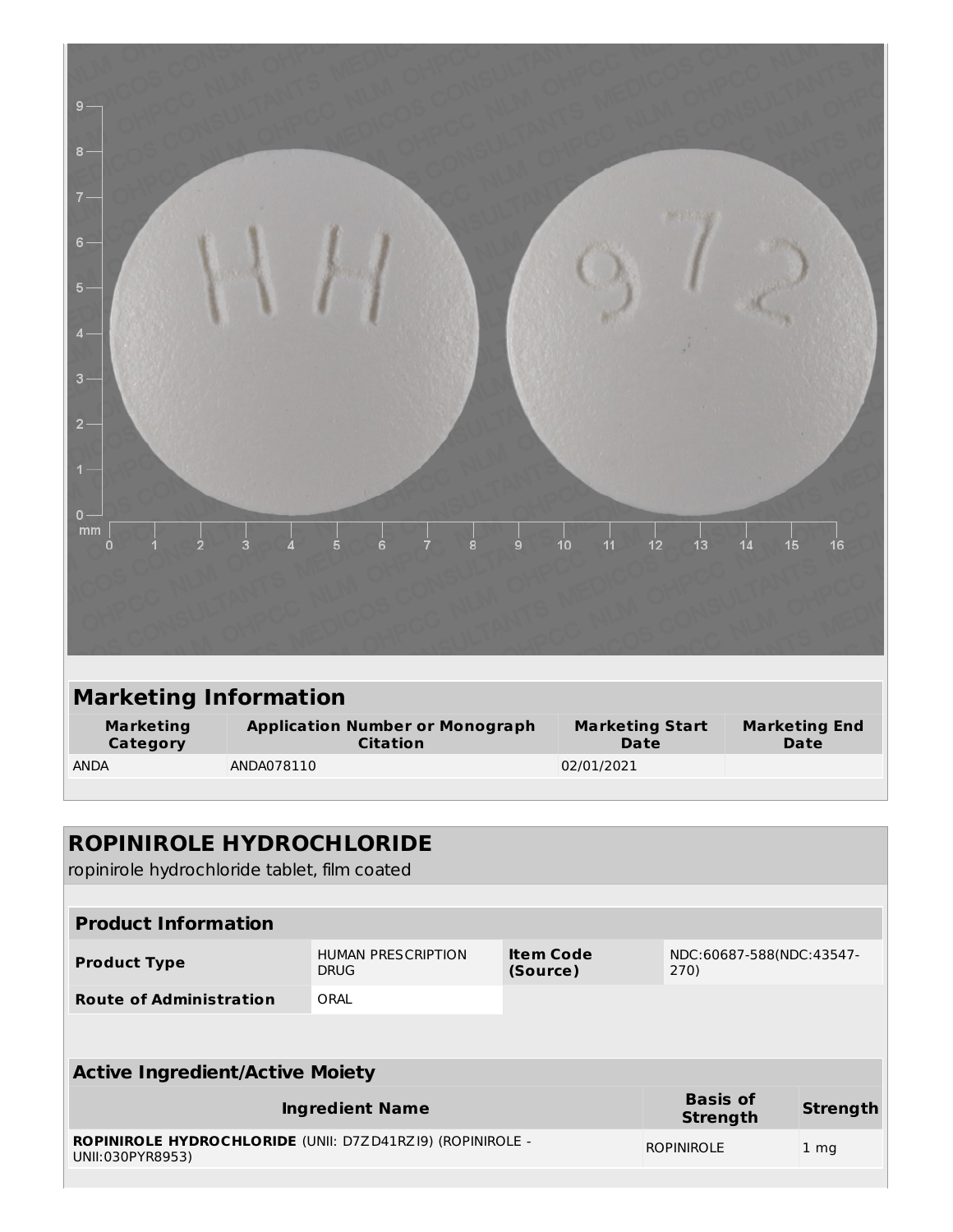| <b>Inactive Ingredients</b>                                      |                 |
|------------------------------------------------------------------|-----------------|
| <b>Ingredient Name</b>                                           | <b>Strength</b> |
| <b>CROSCARMELLOSE SODIUM (UNII: M280L1HH48)</b>                  |                 |
| <b>HYDROXYPROPYL CELLULOSE (1600000 WAMW) (UNII: RFW2ET671P)</b> |                 |
| <b>LACTOSE MONOHYDRATE (UNII: EWQ57Q8I5X)</b>                    |                 |
| <b>MAGNESIUM STEARATE (UNII: 70097M6I30)</b>                     |                 |
| MICROCRYSTALLINE CELLULOSE (UNII: OP1R32D61U)                    |                 |
| POLYETHYLENE GLYCOL, UNSPECIFIED (UNII: 3WQ0SDW1A)               |                 |
| POLYVINYL ALCOHOL, UNSPECIFIED (UNII: 532B591990)                |                 |
| <b>TALC</b> (UNII: 7SEV7 4R1U)                                   |                 |
| <b>TITANIUM DIOXIDE (UNII: 15FIX9V2JP)</b>                       |                 |
| FD&C BLUE NO. 2 (UNII: L06K8R7DQK)                               |                 |
| <b>FERRIC OXIDE YELLOW (UNII: EX43802MRT)</b>                    |                 |
|                                                                  |                 |

# **Product Characteristics**

| Color           | green (green) | <b>Score</b>        | no score        |
|-----------------|---------------|---------------------|-----------------|
| <b>Shape</b>    | ROUND (ROUND) | <b>Size</b>         | 8 <sub>mm</sub> |
| <b>Flavor</b>   |               | <b>Imprint Code</b> | 974:HH          |
| <b>Contains</b> |               |                     |                 |

# **Packaging**

| # | <b>Item Code</b> | <b>Package Description</b>                                                      | <b>Marketing Start</b><br><b>Date</b> | <b>Marketing End</b><br><b>Date</b> |
|---|------------------|---------------------------------------------------------------------------------|---------------------------------------|-------------------------------------|
|   | 01               | 1 NDC:60687-588- 100 in 1 BOX, UNIT-DOSE                                        | 02/01/2021                            |                                     |
|   |                  | $\sim$ NDC:60687-588- 1 in 1 BLISTER PACK; Type 0: Not a Combination<br>Product |                                       |                                     |